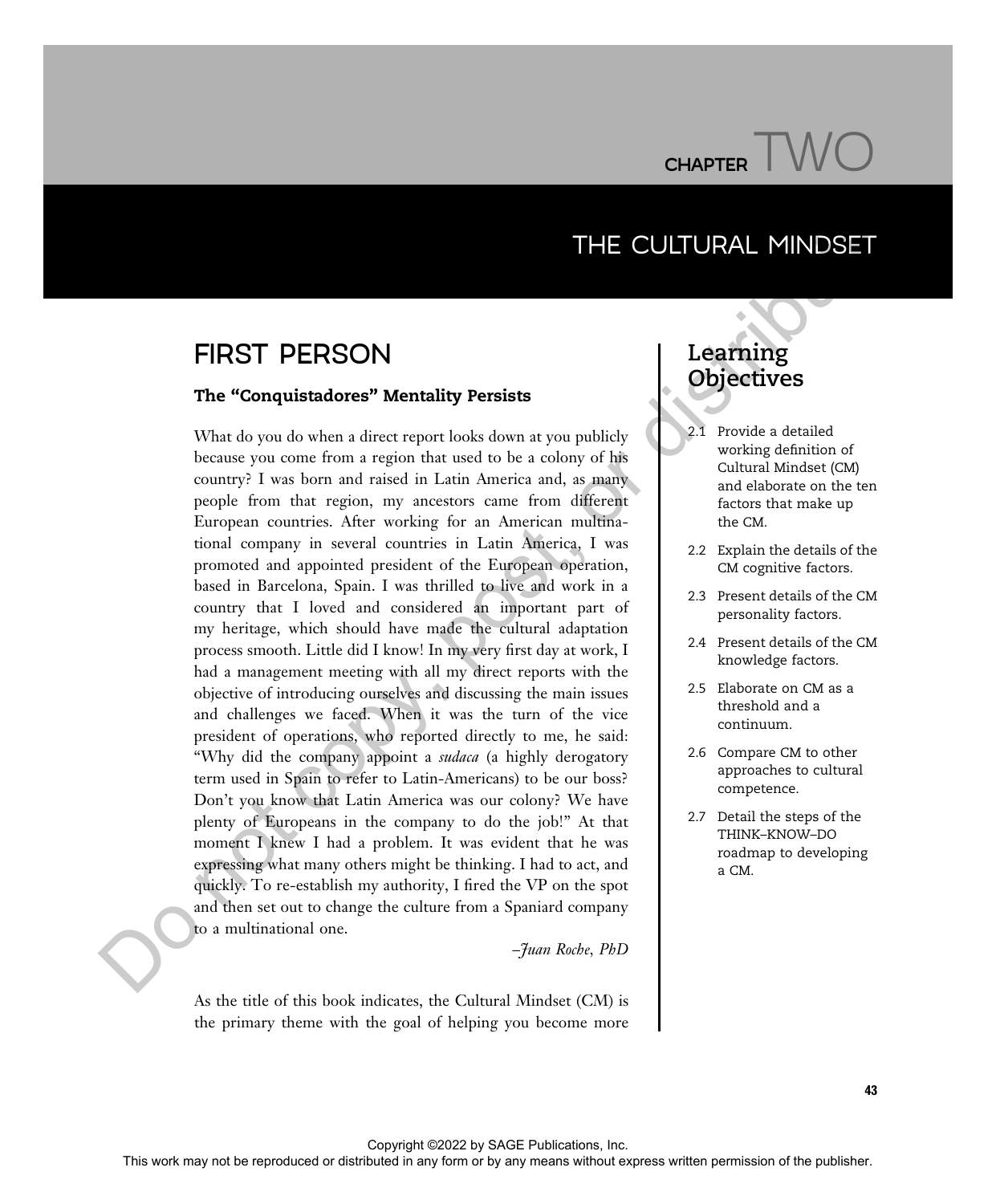effective at managing across cultures. The First-Person scenario illustrates how culture acts as a meta-context to shape people's view of the world. In this case, the V.P., who is a Spaniard, views the world from an old colonial perspective that he has acquired through his education and experience, where a Latin American is seen as inferior. That perspective influences his reactions and behaviors and has likely been effective. However, his worldview and reaction to his boss also lead to his firing. We again see the basic culture paradox at work: What works in one context does not necessarily work in another. All of us are shaped to varying degrees by our cultural background which provides us with sets of assumptions, values, beliefs, and rules for behavior. It shapes what we pay attention to, what we remember, how we react, and how we manage people. Awareness of our own culture is one of the first steps to developing a CM that will allow you to move from one world to another more effectively and be more adept at managing people across cultures. This chapter examines the concept of CM in detail, provides a tool to assess its ten factors, and presents the THINK–KNOW–DO model that offers a roadmap for managers to develop a CM. Any distributed in a choice is a station of the representation in section and a publisher and constraints work may not be reproduced in a mean in any form or distributed in any form or distributed in any form or distrib

## 1. THE CULTURAL MINDSET: A WORKING **DEFINITION**

LO 2.1 Provide a detailed working definition of Cultural Mindset (CM) and elaborate on the ten factors that make up the CM

In Chapter 1, we discussed how having a CM starts with an awareness of your own cultural backgrounds, the fact that culture-just-is (CJI) and that it provides a metacontext (CMC). We examine the CM in detail in the next section and present the ten factors that constitute the CM.

#### 1.1 What's a Mindset?

First, let's explore the definition and meaning of the word *mindset*. The concept of mindset started being used in cognitive psychology in the early 20th century (Gollwitzer, 1990) and has been adopted since by a number of disciplines including organizational theory and management (e.g., Gupta & Govindarajan, 2002) and education (e.g., Dweck, 2016) to explore how what people think about a certain topic or situation shapes their actions (French, 2017; Gollwitzer, 2012). A *mindset* is defined as "the sum total of activated cognitive procedures" tied to a particular task (Gollwitzer & Bayer, 1999, p. 405) or "the general cognitive operation with distinct features that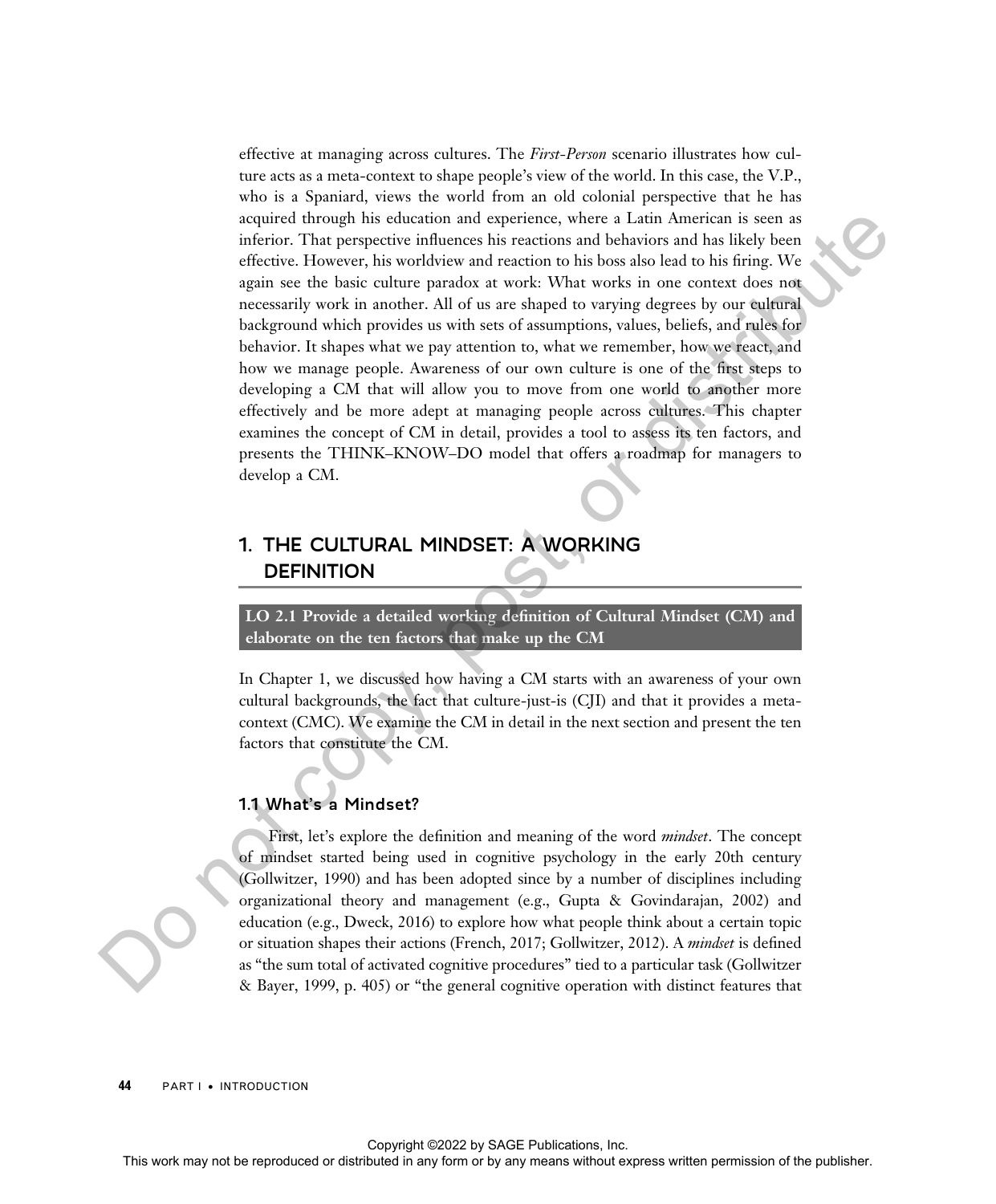facilitate a given task" (Torelli & Kaikati, 2009, p. 232). It is a mental attitude or disposition that relates to certain inclinations. A mindset includes the following:

- · A predisposition to see the world and simplify it in a particular way (Rhinesmith, 1992)
- · A frame of reference (Benson & Dvesdow, 2003)
- · A guide to how people interpret the world (Dweck, 2016)
- Cognitive filters that help us see the world (Gupta & Govindarajan, 2002) and
- A procedural tool kit that we use to structure our thinking (Oyserman, Sorensen, Reber, & Chen, 2009)

These definitions and characteristics of the concept of mindset indicate that we develop various mindsets related to specific situations to help us simplify a complex world and provide us with ways of interpreting it. Our mindsets shape what some scholars have called theories of action that give us guidelines for behavior (Argyris & Schon, 1974). They have been recommended as the basis for good management (Gosling & Mintzberg, 2003) and suggested to be the filters that we apply to make sense of the world (Gupta & Govindarajan, 2002; we explore these processes in detail in Chapter 3). In other words, the beliefs that we hold, also hold us, often without us being aware of their existence or their impact. The theories that we hold in our heads about various situations and how things are or should be shape our actions.

Consider the case of Min-Jun Kim, who after obtaining a business and engineering degree in South Korea finished his MBA with an emphasis in finance in a prestigious US university and is looking to do an internship for a year or two in the United States before returning to his home country. With several years of work experience in Korea and Singapore under his belt and outstanding grades, he was confident that he would have no trouble finding a position. As the summer months pass, Min-Jun is surprised that in spite of many interviews, he does not have a single offer or prospect while most of his classmates have found highly desirable positions. He had fully prepared for each interview, was very careful to show humility and proper respect, did not interrupt his interviewers, answered their questions clearly and thoughtfully, and did not brag about himself. He believed that his résumé spoke for itself. He had found the interviews childish and sometimes silly with interviewers joking too much and not appearing to take things seriously. The MBA's placement director was also surprised that Min-Jun was not getting offers, so she decided to check with the companies and see if she can get some feedback. The response was consistent: Min-Jun looked great on paper, but he was unfriendly, too serious, uptight, and appeared to lack initiative or even real interest in the jobs. A produced in the original or so the world and simplify it in a particular way  $\blacksquare$ <br>
A France of relations (Eleanor, S. Oregions A. Decelaror, 2003)<br>
• Copyrigue time with the pure set worth (Copyrig Copyrigue 10.01)<br>
•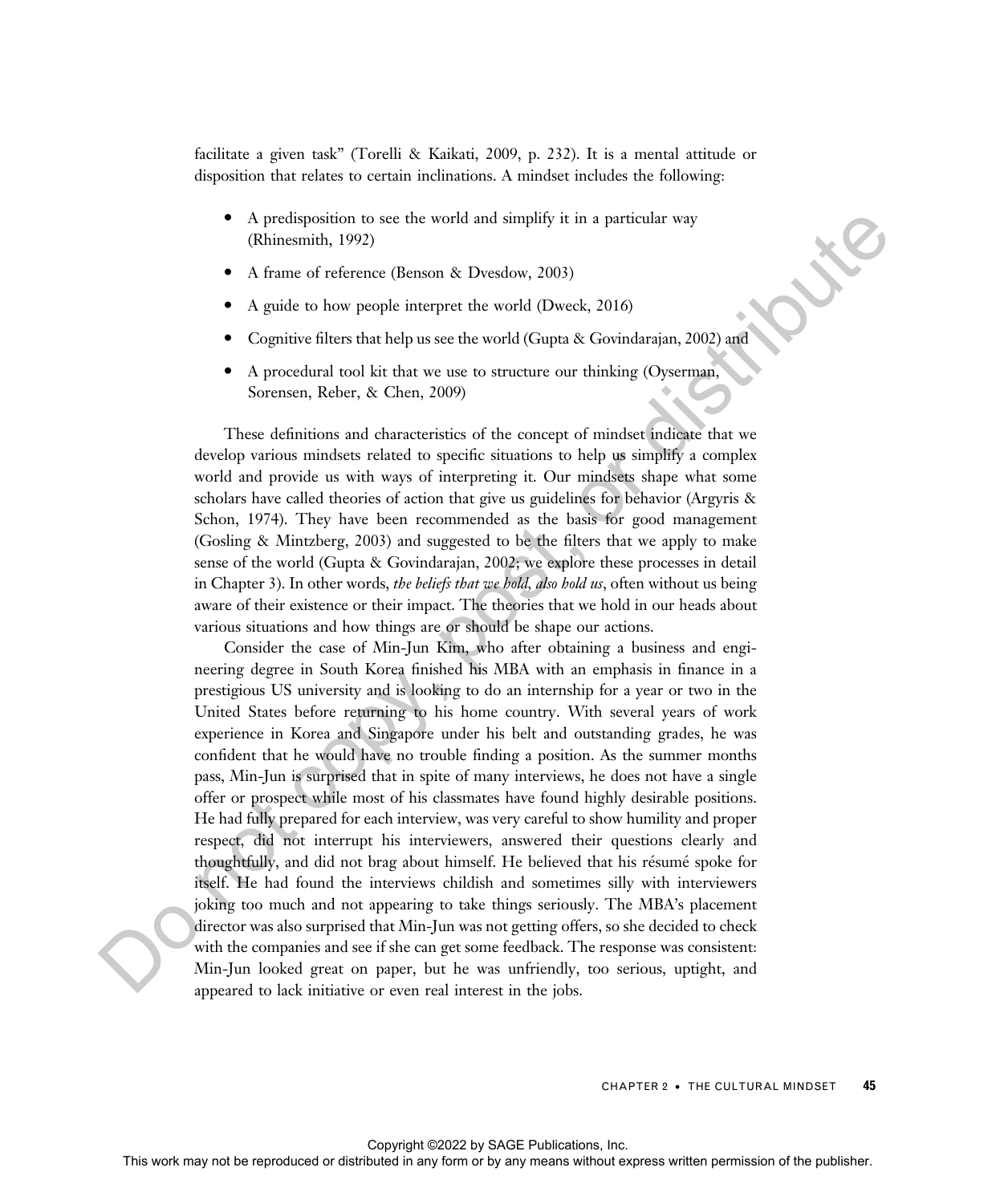In this example, Min-Jun is behaving according to his own mindset regarding what is appropriate interview behavior: he is serious, respectful, and self-effacing, all of which are appropriate in the South Korean culture. His interviewers are disappointed that they are not seeing an aggressive and competitive go-getter that is consistent with a graduate of the top US MBA program. The parties are using different mindsets or frames of reference and seeing the world through their own lenses.

A particular application of mindset, then, is to culture. Our cultural assumptions, values, and beliefs all are part of our CM; they provide us with filters or lenses that influence how we perceive people and situations, tell us what is right and wrong, shape our theories of action, and guide our behaviors, all the while being almost invisible to us as a meta-context.

#### 1.2 Cultural Mindset

We have defined a CM as follows:

CM is a way of thinking and a frame of mind or reference that considers culture as a factor when assessing yourself and other people and situations, and when making decisions and acting on them. Having a CM means that you are aware of your own cultural backgrounds and the fact that culture-just-is and that it provides a metacontext.

The concept of the CM provides a unique perspective on how one can be effective when working across cultures. The way we think about a situation, in this case the cultural lens or perspective, shapes what we believe and how we behave. Management scholars Jonathan Gosling and Henry Mintzberg (2003) suggested that managers' understanding and managing of context comes from paying attention to areas where various contexts intersect and being able to understand situations without imposing our own points of views.

When we are in our own culture (aka our "small world"), where we know and understand the context, we have *expert intuition* and we are mindlessly competent; we don't have to think hard about how to proceed because we understand the situation and know the rules. Therefore, we are able to be fast, efficient, and accurate in our perceptions, judgments, and decisions. We automatically know how to read the situation and how to behave; we do not need to think about culture because it is our own culture. However, when we cross cultural boundaries and enter novel cultural contexts (aka the "large world"), we no longer can or should rely on that fast information processing and automatic and associative memory and well-practiced cultural behavioral scripts that our mindset provides. We are literally in what Greek philosopher Plotlemy called *terra incognita*—parts unknown, referring to lands that were unknown and undiscovered. In these unknown parts, we do not have the appropriate context and This work may not be reproduced or the reproduced or the reproduced in a consistent with the conservation of the reproduced in any form or distributed in the reproduced in any means of the conservation of the publisher. T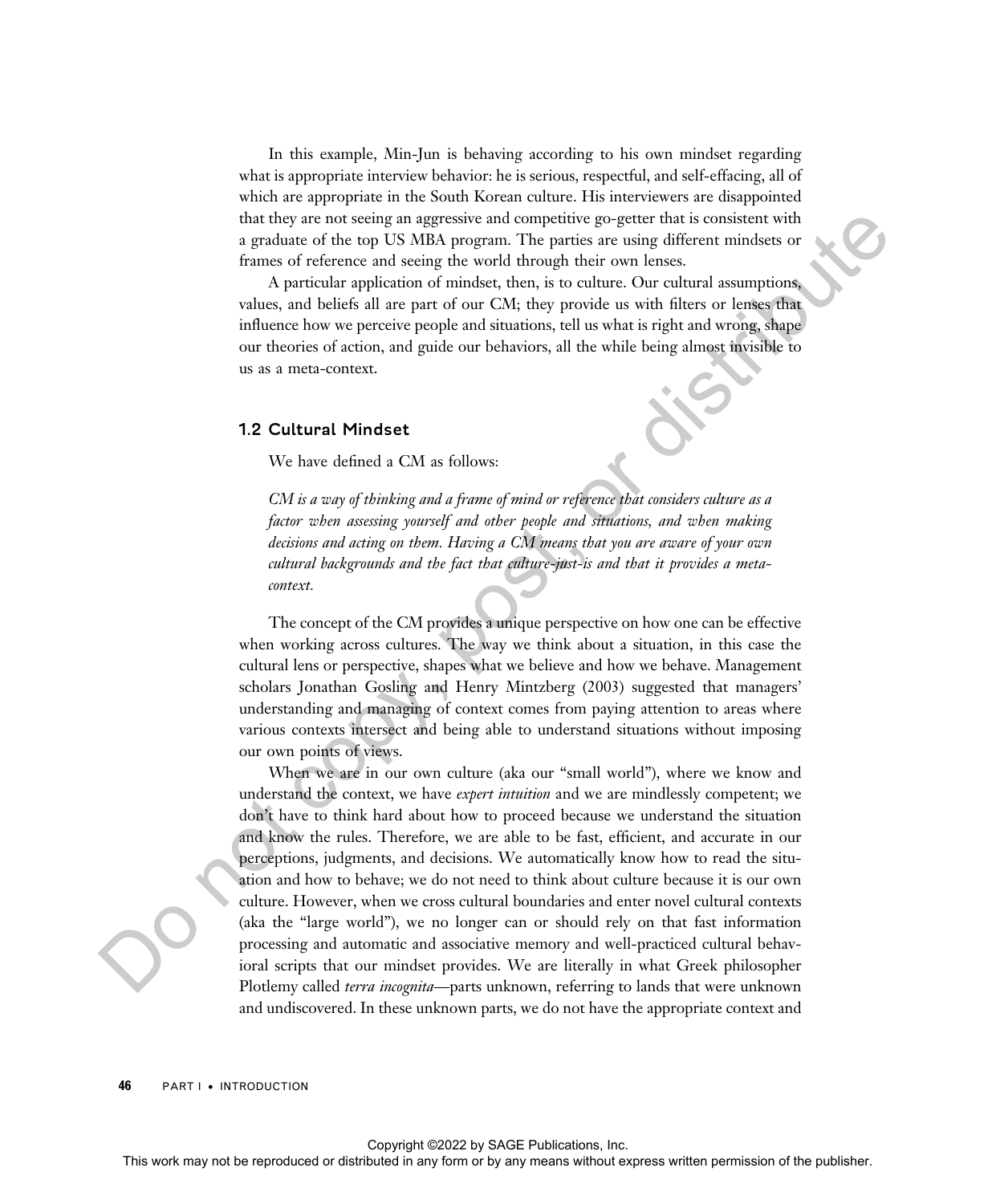narrative for other cultures. For example, in the United States and several other European countries when employees make a mistake or mishandle a situation, their managers will most likely address the situation directly and provide feedback to correct the behavior. They do not have to think twice about whether the employee may lose face or be embarrassed, as long as the correction is done in private. The same manager working in Thailand cannot operate automatically and will have to more carefully weigh how to best provide feedback and do so indirectly or even through a third person.

To avoid error and to be effective, we must first recognize and accept that the rules from our world may not apply, and then intentionally think about the cultural context and actively engage our CM in order to understand and interpret the situation. To do that, we have to know the content of our CM first and we have to become aware of our assumptions, beliefs, and values.

#### 1.3 The Ten CM Factors

The CM is composed of a combination of ten factors that work in conjunction with one another (see Figure 2.1). These factors address who we are, how we think, and what we know and together influence what we do. Having a CM is, first and foremost, a way of thinking. Assessing people's CM therefore requires knowing first how they think, then some of their personality traits, and what they know. Accordingly, developing a CM requires that we first become aware of how our culture impacts our cognitive processes, how these processes operate, and then build our knowledge of culture and our cultural vocabulary. The large majority of existing cultural training addresses only developing cultural knowledge or literacy about other cultures. That knowledge is **necessary**, but not sufficient. For example, when businesses send employees to work overseas, either temporarily or on a more long-term basis as expatriates, they provide them with language instruction and teach them about the culture of the country they will be visiting. The information is focused on knowledge about the others, with little attention to exploring the culture of the expats and the lens and perspective that their culture may provide. However, successful cross-cultural interaction requires understanding how culture operates as our software, how it shapes our own as well as others' thinking. The CM approach is unique in that it focuses on how people's cognitive processes operate and impact their assumptions, values, beliefs, and behaviors and how culture acts as a meta-context that both guides us and provides us with context to interpret our world. In the control of the control or the complete the complete control or the publisher in the control or the publisher in The control or the complete or the complete or the complete or the complete or the complete or the com

#### 1.4 The Cognitive, Personality, and Knowledge Components

Before you read on and explore each of the ten factors, complete the ICMI (Individual Cultural Mindset Inventory) using the code provided in your book and record your results in Self-Assessment 2.1 (for information on the development of the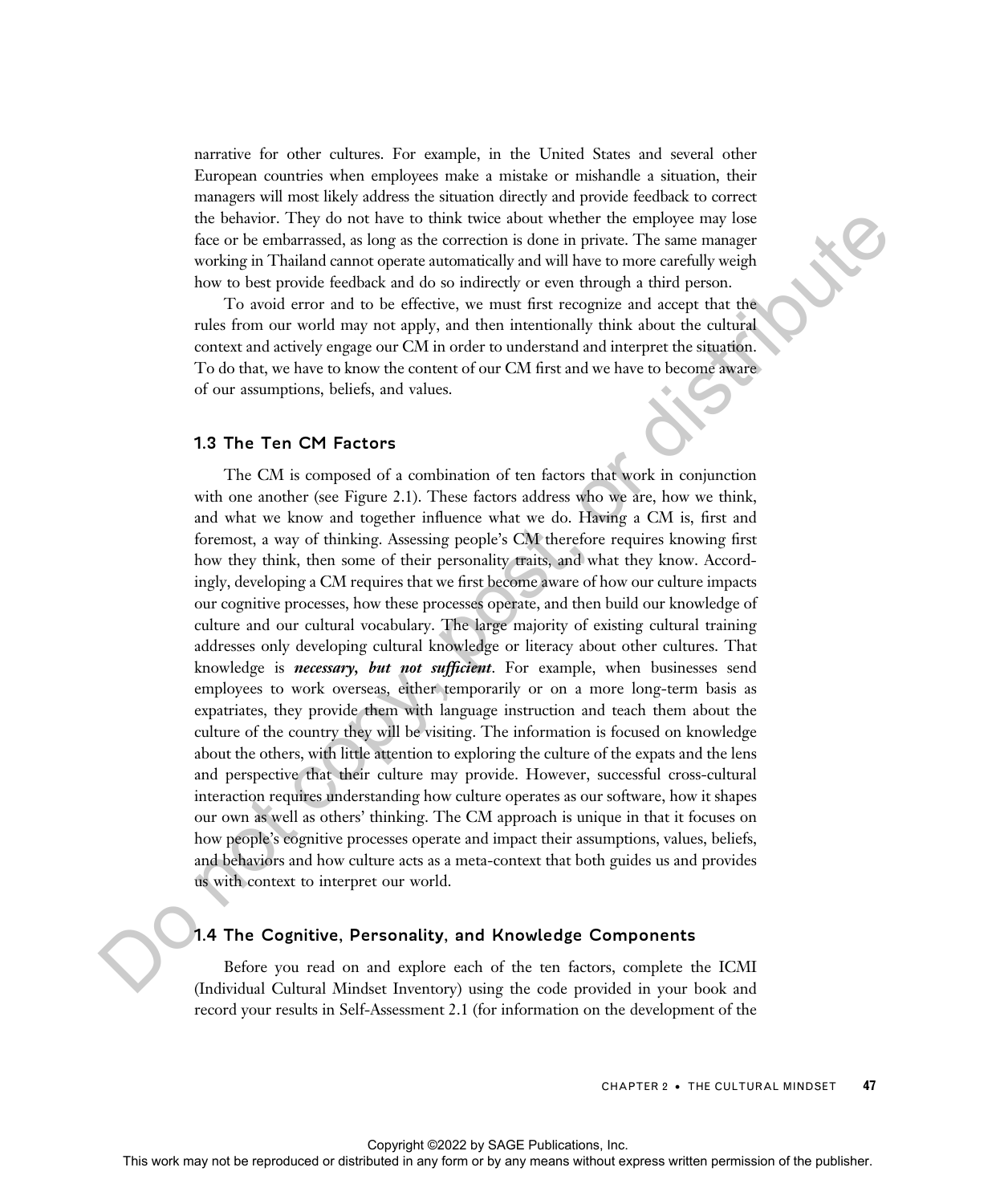

ICMI, see Appendix A). Table 2.1 presents the ten factors that make up the ICMI, which is an assessment of your CM. The ten factors are divided into three groups:

- Cognitive factors that are concerned with how we think. These include cultural self-awareness, meta-cognition, and views of culture (parochial, ethnocentric, and plural).
- Personality-based factors that stem from characteristics that people either inherit or develop early in life and are relatively stable over time. These include self-monitoring, curiosity, and fixed and growth mindsets.
- · Knowledge factors address information we have about other cultures. These include various cultural knowledge we have.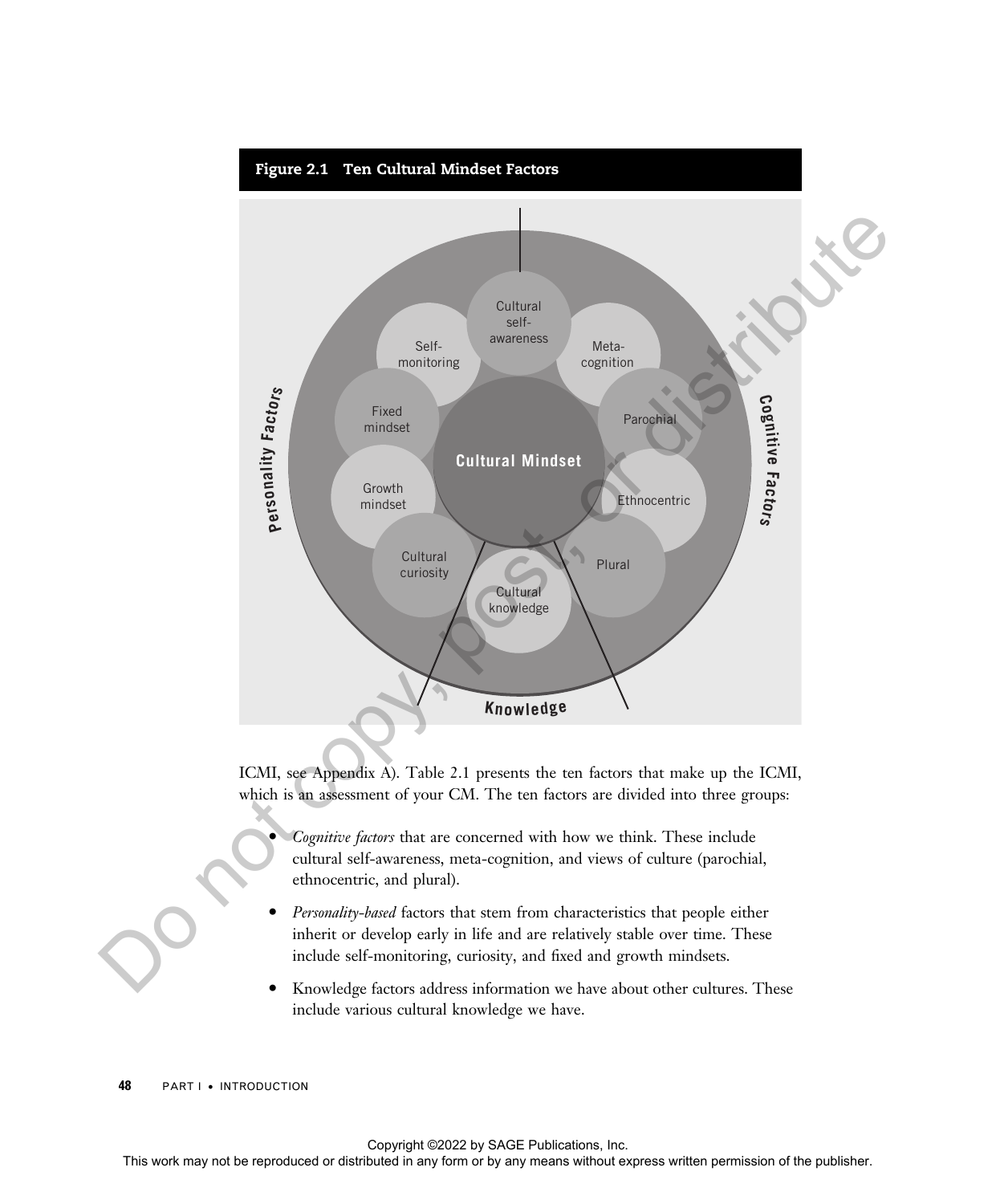|    | <b>CM Factors</b>       | <b>Description</b>                                                                                                                                                                                              |
|----|-------------------------|-----------------------------------------------------------------------------------------------------------------------------------------------------------------------------------------------------------------|
|    | Cognition               |                                                                                                                                                                                                                 |
| 1. | Cultural self-awareness | Having knowledge of your own culture(s), assumptions, values,<br>and beliefs and their implications for how you think and behave.                                                                               |
| 2. | Meta-cognition          | Ability to think and reflect about one's own thinking;<br>understanding one's own thinking, how it operates, and its<br>impact.                                                                                 |
| 3. | Parochial               | A narrow view of culture that only considers one's own culture,<br>with little interest in other cultures and a belief that culture is not<br>important.                                                        |
| 4. | Ethnocentric            | A view of culture that considers one's own culture to be more<br>important than and superior to others. It includes both a sense<br>of pride and superiority.                                                   |
| 5. | Pluralistic             | A view of culture that considers all cultures to be of equal value<br>with a high interest in other cultures.                                                                                                   |
|    | Personality             |                                                                                                                                                                                                                 |
| 6. | Self-monitoring         | Ability to read the cues from the environment and adjust<br>behavior accordingly. May vary from one cultural context to<br>another.                                                                             |
| 7. | Cultural curiosity      | Interest in learning about culture, one's own and that of others;<br>seeking cultural experiences; willingness to engage with<br>different cultures. May vary from one cultural context to another.             |
| 8. | Fixed mindset.          | Belief that people have limited-or fixed-talents and abilities to<br>learn and grow and are therefore unable to change substantially.                                                                           |
| 9. | Growth mindset          | Belief that people can change and grow, meaning that time and<br>experience allows us to develop.                                                                                                               |
|    | Knowledge               |                                                                                                                                                                                                                 |
|    | 10. Cultural knowledge  | Having information about other cultures' values, history,<br>organizational systems, etc.; knowledge of world events outside<br>of one's culture and country. May vary from one cultural context<br>to another. |
|    |                         |                                                                                                                                                                                                                 |
|    |                         | <b>CHAPTER 2 . THE CULTURAL MINDSET</b>                                                                                                                                                                         |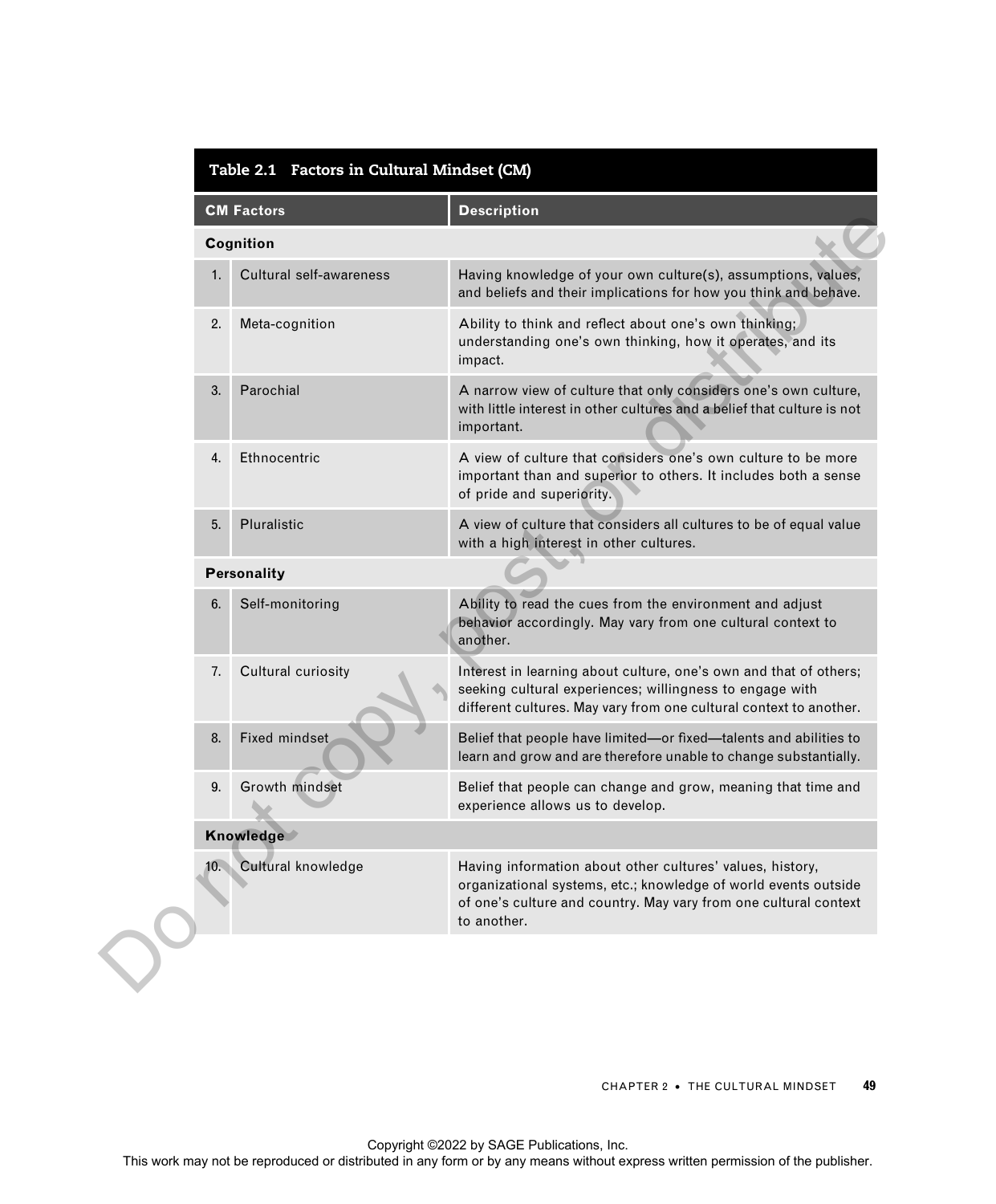#### 2. COGNITIVE CM FACTORS

#### LO 2.2 Explain the details of the CM cognitive factors

As we have discussed, CM provides a cognitive perspective to cross-cultural management. The starting point is how a person perceives and interprets the situation and event's cognition. Culture shapes our cognition and provides a frame of reference and a lens through which we see the world.

#### 2.1 Cultural Self-Awareness

Where are you from? What is your culture? We have asked these questions in Chapter 1 and will be returning to them throughout this book. Self-Assessment 1.1 started you on the path to answering them; Self-Assessment 2.2 continues to dig deeper. Your culture shapes your CMC and the lens through which you view and interpret the world and provides a guide for your behaviors. Knowing your own culture and its assumptions, values, and beliefs is the foundation of a CM. Most of us are part of more than one culture and our various cultures impact us to different degrees. The sense of belonging to different groups makes up one's *cultural identity*. Some of us are keenly aware of our identity and actively rely on it in our personal and organizational life; others barely think about their cultural identity. People in the first group are likely to provide a quick and possibly complex answer to the question of "what's your cultural background?" They may take some time to answer and provide details and examples. People in the second group may be puzzled at the questions, not quite know how to answer, or in some cases, even say that they don't really have a culture (Nahavandi, 2017). As we have distributed or provides a cognitive proparties to transmission and any account Che statistic and in any account permission of the internet or distributed in a last through which we see the world.<br>
2.1 Cultured

Interestingly, in the United States, those who consider themselves white and European and part of the majority of the population are more likely to not be aware of their cultural identity and its impact. If you are part of that group, you are more likely to associate culture with minority groups or something about other people. Similarly, on the group level, gender as culture is often associated with women (Menendez, 2019). Conversely, those who belong to a minority group are more likely to identify their culture or cultures. A biracial woman or a new immigrant will have a quick and possibly detailed response to the culture question; a person considered an outsider or part of the minority will most likely have an answer as well. Anglo-European Americans who consider themselves part of the majority are more likely to respond with "well, I'm American."

2.1.1 The "Norm" and White Privilege. Having cultural self-awareness is an essential factor in CM. As we will discuss at length in Chapter 3, not being aware of your CMC means that you are not aware of how and when it impacts you. Lack of cultural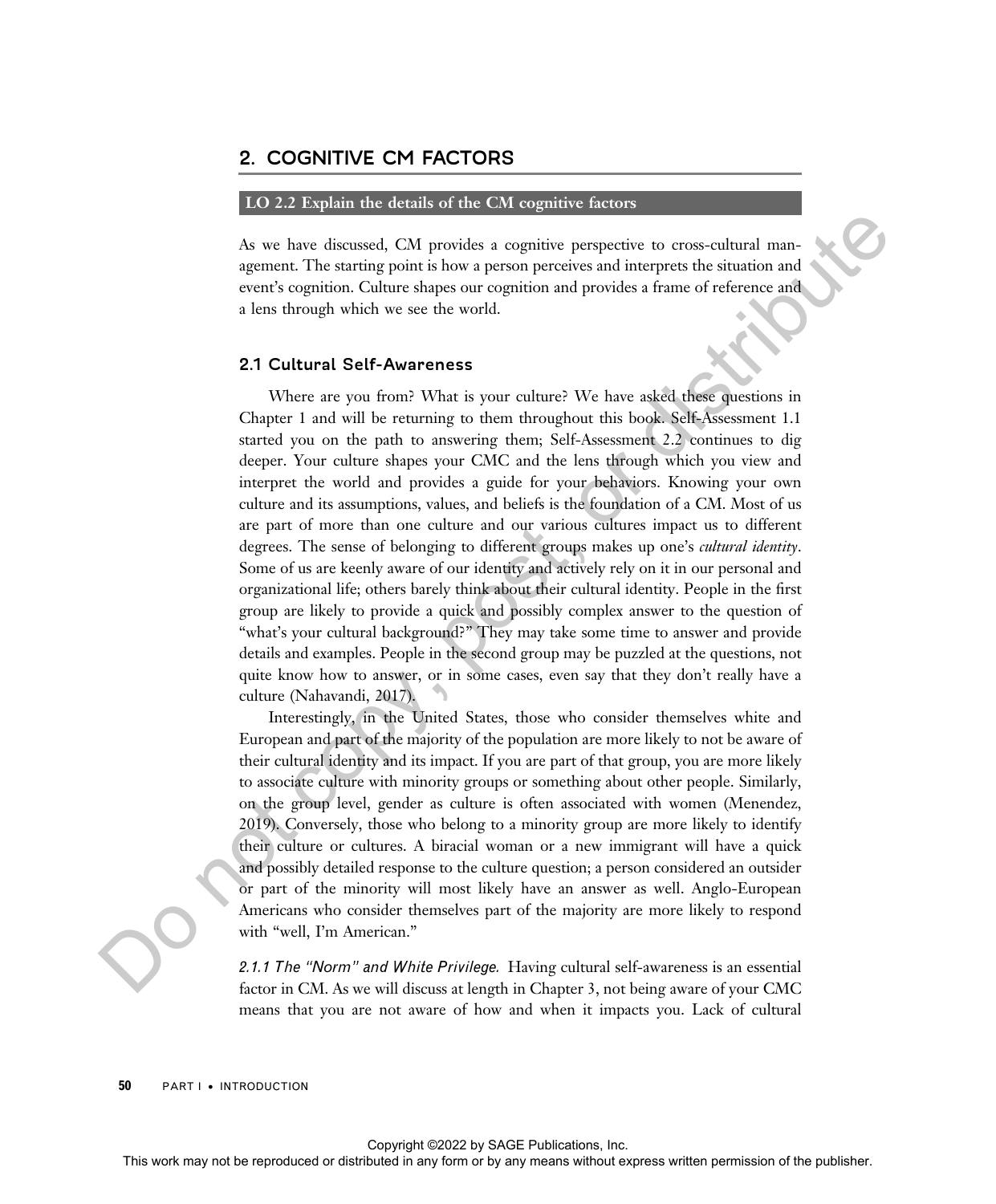self-awareness is also likely to lead to the automatic assumption that the way you perceive and interpret situations and events is simply objective and normal and the way things are. In other words, you are likely to believe that your lens is "the" lens. The much-debated issue of white privilege is partially related to this lack of cultural selfawareness. Peggy McIntosh (1989) has called white privilege the "invisible knapsack." The dominant majority groups are considered the "norm" and do not think about their culture as often and as much as those who are members of less dominant cultural groups (Fabregat & Kperogi, 2019; Metzl, 2019; Morris, 2016). For example, we rarely use a white person's race as a descriptor because the "norm" is white, whereas other ethnic descriptors such as black, Hispanic, and Asian are often used (Chalabi, 2018). When your culture is invisible to you, you are not aware of its components and impact. Instead, you may simply assume that how you are is how things should be; that is the norm, that's average, typical, or standard. Whether caused by our drive for efficiency (as you will see in Chapter 3) or lack of knowledge, or a conscious motive to view one's culture differently than others, not having an awareness of one's culture and its assumptions, values, and beliefs makes it impossible to fully develop a CM. If you are not aware of your culture, its assumptions, values, and beliefs and associated rules and behaviors, you are likely to use the same CMC in every situation, assume that your CMC is "the" CMC, and manage every employee the same way regardless of the context or his or her cultural background. may not be reproduced in any two produced or distributed or this lack of columnals contained in any means were also that increase the reproduced in any form or any means were presented in a mean of the publisher. The comm

#### 2.2 Meta-Cognition

Another cognitive factor in the CM is being able to use meta-cognition when thinking about cultures. Meta-cognition is the ability to think about and reflect on one's thinking (Baker & Brown, 1984; Flavell, 1985) and on one's actions and situations. People who actively use meta-cognition plan and monitor their actions and reflect on their experiences and how they approach different situations. They also evaluate their own and other people's actions and ask questions regarding what they do, why they do it, and how they think, all of which have been found to be conducive to learning (Bransford, Brown, & Cocking, 2000). The ability to apply meta-cognition is essential in developing a CM and learning from cultural experiences. People who know how to use meta-cognition are able:

- · To think critically, which means they consciously process and evaluate information about themselves, others, and events
- To plan their actions based on their evaluation
- To absorb information and knowledge that derives from their experiences, which means they learn from their experience and that knowledge shapes their future actions.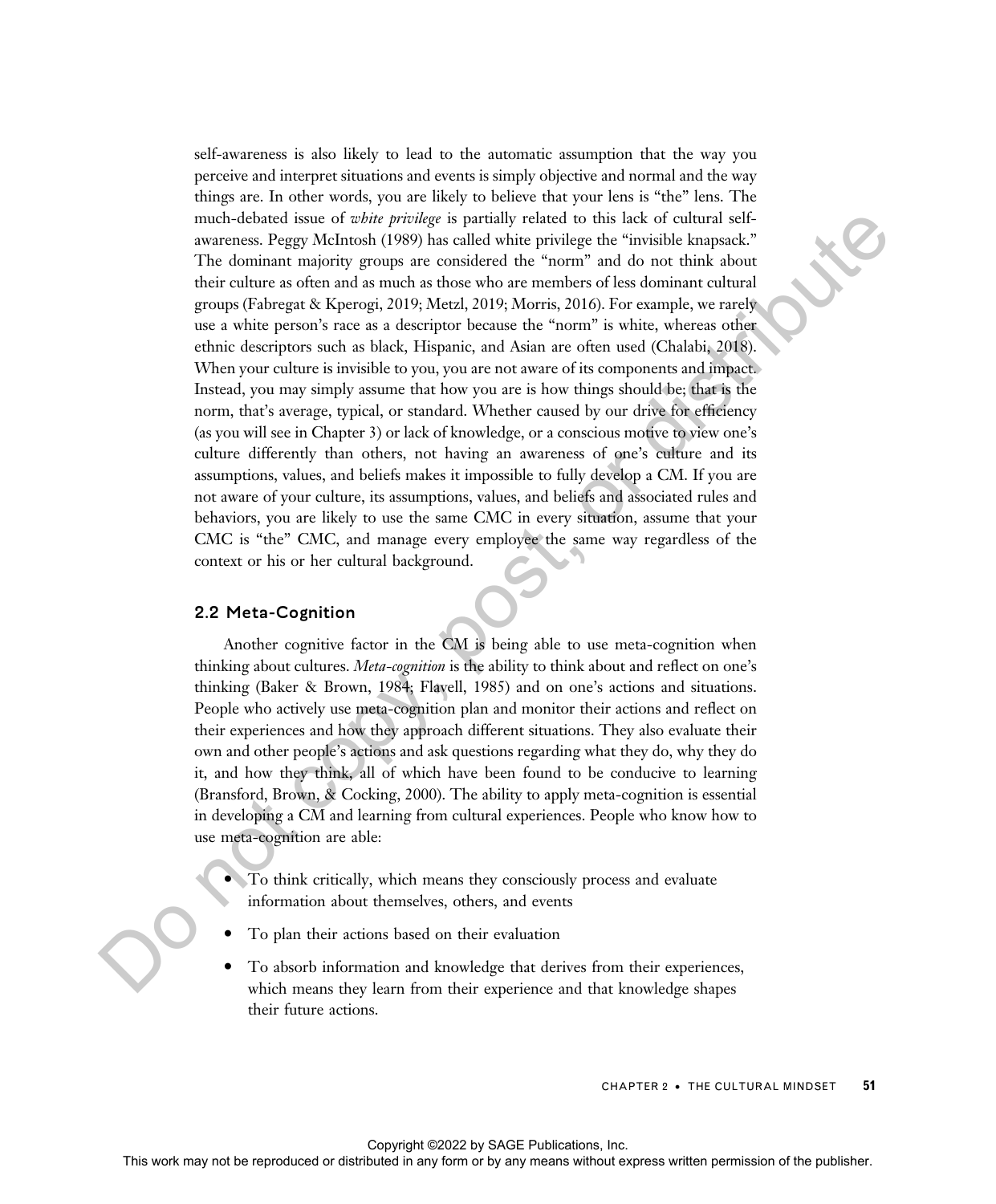Meta-cognition facilitates and supports understanding of the CMC, cultural assumptions, values, and beliefs, and the lenses that one uses. Managers who rely on meta-cognition are aware and conscious of their actions. When they manage people across cultures or simply find themselves in different cultural contexts, they notice differences, evaluate their sources, plan and act accordingly. Additionally, they reflect on their actions and events and use the information they gather to learn and change their future actions.

#### 2.3 Three Views of Culture

The next three cognitive factors in the CM relate to how one views one's own culture in relation to other cultures. Do you believe that culture is irrelevant and not a major factor in human interactions or that people are the same across the world regardless of their culture? Are you primarily interested in your own community and believe that your values and beliefs are superior to that of others? Do you consider all cultures, including your own, to be of equal value? The answers to these questions determine your view of culture. Express to control the reproduced or distributed in any form or by any means with the reproduced or distribution and control the reproduced or the publisher. The set the produced in any form of the publisher or by any mea

- 1. Parochialism is the view that the world is narrow and limited to our own backyard. Someone with a parochial view does not believe that culture really matters and has little interest in their own or other people's culture. Their cultural view is focused on their immediate environment, which they assume is all there is. For them, culture does not matter. As a result, they are unconsciously going to assume that who they are is the norm and how everybody is or should be.
- 2. *Ethnocentrism* is the view that one's own culture is superior to that of others. It also involves a sense of pride of one's culture. People with this view know that there are many cultures, but they see their own as superior. Most of us have, and should have, some pride in our cultural background. However, having cultural pride does not necessarily mean that you devalue other cultures; you can be proud of who you are and still respect and appreciate others who are different.

Multiculturalism and pluralism are on the other end of the spectrum of parochialism and ethnocentrism. People who hold this view accept other cultures and value their uniqueness and hold a relativistic view that recognizes the impact of culture. They have an interest in culture and generally accept the idea of CJI. A plural view would lead to the belief that all cultures serve a purpose and function for their members, therefore all have equal value.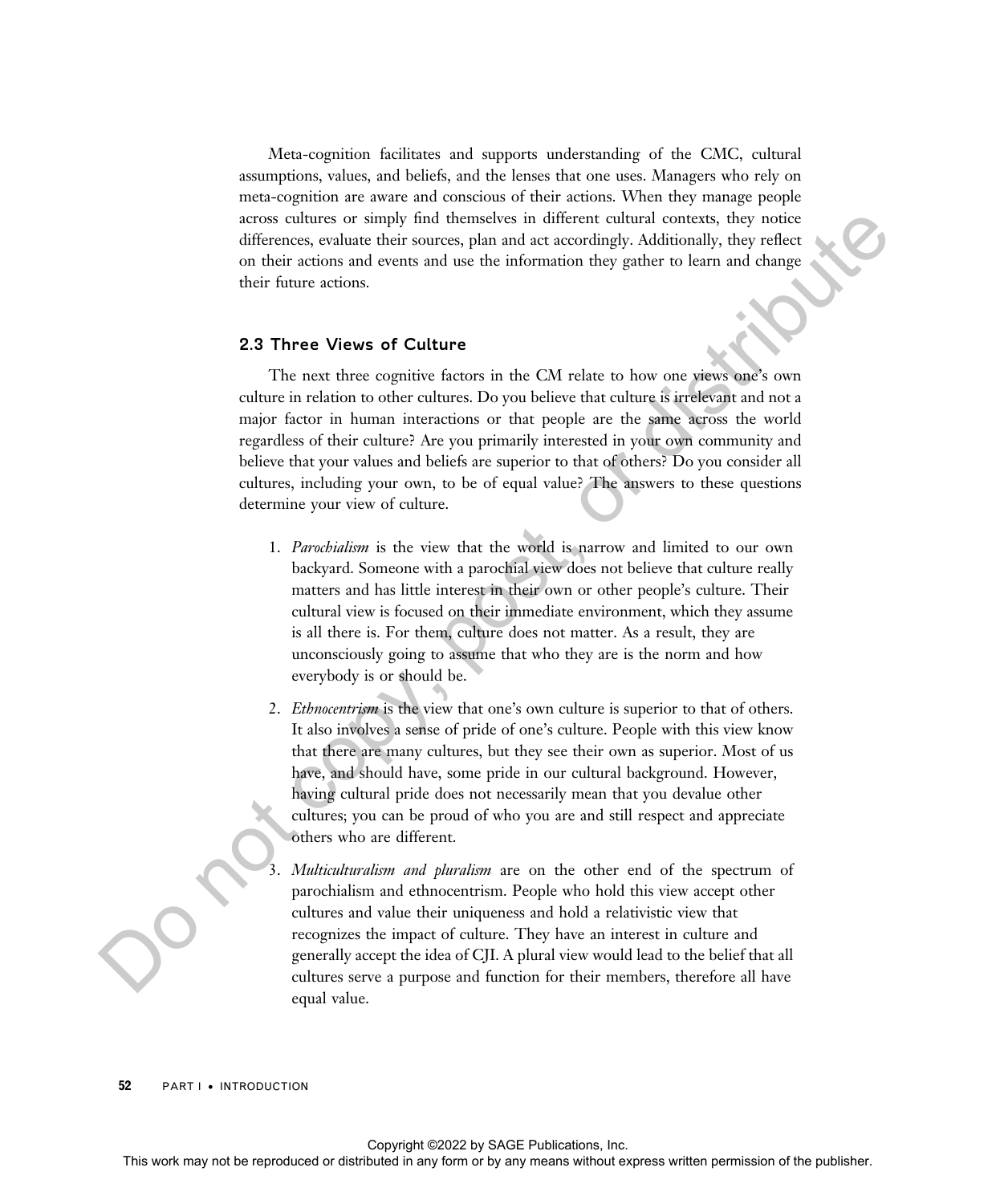The worldview that a person has, the way they think about culture—their own and that of others—clearly impacts their interest in and interaction with their own and other people's culture and impacts their CM. We explore these worldviews in detail in Chapter 4. Cultural self-awareness, meta-cognition, and views of culture together form the cognitive aspect of CM.

### 3. PERSONALITY CM FACTORS

#### LO 2.3 Present details of the CM personality factors

In addition to how people think, several personality factors impact people's CM. Personality traits are defined as relatively permanent individual characteristics that develop early in life and are typically stable from one situation to another. While personality traits do not dictate behavior, they provide people with a range that makes certain behaviors easier or harder. For example, managers who have an extroverted personality draw their energy from other people, tend to be sociable and talkative, while introverted managers are more likely to be reserved and less likely to seek out social situations. However, in both cases, their personality does not entirely limit them. Each can behave in a manner typically associated with the other group, although they may find those behaviors more difficult or stressful. Clayer 4. Calculate the research may not be reproduced to the results of the results of the results of the results of the results of the results of the results of the publisher. The angle of the publisher or both distribu

#### 3.1 Self-Monitoring

The first personality factor in the CM is the extent to which people are able to perceive, read, and use cues from the environment to adjust their behavior. The concept of self-monitoring was developed by social psychologist Mark Snyder (1974) to measure people's ability to manage their self-presentation. It addresses the degree to which people are capable of reading and using the cues from their environment to determine their behavior. Those who score high on the scale:

- · Can read environmental and social cues regarding what is appropriate behavior
- · Can use environmental cues to modify their behaviors
- Can adjust how they present themselves and manage impressions well (Turnley & Bolino, 2001)
- Can mirror and mimic others' behaviors better than low self-monitors (Estow, Jamieson, & Yates, 2007).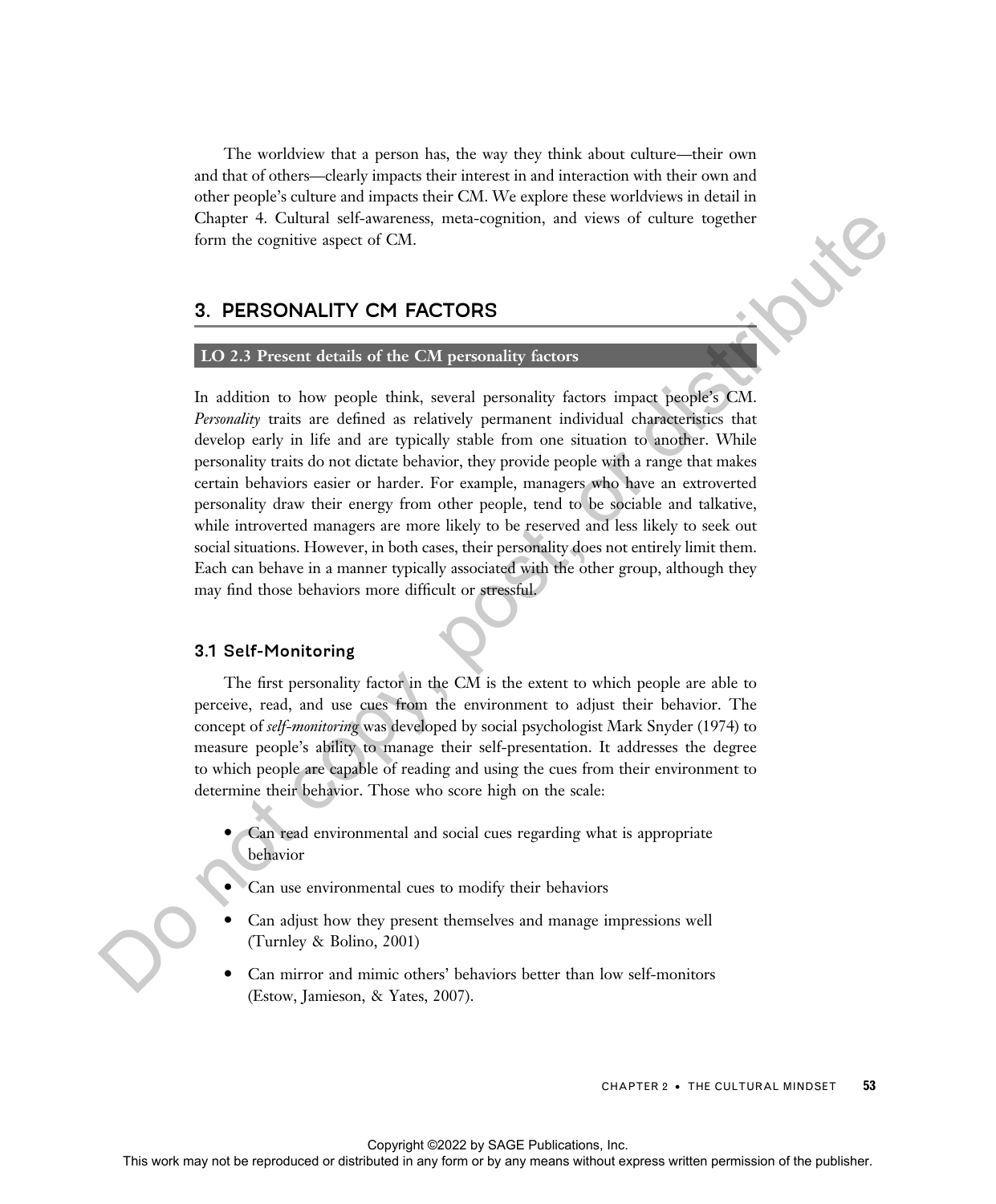Conversely, those scoring lower on self-monitoring either do not perceive the cues, or choose not to read them, or do not use them to change their behavior. Given a higher ability to read the environment and adjust behaviors, it is reasonable to suggest that in situations that are ambiguous and difficult to read, such as in cross-cultural environments, those who score higher on self-monitoring are likely to be more effective. Additionally, being able to mimic others' behaviors and mannerisms allows a person to make connections with others, a factor that further can support effective cross-cultural interactions.

#### 3.2 Fixed and Growth Mindsets

Carol Dweck (2016) popularized the idea of fixed and growth mindsets to look at how and why some students learn more effectively than others. The concepts address whether you see people and yourself as unchanging and unable to grow or as capable of learning, growing, and changing. On the one hand, a person with a fixed mindset is likely to believe that people do not change or learn much past a certain point; people are the way they are because of innate abilities and therefore unlikely to change. So, people with a fixed mindset may believe that they lack either the ability or the agency to effect change and are therefore likely to seek order and predictability. On the other hand, individuals with a growth mindset see challenges as opportunities to effect change, learn, and grow. They are more likely to be open to trying and failing, which they believe leads to opportunity, learning, and growth. that is similarly the reproduced or distributed to real solicity to reproduce a subset of the control or distributed in any pair or distributed in any mean of the comparison of the publisher. Although also to make only a

Research has linked these two mindsets to a number of organizational outcomes (e.g., O'Keefe, Dweck, & Walton, 2018). Having a fixed mindset poses a particular challenge when crossing cultural boundaries:

- · If you tend to view people and yourself as unchanging and not capable of learning, you will have more difficulty with the lack of predictability that is inherent in cross-cultural encounters.
- You are also less likely to take the risks involved with cross-cultural encounters because you do not believe that you can learn from those experiences.

Conversely, having a growth mindset is likely to make it easier for people to develop their CM. Managers who believe that change and making mistakes provide an opportunity for learning and growth are more likely to encourage their employees to experiment. Similarly, because they are open to new challenges, they are more likely to engage in cross-cultural interactions that may appear daunting to those with a fixed mindset.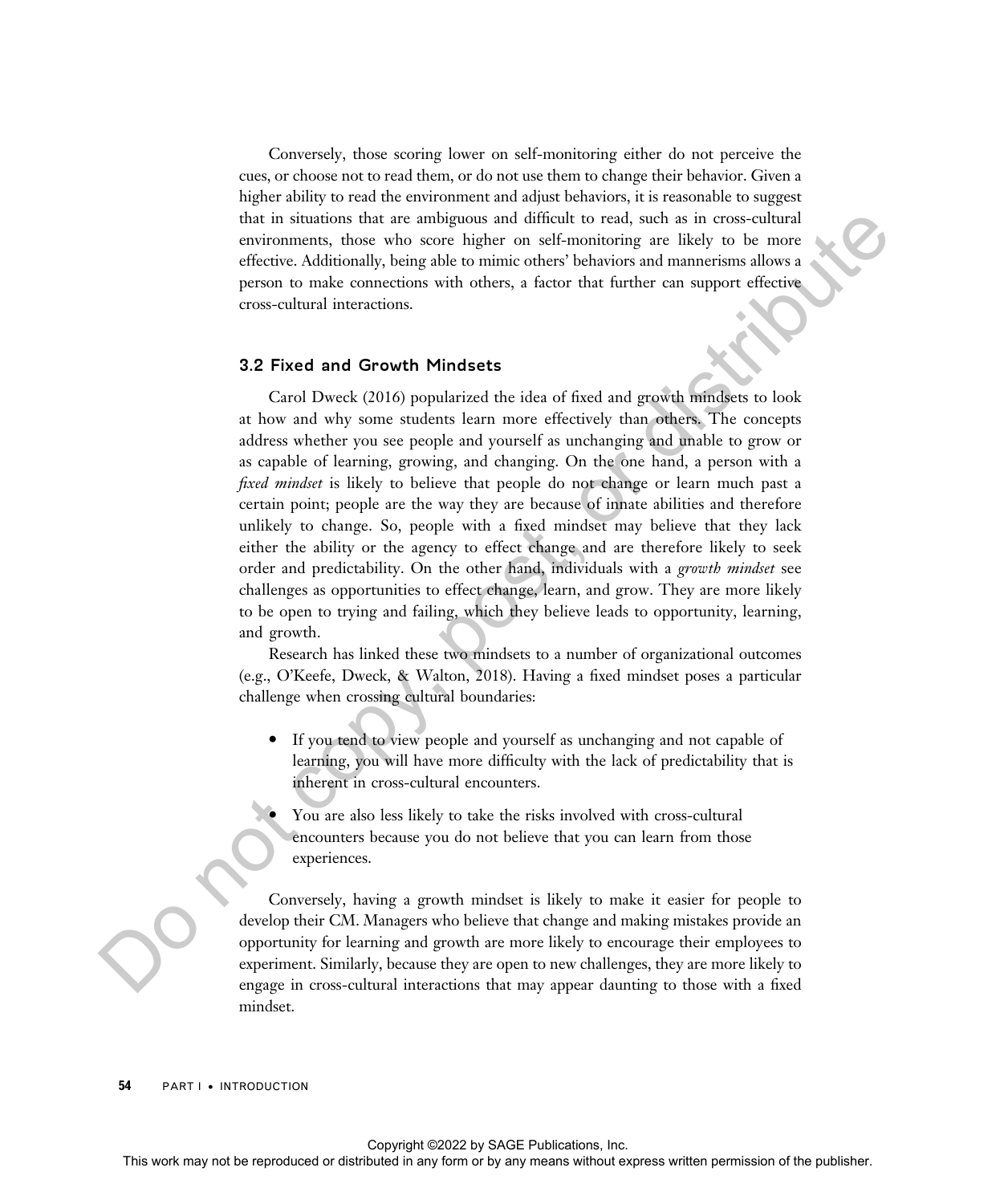#### 3.3 Cultural Curiosity

The fact that you are reading this book, either as part of a class that you have elected to take or on your own, indicates that you likely have some degree of curiosity about other cultures and cross-cultural management. That curiosity is another personality-based factor in the CM. Curiosity has been defined in two ways:

- First, it can be *state-based*, meaning that it is temporarily triggered by something novel
- Second, it can be *trait-based*, which means it involves personality and more intrinsic motivation to learn and seek new experiences.

More specifically, cultural curiosity involves motivation to learn about other cultures, their assumptions, values, beliefs, and appreciation of visible cultural elements such as food, music, and literature. Predictably, a person who has cultural curiosity is more likely to seek and acquire knowledge about other cultures, therefore having curiosity and seeking cultural experiences are factors that support a CM. For example, expat managers who work in countries other than their own who have cultural curiosity are more likely to inquire about culture and seek interactions with the local population and therefore more likely to be successful in their assignment than those who show no interest in the country and focus only on getting their job done.

## 4. CULTURAL KNOWLEDGE AS A CM FACTOR

#### LO 2.4 Present details of the CM knowledge factors

The last factor in CM is having knowledge of other cultures. Knowledge can include information about history, assumptions, values, and language, as well as more specific cross-cultural management experience regarding leadership styles, organizational structures, and legal frameworks in other countries. All are essential to successful cross-cultural interactions and to developing a CM. Developing of cultural knowledge has long been a cornerstone of many popular approaches to cultural competence and literacy training (e.g., Morrison & Conaway, 2006). There is no doubt that having knowledge about other cultures, at any level, is critical and essential to successful crosscultural interactions. Preparations for cross-cultural interactions should involve learning about the other people's culture. However, there are limits to relying on cultural knowledge alone. Specifically, This work was not be reproduced to the results of the publisher and the representation of the results of the results of the results of the publisher and the publisher and the publisher and the publisher of the publisher o

· With over 10,000 cultures in the world, it is impossible to learn about all of them or predict with which culture you will be interacting.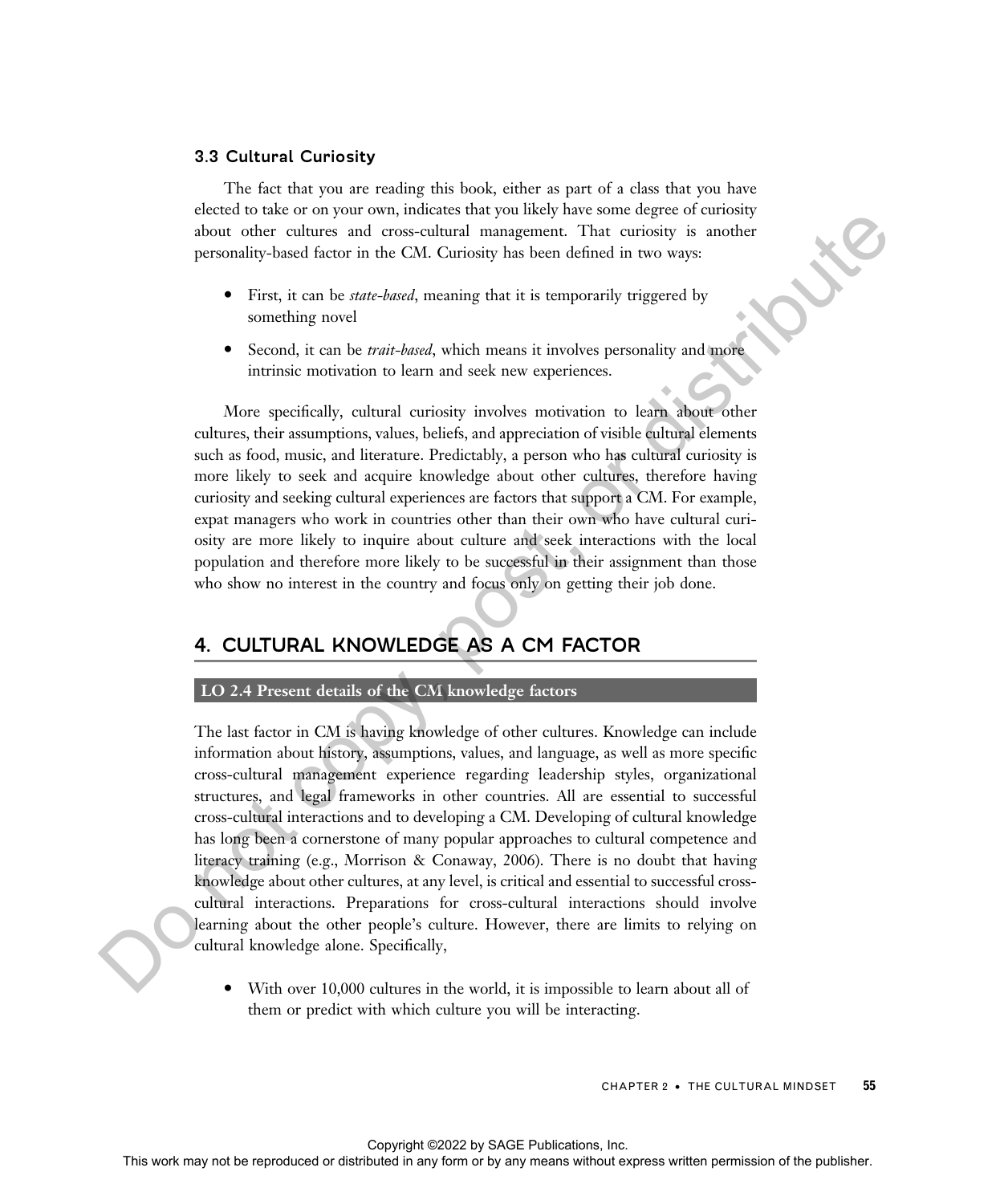- Knowledge of customs and learning to behave appropriately only addresses the visible aspects of culture and is likely to be superficial.
- There is the risk of overestimating how much one knows and thus have misplaced confidence, leading to overgeneralizing and making inaccurate judgments.
- Relying on stereotypes, even sophisticated ones based on research and knowledge, can lead to essentializing and overgeneralizations.
- Finally, focusing on cultural knowledge alone can lead to mislabeling and miscategorizing individuals into cultural groups; most people have complex cultural identities that are not always visible to others.

Consider the challenge of a manager who is preparing to go to the UAE for a business negotiation. Clearly, it would be appropriate for her to learn about the country's culture and traditions. However, given that a very large percentage of those living in the UAE are not native or considered citizens, which culture should she study? Should she read about Islam, tribal cultures, the various groups and generations in the UAE, the large expat and migrant community, or the UAE's short history? Additionally, armed with some knowledge, however accurate, the manager must also accurately identify which group the people she meets belong to. Having knowledge of other cultures is necessary, but not sufficient. For these reasons, while cultural knowledge is essential, it is only one of the ten factors that contributes to a CM. This may not are consistent or distributed or distributed or distributed in any form or by any means we have the state or distributed in any means we have the publisher and the publisher. This we have the publisher constr

The cognitive factors in CM such as having awareness of one's own culture and its role in CMC as both context and guide and having meta-cognition can help moderate lack of cultural knowledge. Specifically, if you are aware of the rules from your world and know that they may not apply in a new situation, you can slow down, use your meta-cognition, and approach the other world more prudently and thoughtfully. By not applying the rules of one world to another, you are likely to prevent mistakes. Notwithstanding, the more one knows about other cultures, the better, and such knowledge fully supports the development of a CM.

Developing a CM improves one's ability to understand where culture plays a role. It involves self-awareness of one's own culture and its role and impact as a meta-contextual factor, knowledge of cultural differences, and having the knowledge and skills to be able to slow down one's thinking to avoid error and systematic bias in cross-cultural situations. It involves knowing when the rules and assumptions of your world may not apply to another world. Absent the development of a CM and absent the ability to address cross-cultural situations at a cognitive level, learning new skills and competencies is likely to be ineffective and lack broad applicability.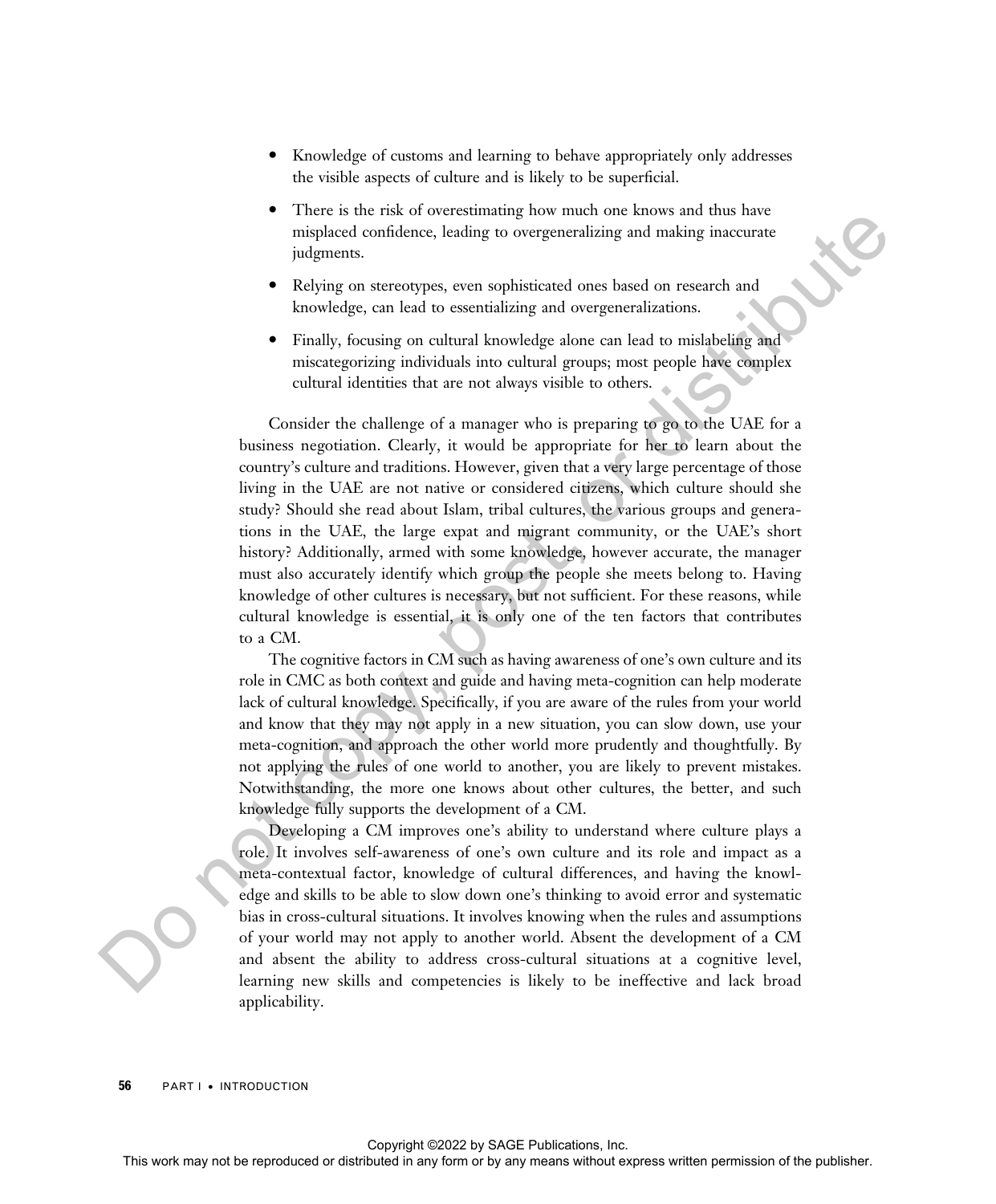### 5. CM AS A THRESHOLD AND A CONTINUUM

#### LO 2.5 Elaborate on CM as a threshold and a continuum

Developing a CM is akin to crossing a threshold into another world or dimension. The idea of crossing thresholds in learning was originally developed by Meyer and Land (2003, 2006), who identified certain topics as conceptual gateways that once crossed, open up new and previously inaccessible ways of thinking that can transform people and help them understand and interpret the world in radically different ways. Grasping the concept of CM is such a critical threshold (Nahavandi, 2017). When managers develop a CM, they are able to perceive and see events with a new perspective and are able to learn new skills which allow them to cross into a new world.

#### 5.1 Characteristics of Thresholds

Four characteristics of thresholds are significant to understanding CM (see Table 2.2 for details):

- 1. Crossing a threshold is transformative.
- 2. Crossing a threshold is irreversible.
- 3. Crossing a threshold is integrative.
- 4. Crossing a threshold is troublesome.

Incorporating culture into your thinking, i.e., developing a CM which involves crossing a threshold, changes how you view yourself, many day-to-day interactions, and the world. For example, becoming aware of your cultural assumptions, values, and beliefs may help you understand the reason why you have a high degree of respect for authority and have trouble calling your boss by her first name. It also may help explain why you are punctual or why you connect closely with your family and community. All of these behaviors relate to cultural values we will discuss in detail in later chapters. Of course, your personality may play a role as well, but CMC is likely to have an impact. Taking a cultural view may further help explain why some of your colleagues or yourself have more or less trouble working in a team environment, why some people put competition ahead of group cohesion, or why some of us focus on facts and others rely more on emotions. Culture is not the only factor, but many situations have a cultural explanation, and once you start on the path of considering culture, it is hard to "unsee" it. Once a CM is developed, you are likely to see how culture is one of the foundations of social interaction and how it provides a meta-context in most situations. Developing a CM is alan to crossing a threshold into another world or distributed in any or the representation in a can also the representation of the representation of the publisher and the contrast way of the distribute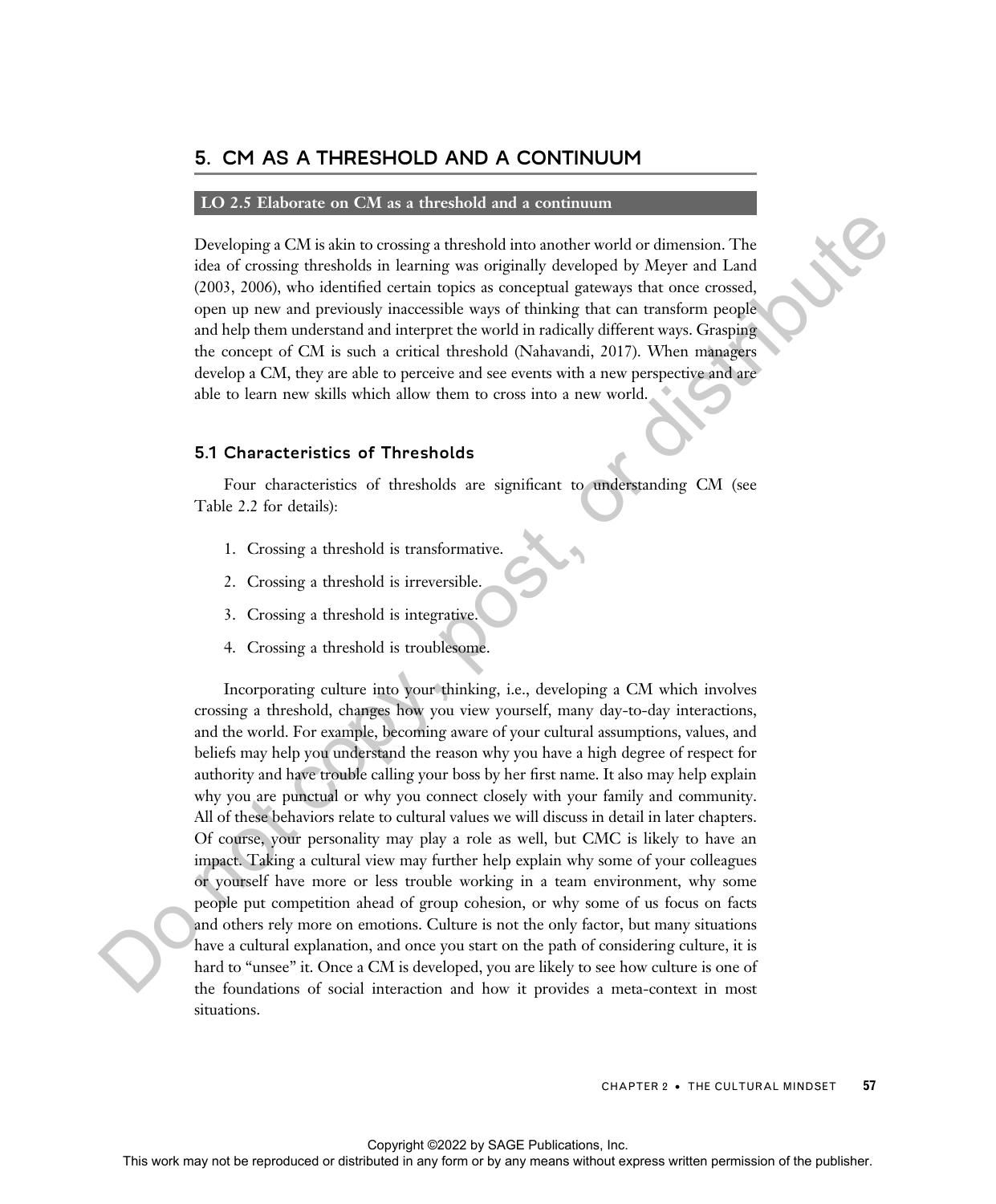| Transformative<br>Crossing critical thresholds leads people to experience a significant shift in<br>perception, thinking, and appreciation of events and situations.<br>Developing a CM makes you see the world differently.<br>Once crossed, the perspective cannot be undone-you cannot "unsee" what you<br>have seen.<br>Once you develop a CM, it is hard to leave it behind and ignore culture.<br>Crossing thresholds brings together and integrates facts, information, and<br>relationships that seemed previously unrelated.<br>CM helps integrate cross-cultural experiences.<br>Because crossing a threshold provides new information that challenges prior<br>knowledge, it often creates discomfort.<br>CM provides a new view of the world that may challenge existing views and be<br>uncomfortable.<br>Furthermore, relying on CM allows you to integrate elements that may have<br>appeared disjointed and unconnected. For example, if, like many people, you come<br>from more than one cultural background, the assumptions, values, and beliefs of those<br>cultures may conflict. Your Mexican culture may push you to respect authority and<br>focus on the group, while your US-American culture makes you individualistic,<br>independent, and informal; the integrative theme that makes you unique is culture.<br>Finally, developing a CM, seeing CMC, and accepting cultures as they are (CJI) can be<br>challenging and troublesome. Having pride in your own cultures and valuing them<br>while at the same time accepting that other cultures are equally valuable is not an easy<br>process. Cross-cultural encounters often violate our expectations and perspectives and<br>can create strain (Niwa & Maruno, 2010) as we are introduced to ideas and behaviors<br>that may appear inappropriate or inconsistent and for which we have little or no<br>context. Moving from our small world to another one is disconcerting and unsettling.<br>We feel that we have lost our anchors and may lose confidence in our ability to make<br>correct decisions. For these reasons, crossing the threshold to CM is bound to be<br>troublesome.<br>For example, consider Paul Spencer, US manager who was assigned to work in<br>the Brazilian subsidiary of his company in São Paulo. His years of experience and<br>success in the United States have helped him develop an easy-going style of interacting<br>with his supervisors and employees. He also is used to making many decisions related |              | <b>Description</b>                                                                     |  |
|-----------------------------------------------------------------------------------------------------------------------------------------------------------------------------------------------------------------------------------------------------------------------------------------------------------------------------------------------------------------------------------------------------------------------------------------------------------------------------------------------------------------------------------------------------------------------------------------------------------------------------------------------------------------------------------------------------------------------------------------------------------------------------------------------------------------------------------------------------------------------------------------------------------------------------------------------------------------------------------------------------------------------------------------------------------------------------------------------------------------------------------------------------------------------------------------------------------------------------------------------------------------------------------------------------------------------------------------------------------------------------------------------------------------------------------------------------------------------------------------------------------------------------------------------------------------------------------------------------------------------------------------------------------------------------------------------------------------------------------------------------------------------------------------------------------------------------------------------------------------------------------------------------------------------------------------------------------------------------------------------------------------------------------------------------------------------------------------------------------------------------------------------------------------------------------------------------------------------------------------------------------------------------------------------------------------------------------------------------------------------------------------------------------------------------------------------------------------------------------------------------------------------------------|--------------|----------------------------------------------------------------------------------------|--|
|                                                                                                                                                                                                                                                                                                                                                                                                                                                                                                                                                                                                                                                                                                                                                                                                                                                                                                                                                                                                                                                                                                                                                                                                                                                                                                                                                                                                                                                                                                                                                                                                                                                                                                                                                                                                                                                                                                                                                                                                                                                                                                                                                                                                                                                                                                                                                                                                                                                                                                                                   |              |                                                                                        |  |
| Integrative<br>Troublesome<br>Sources: Based on information in Meyer and Land (2003, 2006) and Nahavandi (2017).                                                                                                                                                                                                                                                                                                                                                                                                                                                                                                                                                                                                                                                                                                                                                                                                                                                                                                                                                                                                                                                                                                                                                                                                                                                                                                                                                                                                                                                                                                                                                                                                                                                                                                                                                                                                                                                                                                                                                                                                                                                                                                                                                                                                                                                                                                                                                                                                                  | Irreversible |                                                                                        |  |
|                                                                                                                                                                                                                                                                                                                                                                                                                                                                                                                                                                                                                                                                                                                                                                                                                                                                                                                                                                                                                                                                                                                                                                                                                                                                                                                                                                                                                                                                                                                                                                                                                                                                                                                                                                                                                                                                                                                                                                                                                                                                                                                                                                                                                                                                                                                                                                                                                                                                                                                                   |              |                                                                                        |  |
|                                                                                                                                                                                                                                                                                                                                                                                                                                                                                                                                                                                                                                                                                                                                                                                                                                                                                                                                                                                                                                                                                                                                                                                                                                                                                                                                                                                                                                                                                                                                                                                                                                                                                                                                                                                                                                                                                                                                                                                                                                                                                                                                                                                                                                                                                                                                                                                                                                                                                                                                   |              |                                                                                        |  |
|                                                                                                                                                                                                                                                                                                                                                                                                                                                                                                                                                                                                                                                                                                                                                                                                                                                                                                                                                                                                                                                                                                                                                                                                                                                                                                                                                                                                                                                                                                                                                                                                                                                                                                                                                                                                                                                                                                                                                                                                                                                                                                                                                                                                                                                                                                                                                                                                                                                                                                                                   |              |                                                                                        |  |
|                                                                                                                                                                                                                                                                                                                                                                                                                                                                                                                                                                                                                                                                                                                                                                                                                                                                                                                                                                                                                                                                                                                                                                                                                                                                                                                                                                                                                                                                                                                                                                                                                                                                                                                                                                                                                                                                                                                                                                                                                                                                                                                                                                                                                                                                                                                                                                                                                                                                                                                                   |              |                                                                                        |  |
|                                                                                                                                                                                                                                                                                                                                                                                                                                                                                                                                                                                                                                                                                                                                                                                                                                                                                                                                                                                                                                                                                                                                                                                                                                                                                                                                                                                                                                                                                                                                                                                                                                                                                                                                                                                                                                                                                                                                                                                                                                                                                                                                                                                                                                                                                                                                                                                                                                                                                                                                   |              | to his department and team on his own without checking the details with his superiors. |  |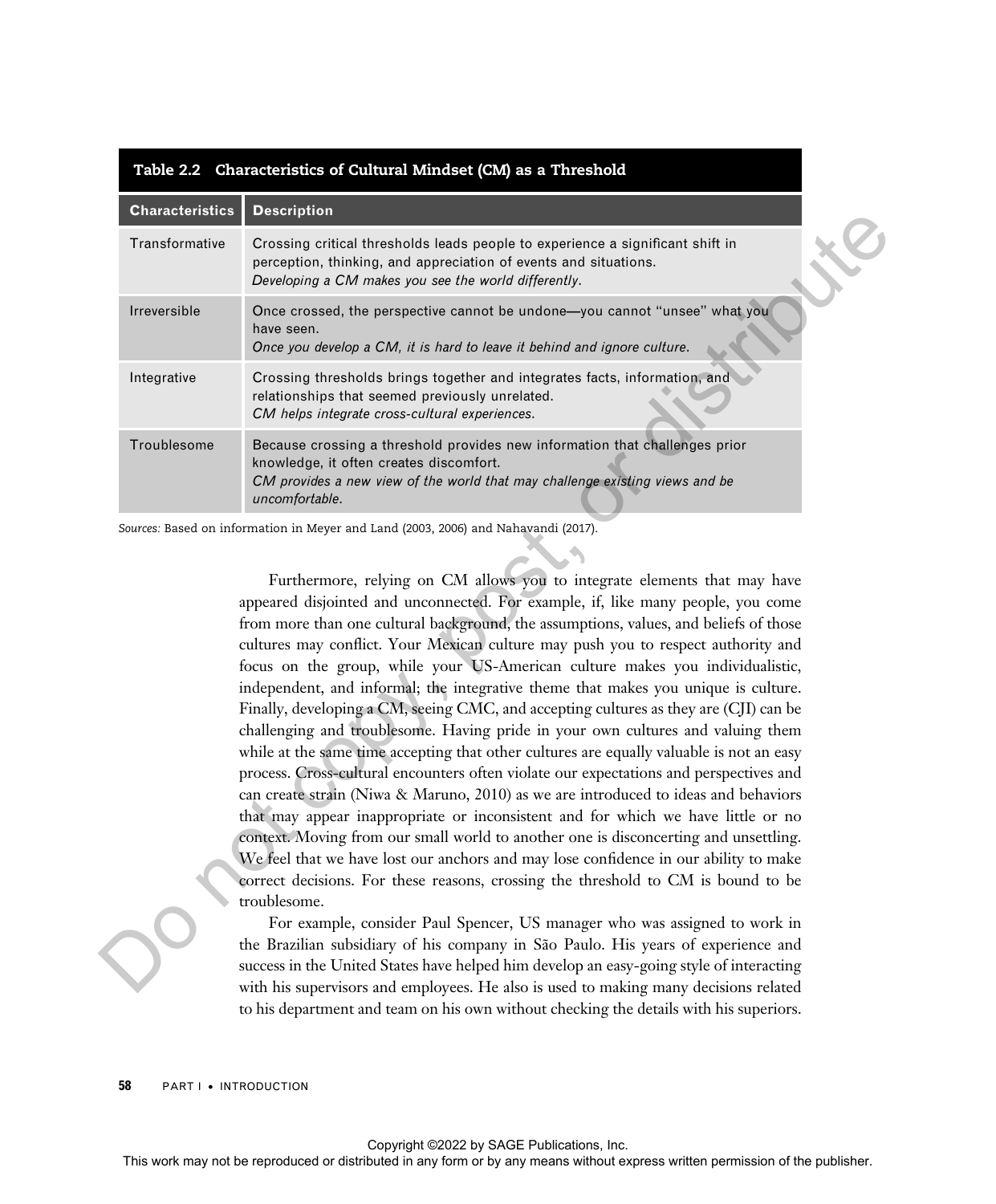However, to be effective in Brazil requires him to cross a threshold that is likely to be uncomfortable and troublesome. Brazilian organizations are more bureaucratic and hierarchical, and the independent decision-making that was effective in the United States is likely to be met with considerable resistance. After several incidents where he is reminded to go through the channels, he finally accepts that although people are very friendly and appear very relaxed, one of the key characteristics of Brazilian organizations is their highly rule-bound and bureaucratic processes. Once he crosses that threshold, he begins to be more successful.

#### 5.2 CM as a Continuum

CM presents a continuum ranging from no CM to a fully developed CM (Figure 2.2). At one end of the continuum, a low CM would mean that culture is a subliminal factor; it is not perceived or used. People in this range are generally not conscious of the presence of culture and have limited awareness of how culture impacts their own or others' behaviors. They also have limited knowledge of cultural differences. Culture is not an issue they think much about, and although they sometimes may know that culture impacts situations, they do not often change their actions based on that information. Furthermore, people with low CM may believe that "people are just people," that culture does not play a role, but rather what works for them is appropriate across all cultures. A person with low CM would not be conscious or mindful of culture and its impact, have little interest in the topic, and have little



CHAPTER 2 · THE CULTURAL MINDSET 59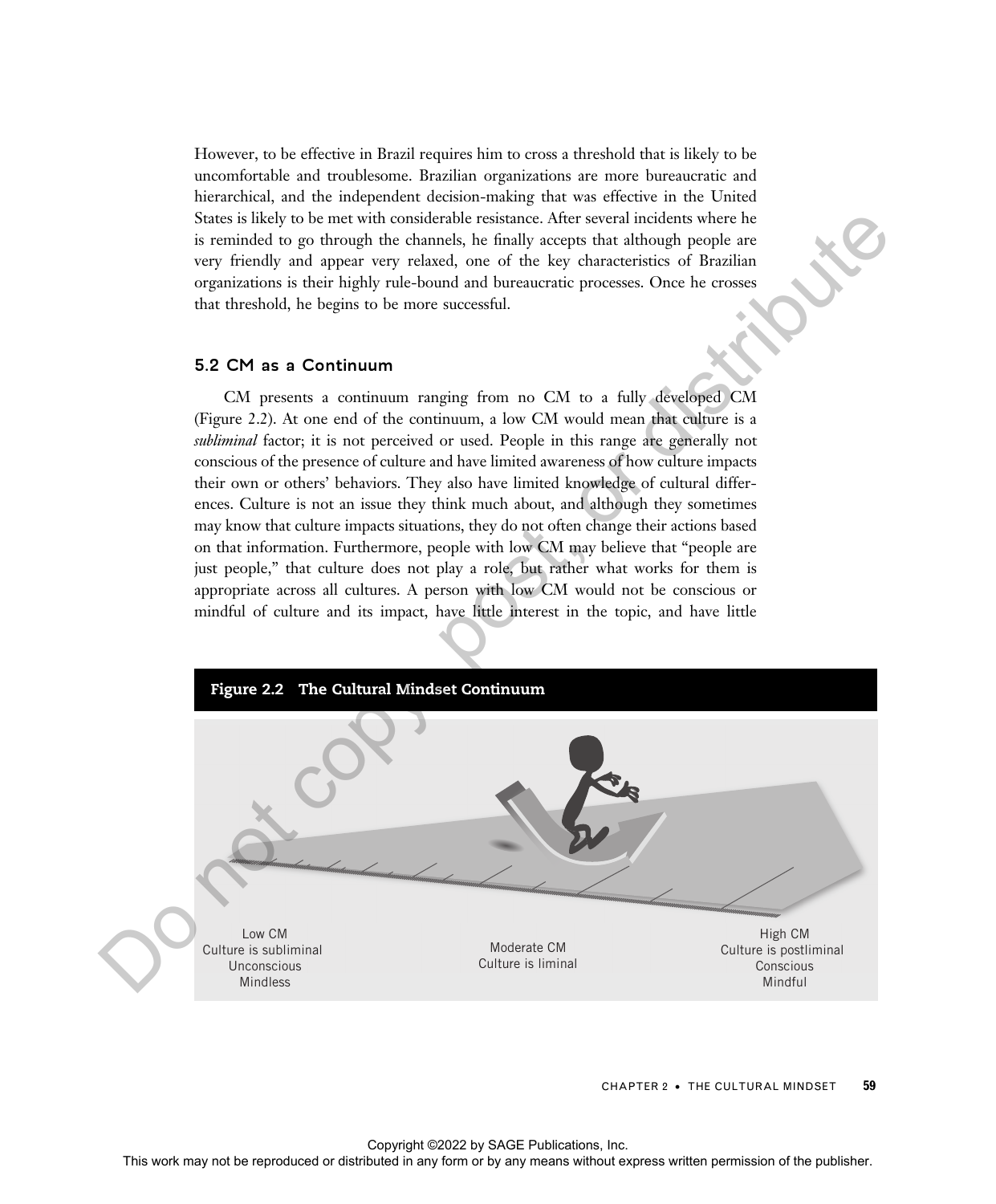knowledge, skills, or competencies related to culture. They are prone to relying on their automatic, tacit, and ritual knowledge that they mindlessly apply to all situations. For example, such a person would automatically assume that because he is proactive, highly competitive, and motivated by monetary achievements, that is the way everyone else is and should be; recognition and words are nice, but what matters is the bottom line. Therefore, as a manager, he may rely primarily or exclusively on monetary rewards for all his employees without regard for other factors that may motivate them.

In the middle of the continuum, where many of us fall, people either do not think about culture, only do so occasionally, or have limited cultural curiosity, knowledge, and competencies. Culture is *liminal*, barely perceptible. Someone in this range may be aware of some cultural differences, but may not have the knowledge and skills to use that awareness in a proactive manner. They may notice cultural differences, but because they do not have full information and knowledge on how to address them, they may see culture as troublesome and undesirable. At the other end of the continuum, having a high CM means that you consider culture when you enter a situation and engage with others. That is the *postliminal* stance. You are aware of the presence, manifestation, expression, and impact of culture in all aspects of your own life and those of others. You understand that culture, as CMC, is a constant factor that can impact your own and others' thinking and behavior. You have knowledge of cultural differences, the vocabulary, and skills to integrate culture into your decisions, and are able to use appropriate cultural information to address situational requirements. You often use culture as a factor in making personal or professional decisions and you also have the knowledge, ability, and skills to adjust your behavior. A person who has a fully developed CM unconsciously and automatically takes culture into consideration and has the interest, knowledge, competencies, and skills to interact effectively across cultures; that person is unconsciously mindful and culturally competent. This work may not be represented or distributed in any form or by an individual or excitation or any form or by any form or by any form or by any form or by any form or by any form or by any form or by any form or by any

While some of the factors in CM such as fixed or growth mindset and selfmonitoring are relatively stable, others, for example, self-awareness, meta-cognition, views of culture, level of curiosity, and knowledge, are more dynamic. Consider the example of a biracial African and Vietnamese American woman who, because she grew up with the African-American side of her family with little contact with the Vietnamese side, is aware of her African-American culture and connected with its assumptions, values, and beliefs. Additionally, her darker skin color makes that ethnic group salient to others, further reinforcing that aspect of her identity. Consequently, she is aware of some, but not all, of her roots. However, she is generally interested in learning about Asian, particularly Vietnamese, culture that she still considers to be part of herself, whereas she has little curiosity or interest in many other cultures that she may encounter.

CM, like culture itself, is neither genetic nor biological. Depending on the level of interest and motivation to learn and change, the level of CM can change. We can all learn about our own cultures and become more self-aware. We can work on nudging a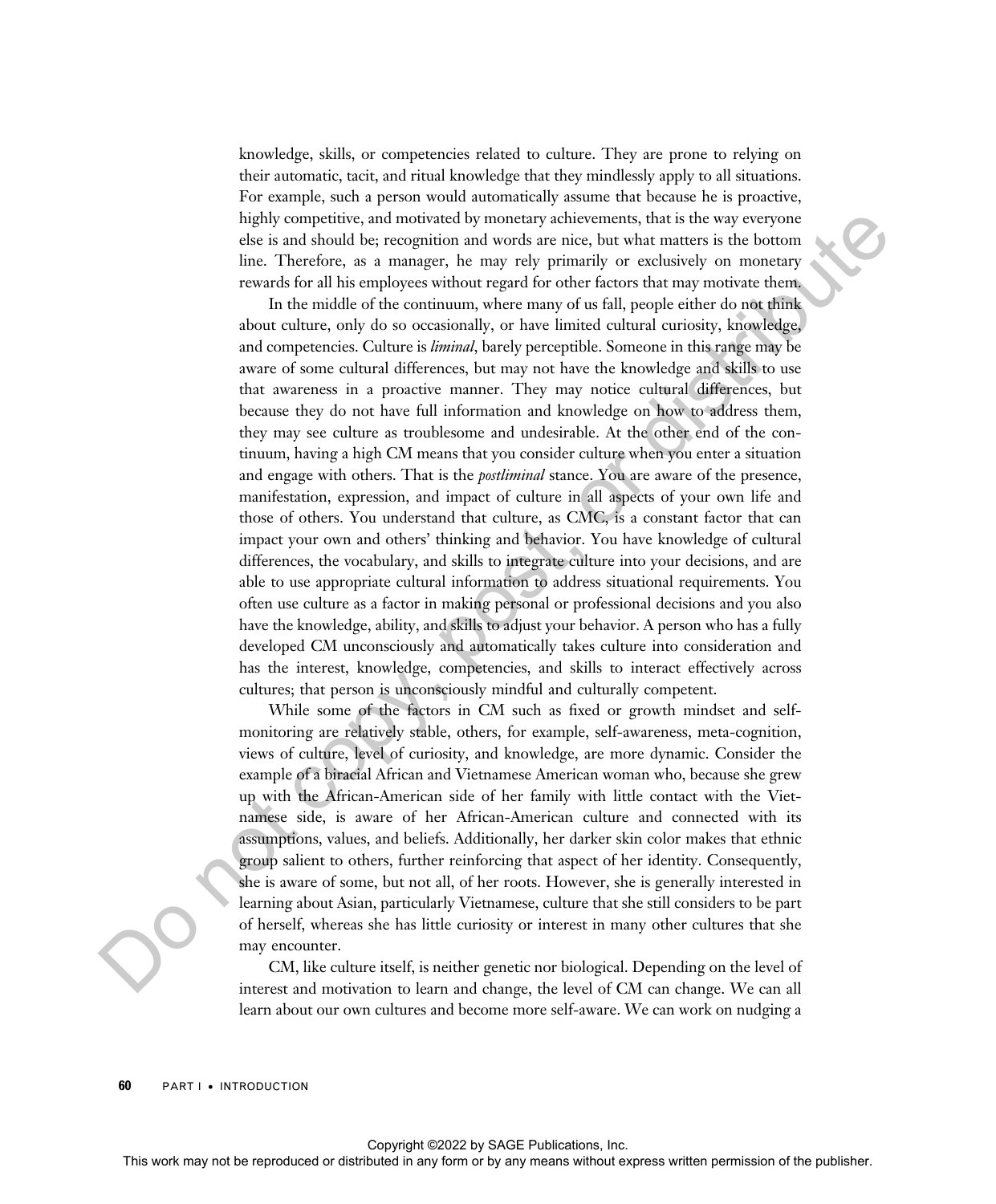fixed mindset toward a growth mindset. We can be exposed to different views of culture and change our approach. We can practice meta-cognition and learn to think and learn better. We can decide to seek cultural knowledge and practice new behaviors to gain more competence. The core of CM, as the definition implies, is consideration of culture when making decisions and being aware of culture as CMC; it's a way of thinking, something that we will explore in detail in the next two chapters. This focus on cognition makes CM distinct among various approaches to cultural competence, as we will discuss in a later section of this chapter.

#### 5.3 Stages of the Development of CM

The goal of this book is to give you the knowledge and tools to develop your CM. Depending on where you start and the degree to which you already have a CM, you may go through the stages of CM development presented in Figure 2.3 in different ways. The first stage is becoming *aware* of culture and CM. Developing cultural selfawareness is the cornerstone; knowing that culture is not just about other people is key. By becoming aware of culture, you move past the subliminal stage; you start to



CHAPTER 2 • THE CULTURAL MINDSET 61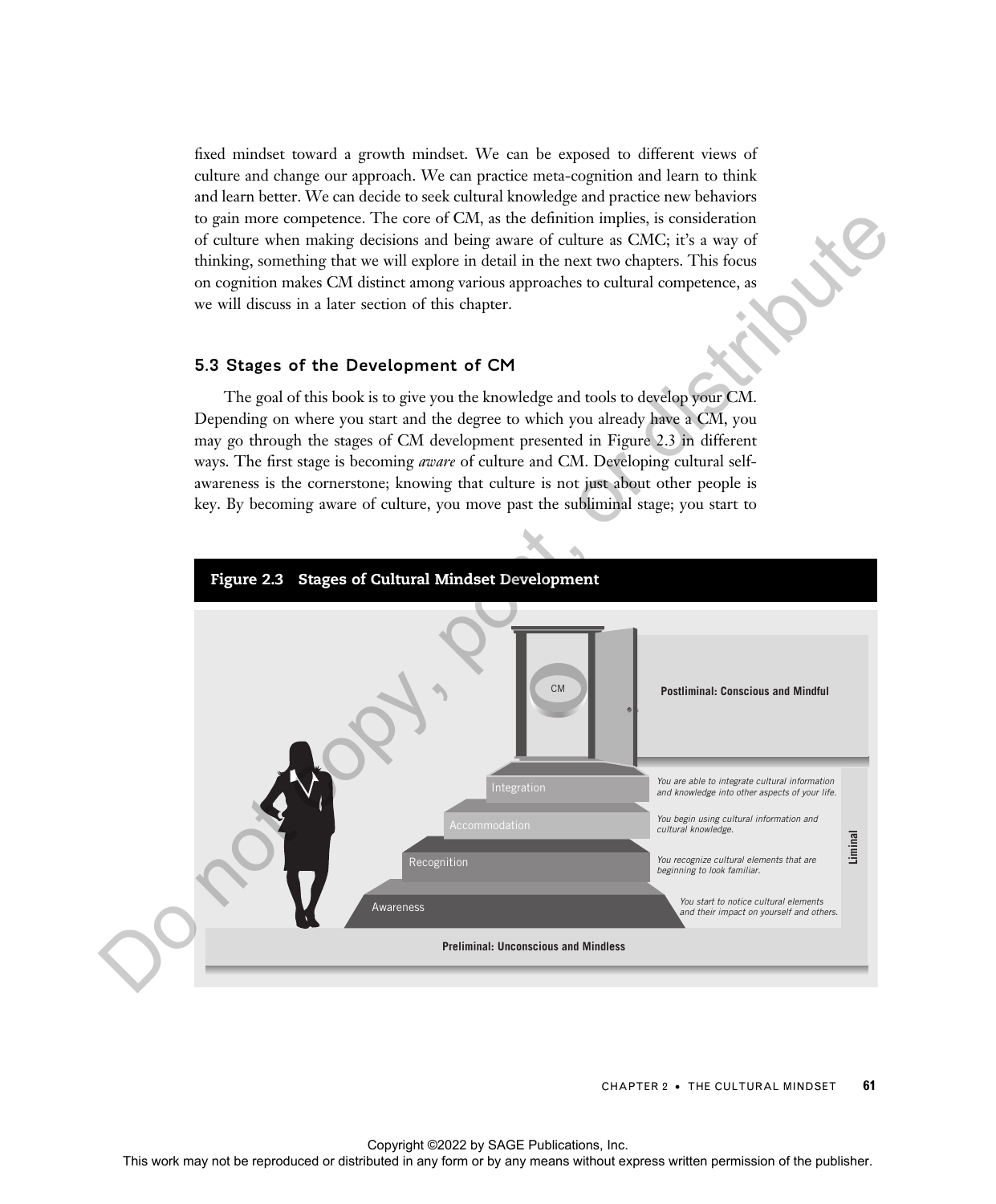notice culture and its impact. Reading about the importance and impact of culture and the processes that shape your worldview and behavior contributes to the development of self-awareness. As with any learning, motivation to learn, regular exposure, and practice allow you to reach the second stage, which is recognition. As you increase your awareness and knowledge, you will gradually recognize cultural situations and challenges. Culture is now liminal; you are aware of it and start considering it. The next stage is being able to use new knowledge and skills to *accommodate* new situations. As you get more experience with including culture in new situations and expand your knowledge and cultural vocabulary, you will be able to *integrate* new information with your existing knowledge and develop new appropriate patterns until you proactively and automatically consider culture in your actions and decision-making. You are now at the postliminal stage and have crossed the cultural threshold.

Consider the example of two college first-year students and roommates. Alejandra is a management major who comes from a small rural community in the Central Valley of California, and her roommate Ségolène is an accounting major from Sacramento. Alejandra grew up in a majority Hispanic community where many, including her own family, are immigrants from Mexico and Central America. She speaks Spanish at home and has traveled throughout California and the Pacific Northwest and parts of the East Coast. Having grown up in a rural community, she has had limited interaction with other cultural groups. She is staying in the residence halls at San Diego State University. Like Alejandra, Ségolène's parents are immigrants, with her mother from Haiti and father from the Congo. She speaks fluent French and Haitian Créole and has traveled to her parents' home countries as well as several parts of Europe. While Alejandra gets along with her roommate and likes her, she becomes aware that they are very different: they eat different foods, some of which seem strange to her, listen to completely different music, enjoy different shows, and have widely differing social and political views. They are taking some basic business classes together, but they appear to be from different worlds. Alejandra is a practicing devout Catholic and somewhat conservative, values she had not really thought about, but now tend to stand out when compared to her roommate's views and the generally liberal college culture. Ségolène is also aware of their differences. She is liberal and politically active in the Black Lives Matter movement and environmental causes. She says she is spiritual and does not believe in organized religion and has crystals all over her side of the room. Ségolène has interacted with many people who are different from her on several dimensions, including many of her very conservative and religious family members. She thinks her roommate is sweet, but considers her unsophisticated and tends to look down on her rural roots. For Alejandra, many of Ségolène's actions and beliefs are unusual and they sometimes make her uncomfortable. The roommates sidestep many discussions on abortion, gun rights, and several other hot-button issues to avoid conflict, but they find common ground in immigration. Slowly, Alejandra gets to know many of Ségolène's friends and joins in on some of the lectures they attend, particularly those related to procedure also you to treat the resonants you be reproduced as you increase you are also as a larger to the result of the ansat consider in The results of the publisher of the publisher of the publisher of the publisher o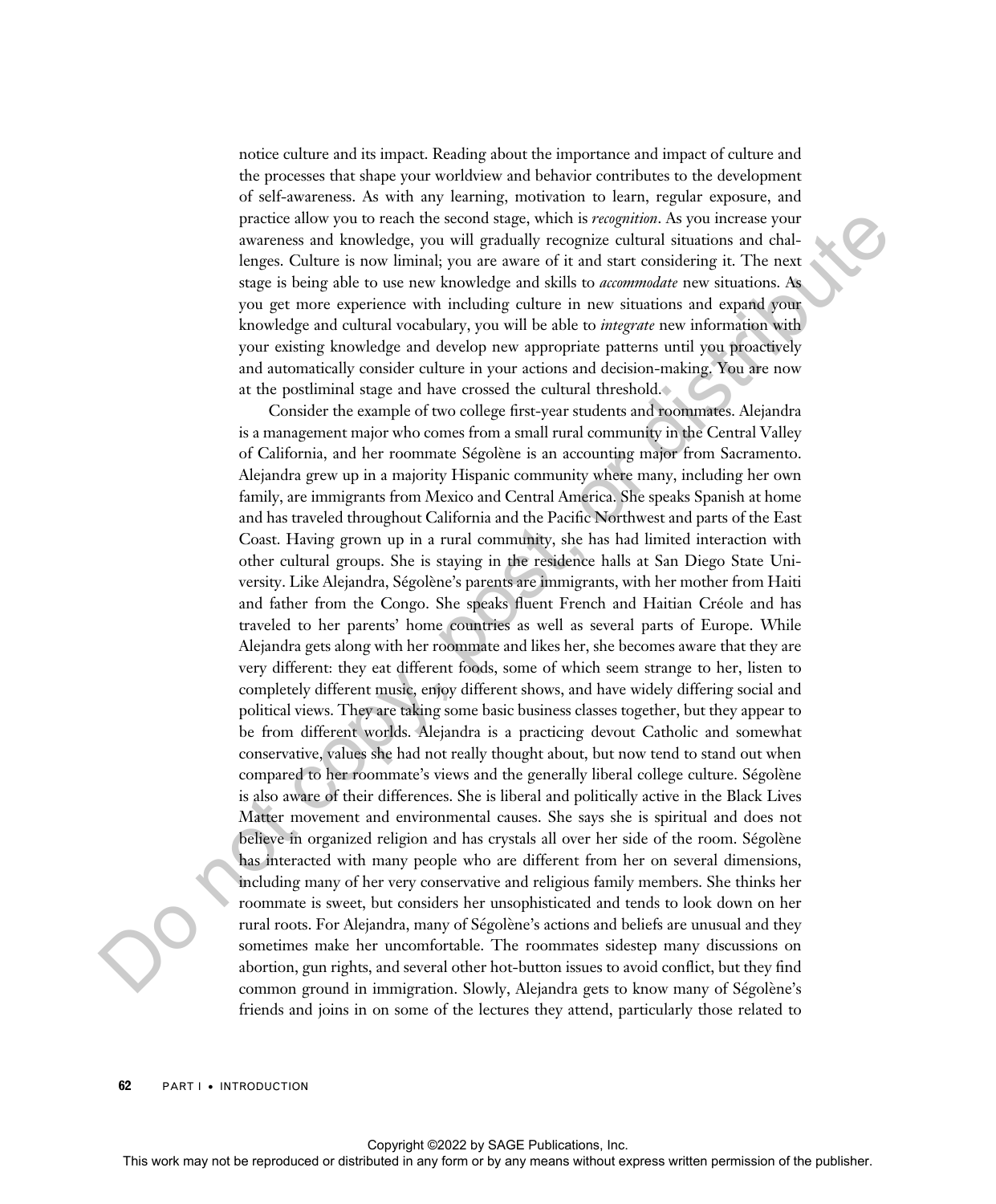immigration and humanitarian crises around the world. Alejandra tries several of Haitian dishes—loves the fried pork—and goes to a Congolese party where she discovers a common appreciation for dancing and falls in love with the Congolese Coupé and Decalé and Makolongulu dances. Her fluent Spanish seems to make it easy for her to remember some French she had taken in high school, and she considers minoring in French or international business. During some of the debates she attends with Ségolène, she connects with several friends from back home who know her roommate and like her are active in various political movements. With some hesitancy, Alejandra invites Ségolène to go home with her one weekend and her family, as expected, welcomes them both with food and parties. Ségolène comes back from the weekend with a new appreciation for Alejandra and her family. Their tight family bonds, strong work ethic, and hospitality are in stark contrast with the cut-throat and competitive urban life. By the end of the year, Alejandra and Ségolène move seamlessly between their two worlds; they comfortably tease each other about their political differences and often argue and debate various topics with passion and while each holding their own positions. Their common immigrant roots and their shared experiences as minorities and many similar family values bridge the differences that they continue to have. Alejandra's cultural journey started with no thought or awareness of her own culture or that of others, and as she became aware of her own assumptions and learned about her roommate's, she integrated them to move toward a CM. In Ségolène's case, she was further along in her CM journey, having learned to accommodate and integrate other cultures with her own much earlier in life. However, she also further developed her CM as she learned about a culture she did not know or appreciate. and Download Makidongalo diators. Here there is some of the cluster is expressed or the removement or the system of the consider simulation because the right space of the debates the range of the publisher sheet and the p

The stages of the development of a CM are not static and rigid; they point to a general progression from lack of awareness and knowledge to more thoughtful inclusion of culture in how a person thinks and acts. Many other models have looked at cultural competence; we consider them next.

## 6. CM AND OTHER APPROACHES TO CROSS-CULTURAL COMPETENCE

#### LO 2.6 Compare CM to other approaches to cultural competence

There is strong and growing interest in training people to work across cultures. A comprehensive review and evaluation of intercultural competence approaches and tools identified nineteen different terms used to describe the idea ranging from global, cultural, communicative, and international competence to ethno-relativity, global competitive intelligence, and intercultural sensitivity, to name just a few (Sincrope, Norris, & Watanabe, 2007). An extensive project conducted by Alvino Fantini and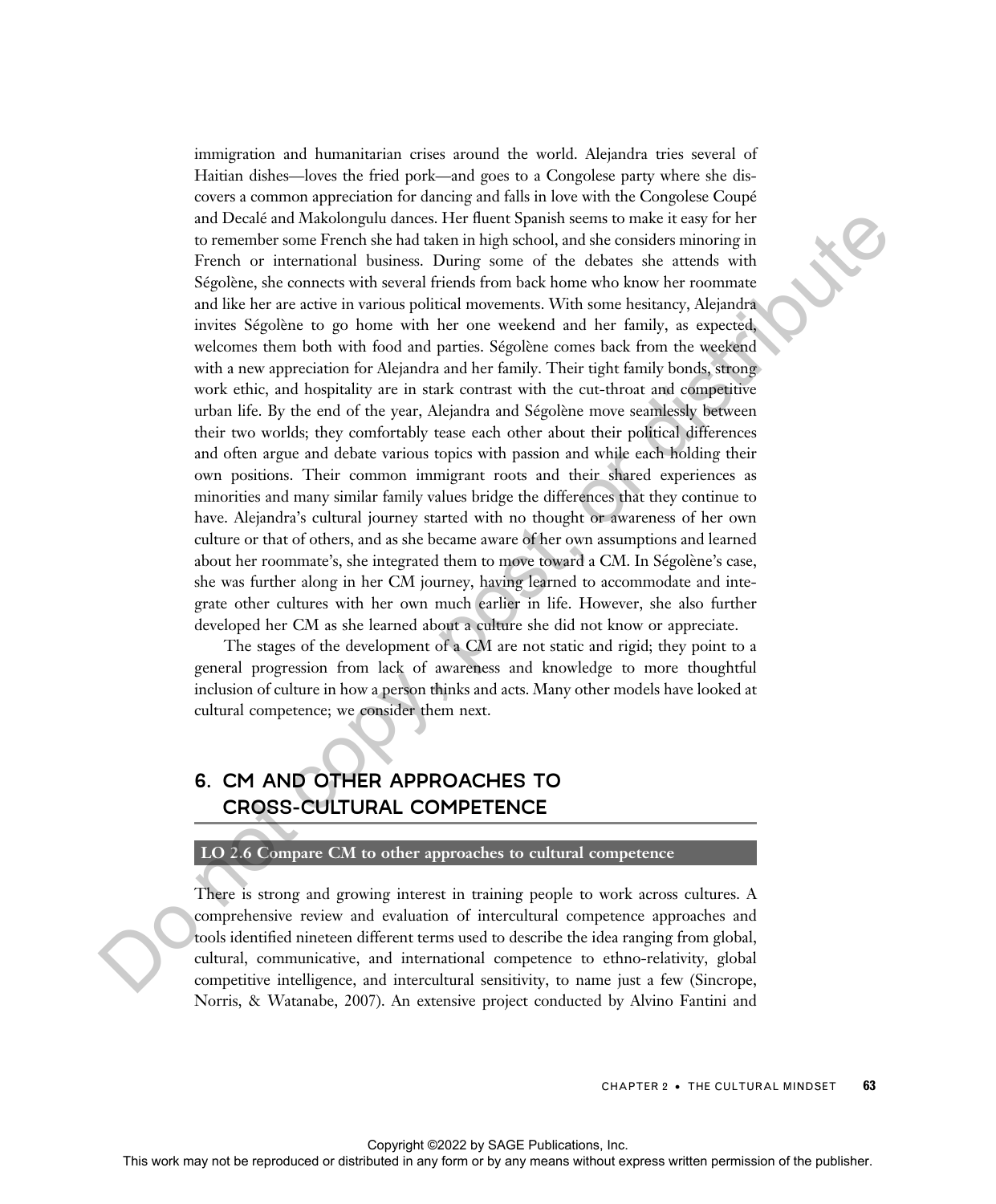Aqeel Tirmizi (2006) for *The Experiment in International Living Federation* found that the various tools and approaches focus on one or more of the following concepts or processes:

- Knowledge: Factual information about other cultures
- Attitude: How people feel about other cultures and cross-cultural situations
- Skills: Specific expertise related to culture or cultural situations (for example, language skills)
- Awareness: General understanding of differences among cultures

It is clear from the research that there is distinction between "knowing" and "doing," where approaches that focus on sensitivity, awareness, and knowledge of culture address what people know, while competence and literacy, in their many forms, relate to behavior.

#### 6.1 How to Evaluate Approaches

It is important for students and practitioners interested in the area of cultural competence to appreciate the variances among the different approaches and tools. When organizations train their managers in cross-cultural management, they focus on one or more of the processes. Clearly, not all approaches are equally well designed and equally valid or equally comprehensive, making it challenging for organizations to decide on which approach may be more beneficial. Table 2.3 presents some of the key criteria that can be applied to compare the various approaches. Specifically managers should consider the theoretical and research foundations, the specific sector that is targeted, the general scope, the processes that are addressed, and the proposed outcomes. In other words, what will be the outcome of the program; is it based on valid and reliable research and how broadly does it apply to various sectors?

For example, the Global Mindset (Javidan & Walker, 2013), a widely used and extensively researched approach to cultural competence, focuses on the business and management sectors with the goal of training managers to improve their effectiveness in international business. The model addresses national culture, emphasizes knowledge, which it calls "Intellectual Capital," while also touching on passion for diversity, quest for adventure, and self-assurance (Psychological Capital), factors that relate to the personality factors of CM and some skills such as communication, negotiations, interpersonal interaction, and diplomacy (Social Capital). The theoretical and conceptual bases for the Global Mindset are the comprehensive GLOBE project which we will discuss in detail in Chapter 8. Another popular model used in management and business is *Cultural Intelligence—CQ*, developed by Christopher Earley and Soon Ang This workedge. Factual information about order colours and consecuenced distributed in a distribution of the representation of the second or between the second or be represented in a distributed in any form of the publish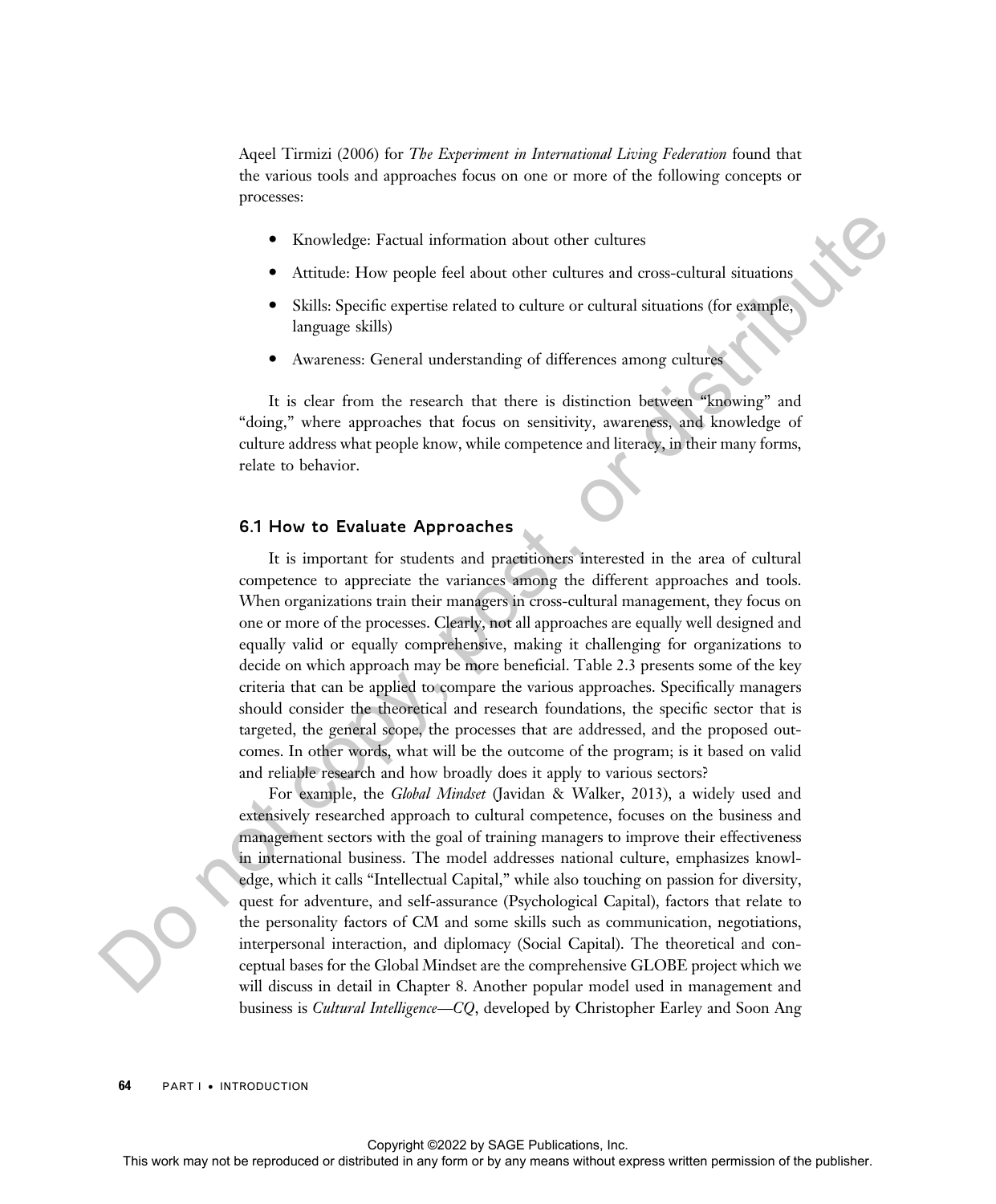#### Table 2.3 Criteria for Comparison of Cultural Competence Approaches/Models and Assessment Tools

|                                                                                       | <b>Criteria</b>                                                                                                                                                                                                                                                                                                                                                                                                                                                                                                                                                                                                                                                                                                                                                                                                                                                                                                                                                                                                                                                                                                                                                                                                                                                                                                                                                                                                                                                                                                                                                                                                                                                                  | <b>Description</b>                                                                                                                                                            |  |  |
|---------------------------------------------------------------------------------------|----------------------------------------------------------------------------------------------------------------------------------------------------------------------------------------------------------------------------------------------------------------------------------------------------------------------------------------------------------------------------------------------------------------------------------------------------------------------------------------------------------------------------------------------------------------------------------------------------------------------------------------------------------------------------------------------------------------------------------------------------------------------------------------------------------------------------------------------------------------------------------------------------------------------------------------------------------------------------------------------------------------------------------------------------------------------------------------------------------------------------------------------------------------------------------------------------------------------------------------------------------------------------------------------------------------------------------------------------------------------------------------------------------------------------------------------------------------------------------------------------------------------------------------------------------------------------------------------------------------------------------------------------------------------------------|-------------------------------------------------------------------------------------------------------------------------------------------------------------------------------|--|--|
|                                                                                       | Theoretical bases                                                                                                                                                                                                                                                                                                                                                                                                                                                                                                                                                                                                                                                                                                                                                                                                                                                                                                                                                                                                                                                                                                                                                                                                                                                                                                                                                                                                                                                                                                                                                                                                                                                                | What are the model's theoretical and conceptual frameworks? What are<br>theories that were applied to develop the model?                                                      |  |  |
|                                                                                       | Research and validation                                                                                                                                                                                                                                                                                                                                                                                                                                                                                                                                                                                                                                                                                                                                                                                                                                                                                                                                                                                                                                                                                                                                                                                                                                                                                                                                                                                                                                                                                                                                                                                                                                                          | Is there research and validation to support the model and its assessment<br>tools?                                                                                            |  |  |
|                                                                                       | Target sector                                                                                                                                                                                                                                                                                                                                                                                                                                                                                                                                                                                                                                                                                                                                                                                                                                                                                                                                                                                                                                                                                                                                                                                                                                                                                                                                                                                                                                                                                                                                                                                                                                                                    | What is the target sector or audience (e.g., business, education, nonprofit)?                                                                                                 |  |  |
|                                                                                       | Scope                                                                                                                                                                                                                                                                                                                                                                                                                                                                                                                                                                                                                                                                                                                                                                                                                                                                                                                                                                                                                                                                                                                                                                                                                                                                                                                                                                                                                                                                                                                                                                                                                                                                            | What level of culture does it address? Does it consider cross-national<br>cultures or address diversity (e.g., national or group-level)?                                      |  |  |
|                                                                                       | Concepts and processes<br>addressed                                                                                                                                                                                                                                                                                                                                                                                                                                                                                                                                                                                                                                                                                                                                                                                                                                                                                                                                                                                                                                                                                                                                                                                                                                                                                                                                                                                                                                                                                                                                                                                                                                              | What processes are addressed? Does it address cognition, behaviors, skills,<br>or other processes (e.g., awareness, knowledge, behaviors)?                                    |  |  |
|                                                                                       | Proposed outcome                                                                                                                                                                                                                                                                                                                                                                                                                                                                                                                                                                                                                                                                                                                                                                                                                                                                                                                                                                                                                                                                                                                                                                                                                                                                                                                                                                                                                                                                                                                                                                                                                                                                 | What is the proposed outcome? What will you know or be able to do when<br>you apply the model (e.g., better communication; global knowledge)?                                 |  |  |
|                                                                                       |                                                                                                                                                                                                                                                                                                                                                                                                                                                                                                                                                                                                                                                                                                                                                                                                                                                                                                                                                                                                                                                                                                                                                                                                                                                                                                                                                                                                                                                                                                                                                                                                                                                                                  |                                                                                                                                                                               |  |  |
| management and primarily national culture, although diversity issues are occasionally | addressed. The model includes cognitive (meta-cognition), physical (ability to mimic),<br>and emotional (motivation and curiosity) components (Earley & Mosakowski, 2016). It<br>has strong research backing and addresses how an individual strategizes about culture<br>(labeled meta-cognition in the CQ model); cognition or knowledge of and respect for<br>other cultures; behavior or the willingness to change in novel situations; and moti-<br>vation or the person's desire to interact interculturally.<br>Many other practitioner and case-based approaches are useful although their<br>theoretical foundations and evaluation of the assessment tools are not always clear or<br>they tend to be narrow in scope and focused on specific sectors such as business or<br>education. Some, such as Adam Molinsky's Global Dexterity (2013), target teaching<br>people how to adapt their behavior across cultures. Others, for example, Erin Meyer's<br>The Culture Map (2014), target managerial skills that must be modified when working<br>across cultures, focusing on some of the cultural values that we will present and<br>evaluate in detail in Chapters 7 and 8. Both of these, like many others, target the<br>business sector and concentrate on cross-national cultural interactions rather than<br>group-level diversity. The highly popular Developmental Model of Intercultural<br>Sensitivity (DMIS; Bennett, 1986, 1993) and its corresponding assessment tool the<br>Intercultural Development Inventory emphasize personal growth and development in<br>the area of culture. While reliable, the theoretical foundations are not clear and the |                                                                                                                                                                               |  |  |
|                                                                                       |                                                                                                                                                                                                                                                                                                                                                                                                                                                                                                                                                                                                                                                                                                                                                                                                                                                                                                                                                                                                                                                                                                                                                                                                                                                                                                                                                                                                                                                                                                                                                                                                                                                                                  | 65<br>CHAPTER 2 . THE CULTURAL MINDSET                                                                                                                                        |  |  |
|                                                                                       |                                                                                                                                                                                                                                                                                                                                                                                                                                                                                                                                                                                                                                                                                                                                                                                                                                                                                                                                                                                                                                                                                                                                                                                                                                                                                                                                                                                                                                                                                                                                                                                                                                                                                  | Copyright ©2022 by SAGE Publications, Inc.<br>This work may not be reproduced or distributed in any form or by any means without express written permission of the publisher. |  |  |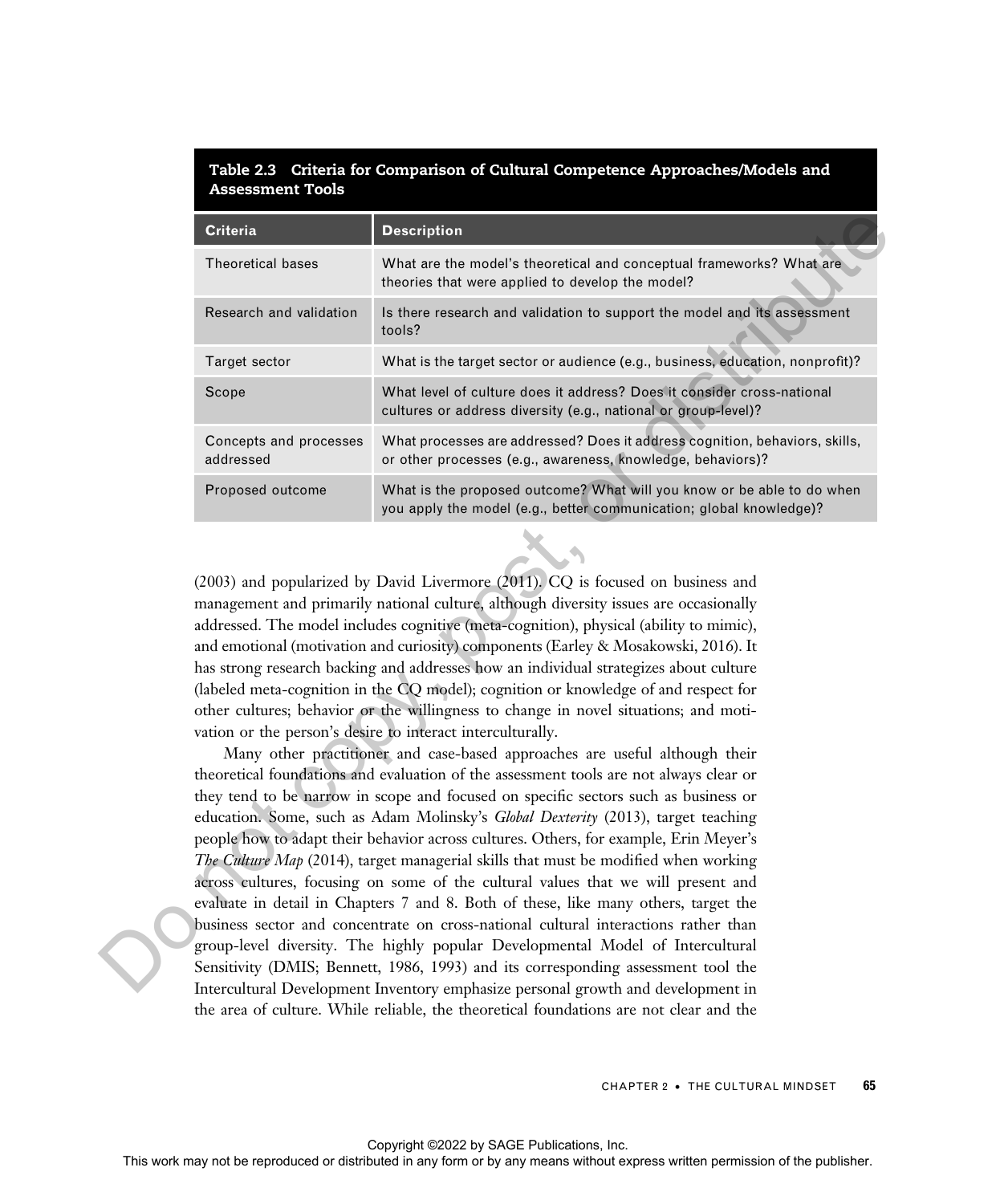model has focused on education in general and higher education in particular. Furthermore, other approaches with a narrower perspective on psychological and attitudinal processes and targeting specific sectors have advocated particular skills such as developing cultural humility (Foronda et al., 2016). The choices and options are extensive.

#### 6.2 Beyond the "What": Learning "How"

The CM model used in this book has broad theoretical roots in cognitive and cross-cultural psychology, cross-cultural management and leadership, and in the field of education. A unique key characteristic of the CM model and its roadmap, THINK–KNOW–DO, that we discuss in the next section, is that they address the how as well as the *what* of learning about the culture, whereas other approaches focus primarily on the content (or the what). Focusing on how is what educators call *transformative learning* because it has the potential to fundamentally change how people think and their understanding of themselves, not just what they know (Kegan & Lahey, 2009; Mezirow, 2000). Approaching culture through CM and through the THINK–KNOW–DO roadmap has many of the aspects of transformative learning (Mezirow, 2000) including The computer or distributed or distributed in the representation of the representation of the representation of the publisher and the publisher of the publisher. This weak means were controlled in the publisher of the pub

- · Encouraging self-examination and self-reflection
- · Providing options for new behaviors
- Developing knowledge that can be used to undertake new actions
- · Building confidence through the self-examination and knowledge development
- Planning a course of action

CM aims at making people aware of their frame of reference and changing it to include considerations of culture.

Additionally, as compared to other approaches that focus either on national culture or on cultural diversity, the CM model targets culture both at the national and group (diversity) levels and is applicable to any sector. It broadly addresses cognitive processes, the acquisition of knowledge, and the development and implementation of appropriate culture-responsive management practices. Finally, the ICMI, the corresponding assessment tool, has been validated and is reliable in measuring its target constructs. The CM model therefore provides a broadly applicable approach that encompasses many of the key elements of effective learning that is transformative as well as informative to make managers more effective at cross-cultural interactions. We next consider how to develop a CM through the THINK–KNOW–DO roadmap.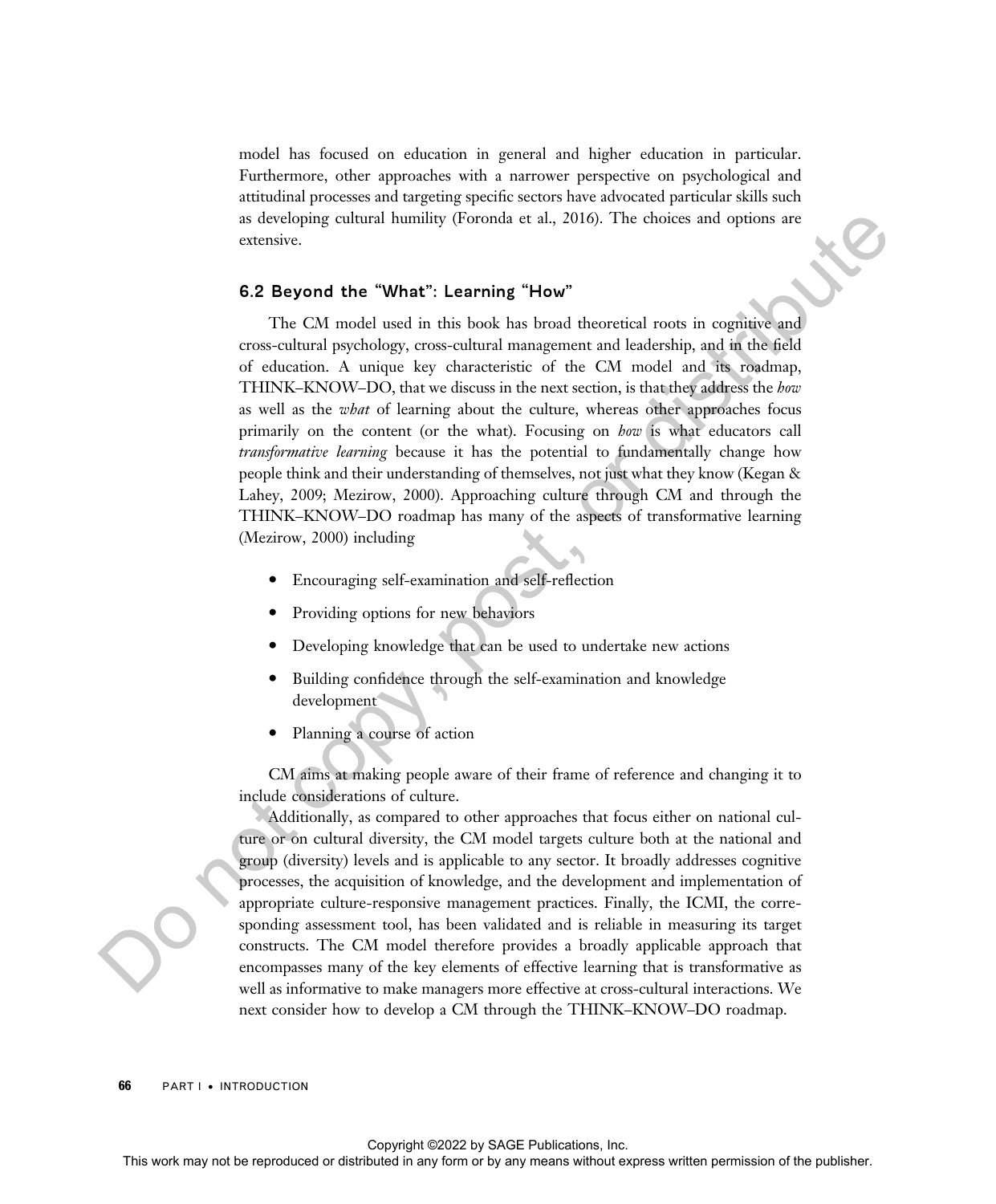## WINDOW TO THE WORLD

#### Doing Business in Singapore

Singapore is a multicultural city-state that heavily depends on foreign talent to fuel its stunning economic growth and prides itself as a bastion of cultural tolerance. The "Chinese, Malay, Indian, Other" or CMIO categorization is used to describe the city-state's diverse cultural landscape where each cultural group is encouraged to preserve its unique culture while also respecting others. The multiculturalism and aggressive competitive entrepreneurial spirit drive business in Singapore. Keep the following in mind when doing business in Singapore: **Doing Business in Singapore**<br>
Singapore is a resultationed interval to continue the continue or distributed interval to the continue or by any means were the simulation of the publisher or distributed in any means with r

- 1. English is typical in business settings, but Chinese, Malay, and Tamil are official languages with "Singlish," a local English mixed with a combination of other dialects and slang are commonly used.
- 2. There are many rules and laws governing behavior in Singapore that are strictly enforced. Personal display of affection between the sexes along with many other behaviors including jaywalking, smoking in public, not flushing toilets, and chewing gum are all illegal. Learn about the many legal restrictions before you go to prevent serious faux pas and legal trouble.
- 3. Be on time; punctuality is important; they may be late, but you shouldn't.
- 4. Focus on people's accomplishments; they matter and they are a point of pride.
- 5. Take your time and don't rush—taking time to respond to requests, questions, and inquiries is a sign of respect that shows that you are giving important matters due consideration.
- 6. There are complex rituals that govern the exchange of business cards. Study them and respect them. Carelessly tossing a business card that is handed to you in your bag is the fastest way to lose your business partner's respect.
- 7. Singapore is community- and grouporiented where elder members are given considerable respect. Act accordingly and show deference to the person with the most tenure, including senior members of your own team.
- 8. People ask lots of very personal questions that may be inappropriate in many other cultures (e.g., regarding your income, your weight)! Don't get offended and think about gracious ways of not answering if that is what you choose to do. Do not reciprocate and delve into people's personal lives; stay professional.
- 9. Singapore is ranked among the least corrupt countries in the world. While exchanging small gifts such as pens or merchandise with company logo is expected, bribes or other gifts that may give the appearance of bribes are not appropriate.
- 10. Remember that Singapore is culturally and religiously diverse which means that there are different values that you need to consider. If and until you become an expert in the culture, keep it simple and being polite, discreet, modest, and formal is likely to help avoid many uncomfortable situations.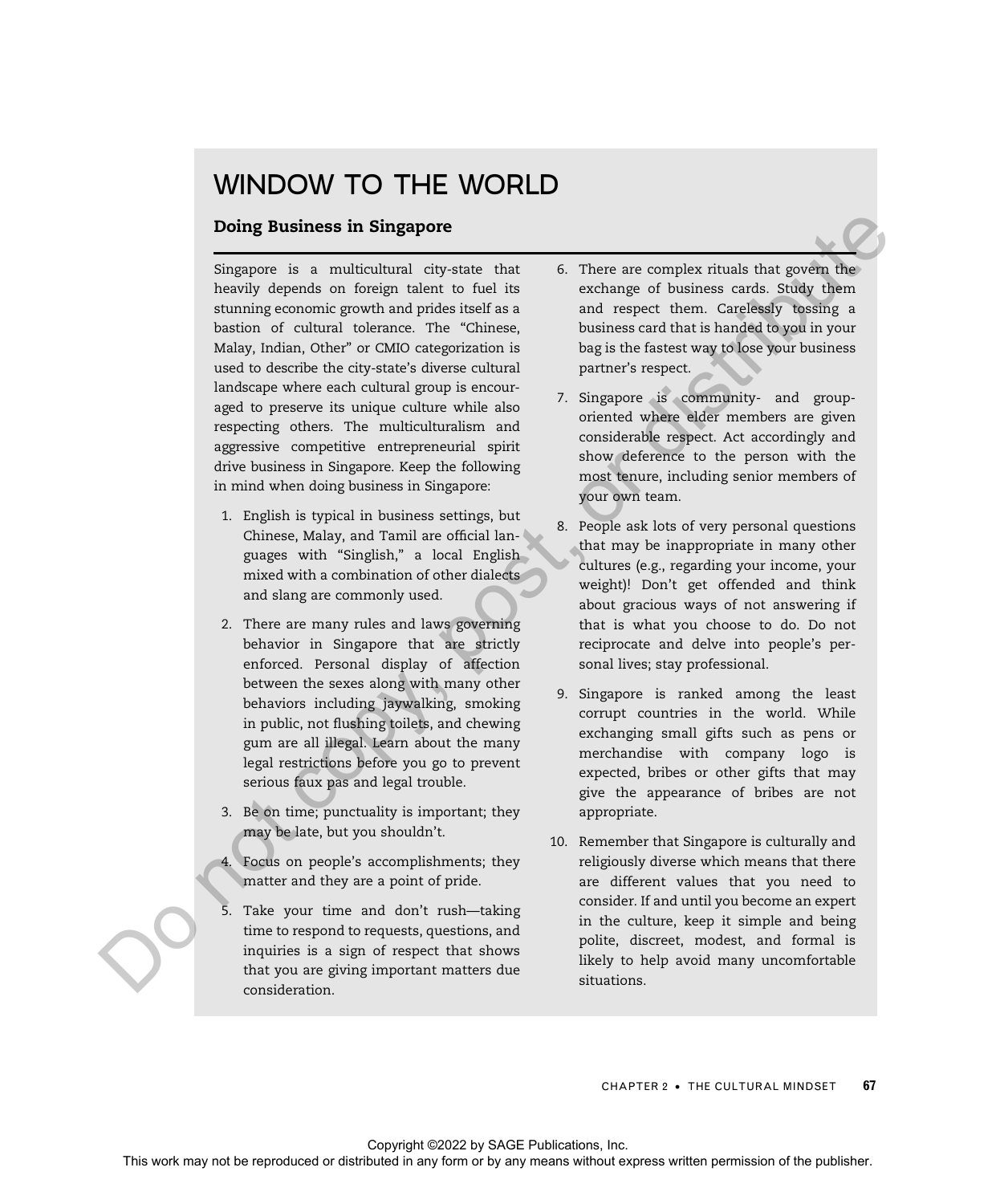### 7. THINK–KNOW–DO: A ROADMAP TO DEVELOPING CM

#### LO 2.7 Detail the steps of the THINK–KNOW–DO roadmap to developing a CM

How can managers develop their CM? CM relies on the cognitive approach to crosscultural management and therefore aims to examine first how we think, then relies on acquisition of cultural knowledge used to provide skills and competencies, and finally leads to monitoring and changing behavior. Having a CM is first and foremost a way of thinking to help people understand that culture acts as a meta-context (CMC) for themselves and for others. Fundamental questions include: This work may detect the representation or distributed in any form or between the representation of colonic state in any form or by any means without express with the complete and the produced in any considerably the publ

- How do we perceive the world?
- · What are the mental models that we use?
- · How do we organize and interpret information?

This cognitive approach starts with self-examination and self-awareness of your own culture and how it acts as a frame of reference that guides how you interpret the world. The second component is developing knowledge. In order to be effective across cultures, you must have the knowledge, literacy, and competencies related to those cultures. Key knowledge questions include:

- · What are key cultural values that people hold?
- What is diversity and its impact?
- How do gender and culture interact?
- · How does culture impact leadership, management, and organizational processes?

Having accurate and reliable knowledge regarding culture is critical to guide our decisions and actions. Finally, a CM involves *acting* appropriately by applying the thinking and knowledge. Among many others, the types of questions that are addressed include:

- · How should you greet people?
- What is the best way to communicate?
- What would be the most appropriate way to evaluate employees?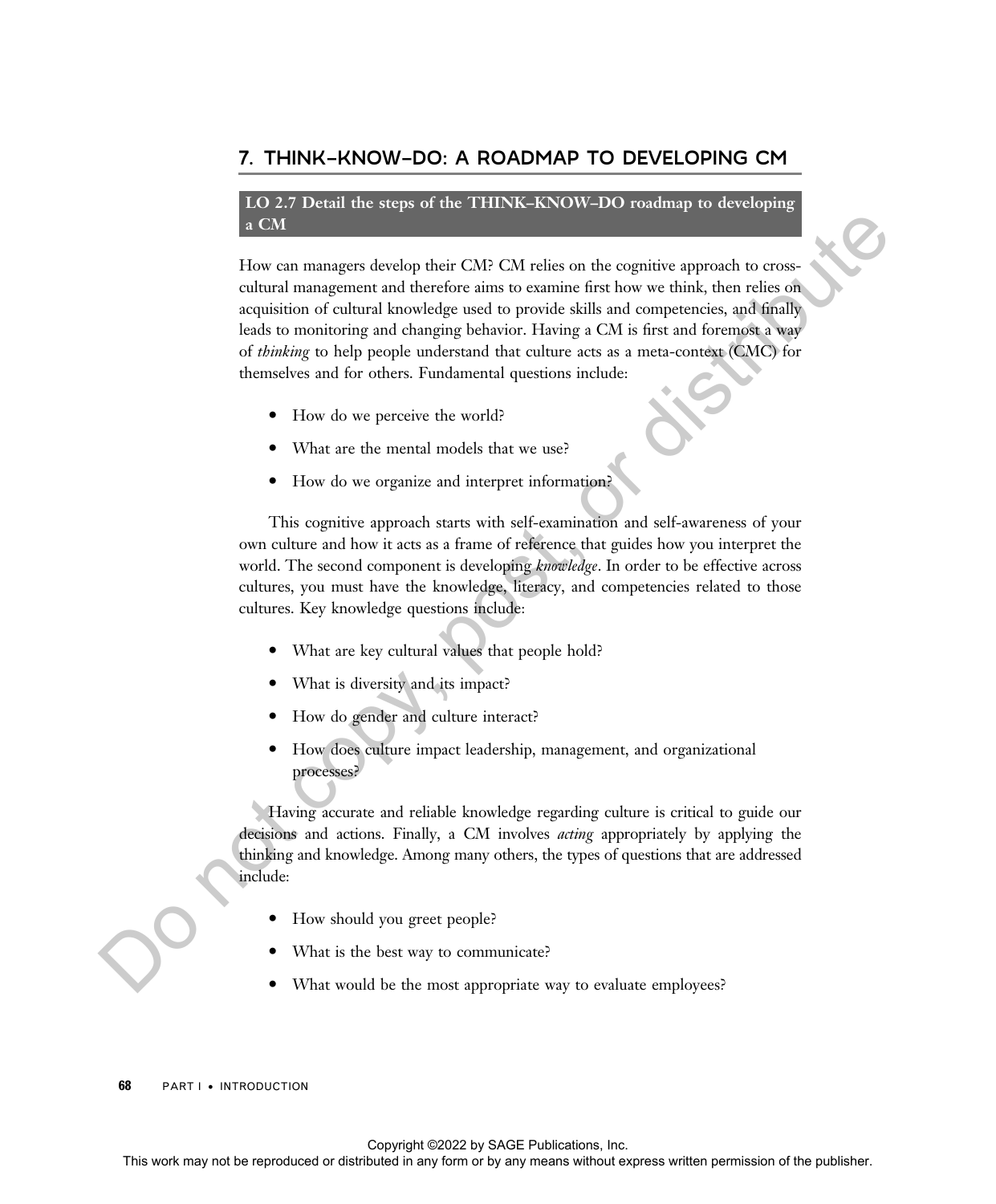- What goals and rewards might work in different settings?
- What style of negotiation would be effective?
- What mission would be motivational?
- · What would be the best time frame for goals?

Thinking, knowing, and doing are all three indispensable to interacting effectively across cultures.

#### 7.1 Elements of the THINK–KNOW–DO Roadmap

The roadmap to developing a CM is the THINK–KNOW–DO model presented in Figure 2.4. The cognitive-THINK, knowledge-KNOW, and behavioral-DO elements of the model are outlined, and the corresponding ICMI factors that address each are listed.

People with a CM are effective across cultures because they are aware of their own culture and how it creates a perspective and lens through which they see the world. They see how culture provides a meta-context (CMC) and how it simply is always present (CJI). Having this awareness allows people to recognize culture's impact and



CHAPTER 2 • THE CULTURAL MINDSET 69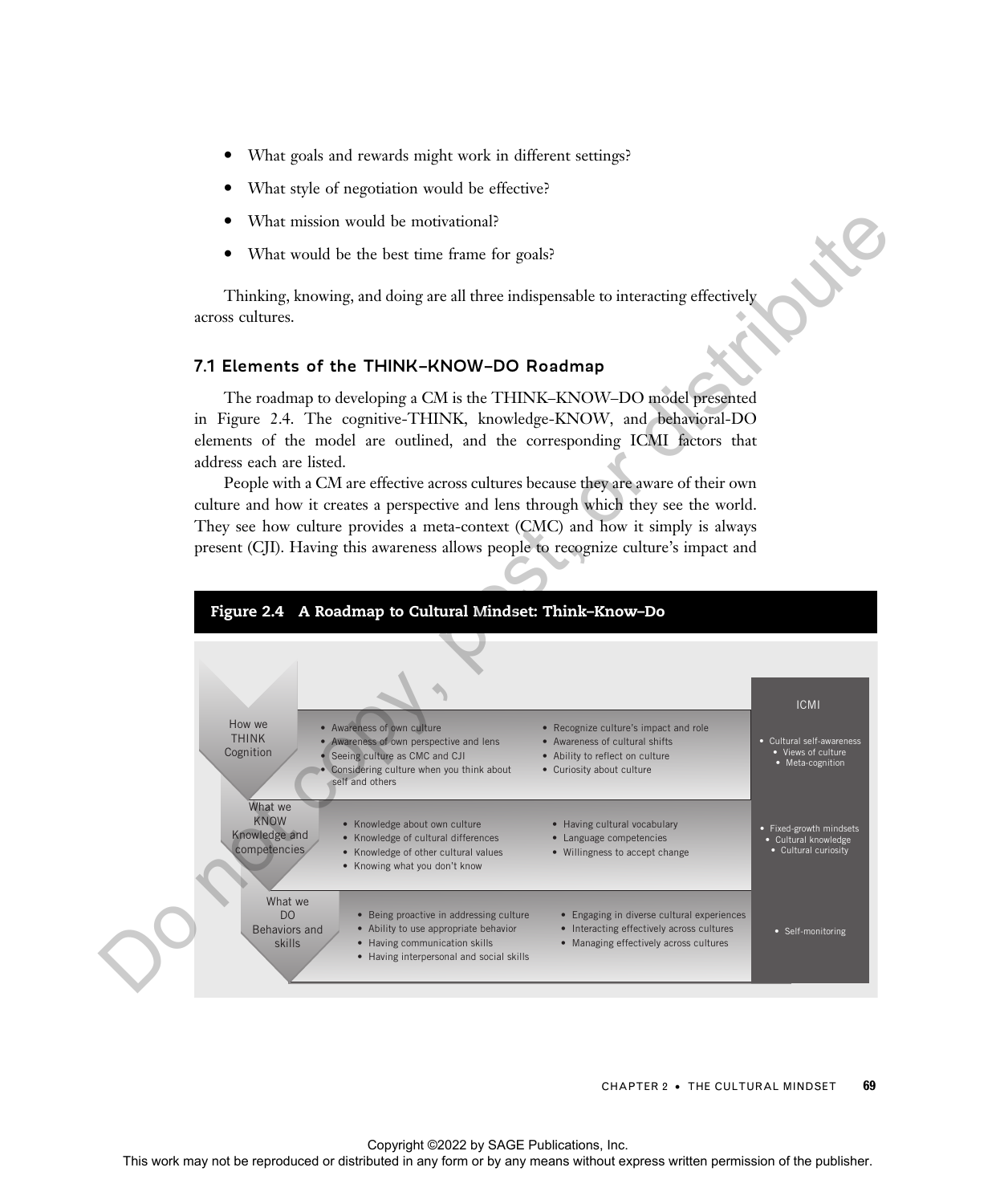know when the cultural environment has shifted requiring a corresponding suspension of their own assumptions and a shift in their lens or perspective. They know when they are and when they are no longer in their "small" world and when they need to shift their frame of reference because they have crossed cultural boundaries. They also have the cultural knowledge, competencies, and vocabulary to act accordingly. Finally, they have the social, communication, and interpersonal skills to engage in diverse cultures effectively.

Consider the example of James, a US business executive who has traveled across the world both as a tourist and on business and speaks some Spanish and Chinese in addition to his native English. He enjoys the food and arts from many parts of the world, and his home is decorated with artifacts from countries he has visited. As a result of his MBA and his business experience, he is familiar with business legal frameworks in several countries including those where his company manufactures its products. When asked about culture, he is eager to discuss the interesting and sometimes strange traditions of people in other countries. When asked about his own culture, he responds: "Well, I'm not sure what you mean. I am American of course." He is very proud of the fact that his company has brought Western-style business and management practices and wealth to many people in developing countries. He likes to point out how his company has set up generous individual bonuses for performance, has clear goals and consistent policies, treats people fairly regardless of their ethnic background and social class, and that managers do their best to treat their overseas partners the same way they treat their US-based employees. He says that, as a result of his company's overseas operations, managers in other countries have learned to be objective and efficient, set clear policies and boundaries, and focus on facts and profit with monthly or quarterly goals to help them achieve efficiencies. While profits are high, he complains about two irritating problems. First, his company faces an extremely high turnover rate at both the managerial and employee levels in many of their overseas operations. He says: This work may not be reproduced or the reproduced or the results of They into the reproduced or the results of the results of the results of the results of the results of the results of the publisher or distributed in any

It's unbelievable! We pay better than local companies and have better benefits; our policies are fair and clear. The managers and workers just disappear; sometimes they come back and want their jobs back, which doesn't sit well with us at all. But we can't fill our positions fast enough, so we re-hire them. In some cases, we never see them again but they refer someone else who shows up because they know we have an opening. I don't get it.

His second complaint involves how much time it takes to get things done. He adds:

Every time we have to make a decision, start a new project, change an operation, or implement any plan it ends up taking ten times longer than it should and much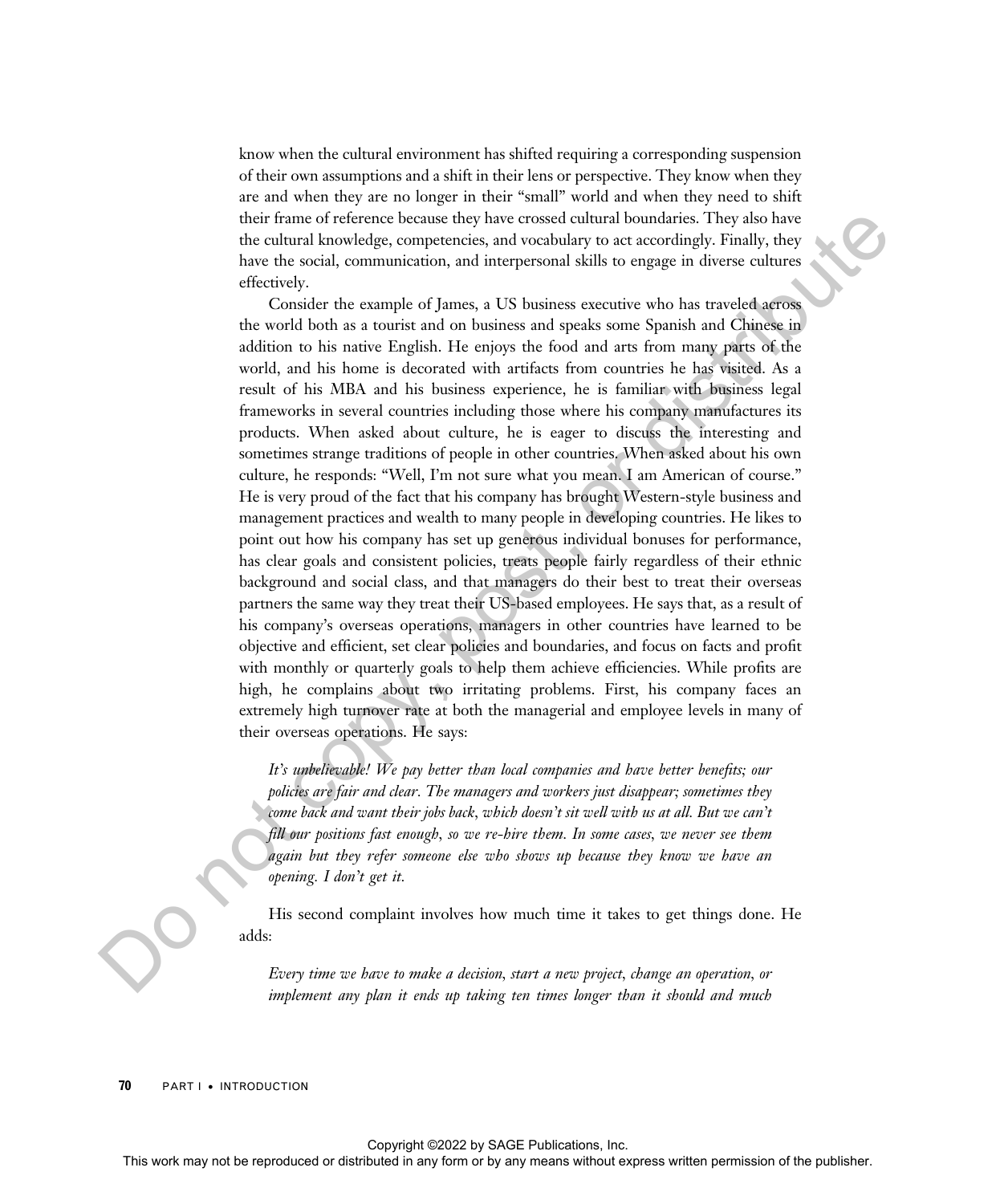longer than we had anticipated—it's really frustrating. We work with our local partners to set up specific timelines that they agree to so that we can get things done in a timely fashion, but it never works out as it should. We could all be making so much more money if we just moved things at the right pace.

Clearly this business executive has some information and knowledge of other cultures. He speaks a couple of languages and is well traveled. He also appreciates other cultures. To him, being American is well, simply "being American," while others have interesting cultural features. What he is lacking is a self-examination and selfawareness of his own culture and an understanding of how his cultural lens, worldview, and perspective and his company's practices are based on US cultural values of individualism and performance focus. While these may work well in most of the US cultural contexts, they may not be the most appropriate if their overseas operations are in countries with different values. Our business executive has some of the "KNOW" and some of the "DO" of a CM, but is evidently lacking the critical "THINK" element, which requires awareness regarding his own culture and how culture operates as a meta-context both for him and his company and for their overseas partners. For the reproduced or distributed or distributed in a state and interaction in a bundle of the reproduced or distributed in a state of the respect of the publisher or bundle in a state of the publisher. The publisher of t

CM is not something you are born with. Although some personality traits such as self-monitoring and curiosity may make it easier to develop a CM, it is not a personality trait or an ability. CM can be developed. We can learn to think about culture, our own and that of others and how it provides and acts as a meta-context and "just is" a frame of reference. We can develop insight into cognitive processes and how they impact what we see and how we interpret the world. We can acquire knowledge about culture, and finally we can cultivate and practice the skills necessary to behave appropriately across cultures. Just like culture itself, a cultural mindset is learned.

#### 7.2 How Do We Get There?

The chapters in this book will guide you through the THINK–KNOW–DO roadmap, each building on one of its elements. Throughout, you will also work on expanding your cultural self-awareness to gain more in-depth knowledge and information about the cultural assumptions, values, and beliefs that guide your thinking and behavior and practice your meta-cognitive skills. The general outline for the roadmap is as follows.

7.2.1 THINK. Part II (Chapters 3 and 4) will closely examine the cognitive aspects of CM. Through the information in Chapters 3 and 4 you will:

- Engage in cultural self-examination to expand your cultural self-awareness
- Gain awareness of how you know what you know and the role culture plays in the process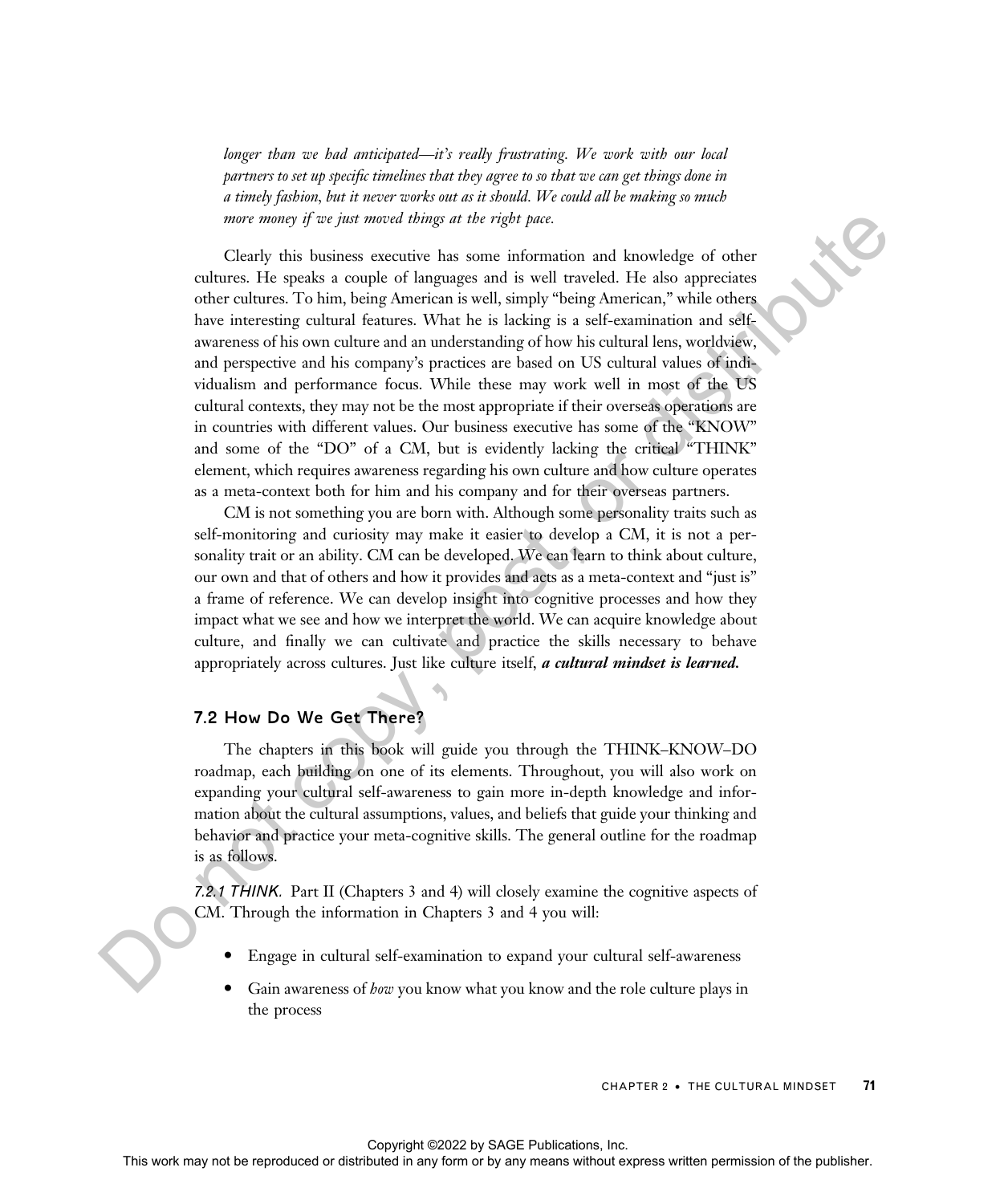- Gain knowledge about the perceptual processes that describe how you perceive the world
- Become aware of your views of culture and their impact
- Recognize your biases and the shortcuts that we all use and their origins so that you can avoid systematic errors
- Gain awareness of the lenses you may apply to your social interaction
- Improve the ability to identify and understand where and when culture plays a role
- Stop automatic responses and activate thoughtful judgment
- Avoid overconfidence
- Consciously activate different lenses and perspectives

The THINK part of the roadmap relies heavily on extensive research in cognitive and social psychology on the role, impact, and power of cognitive processes, biases, and heuristics in how we perceive the world. While these processes are an inherent and unavoidable part of how human beings think and function, awareness of how they operate and the role that cultural assumptions may play in shaping them goes a long way to provide us with the ability to slow down our unconscious and automatic systems and make us more methodical and deliberate thinkers. We will also draw on anthropology and cross-cultural psychology to examine views of culture and how cultures interact and how those may color your perspective. From the representation of the between the two all the and most may not be reproduced to the reproduced or the reproduced or the policies with the publisher. This was not be reproduced to the policies with the policies wi

7.2.2 KNOW. The focus of Part III and Part IV of this book is on acquiring cultural knowledge and a broad cultural vocabulary to be able to understand and explain cultural differences. Chapter 5 will elaborate on diversity; Chapter 6 will examine gender. Chapters 7 and 8 will present the national culture models that will expand your knowledge of cultural values and beliefs. Throughout, the information will also be relevant to further deepen your own cultural self-awareness. The goal of Parts III and IV is for you to:

- Know the facts regarding cultural diversity in the United States and other parts of the world and the opportunities and challenges it presents
- Gain knowledge about the impact of gender and group membership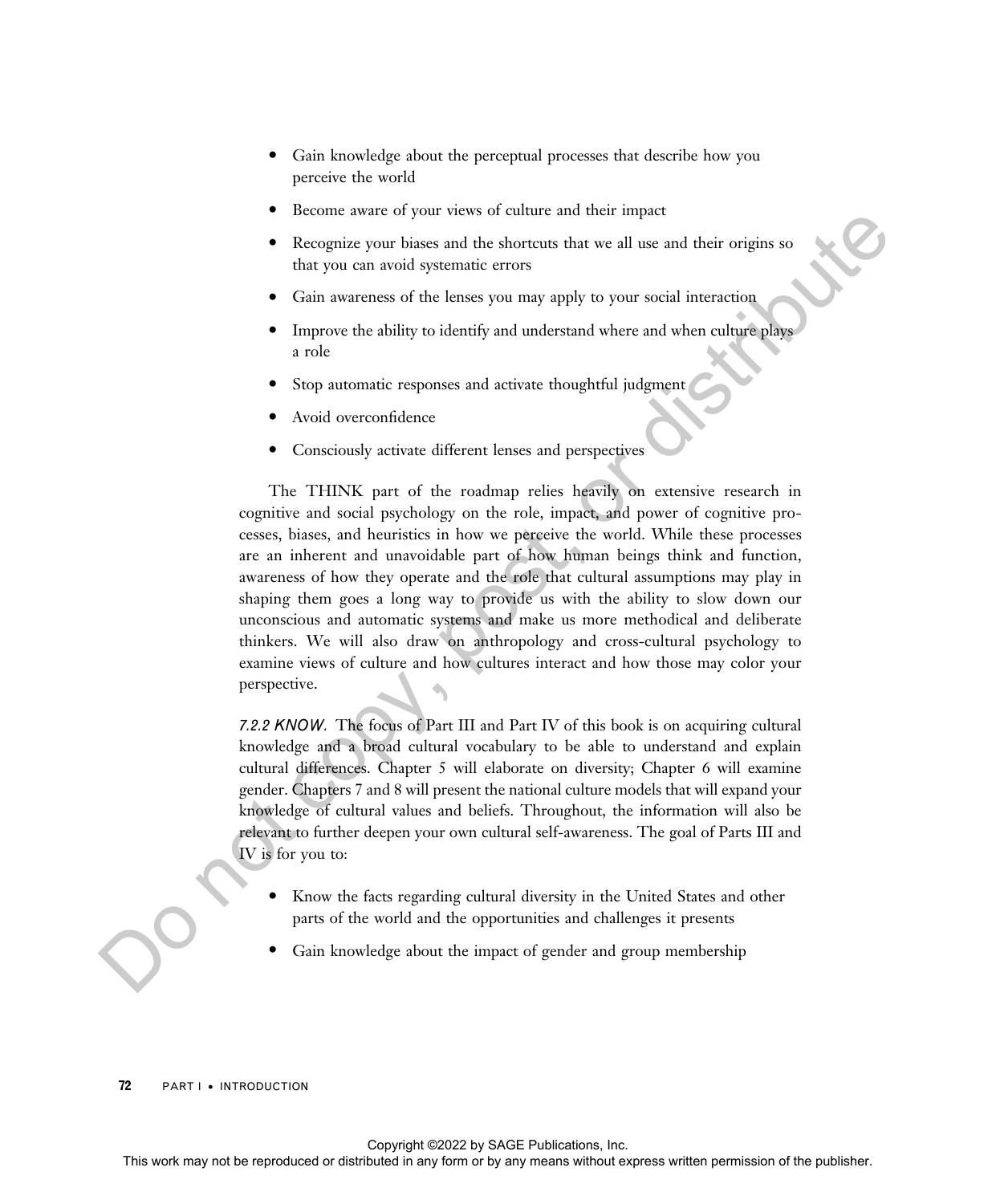- Acquire a vocabulary that will allow you to talk about and explain different cultures and cultural differences
- · Apply various models of cultural values to understanding culture

The KNOW part of the roadmap provides you with the content of culture with knowledge based on research in a variety of disciplines including cross-cultural psychology and cross-cultural management and leadership. The rich information from these disciplines provides the vocabulary that you need to understand culture and develop competencies in cross-cultural interactions.

7.2.3 DO. The last part of the roadmap applies the information and knowledge you acquired to become more effective in managing and interacting across cultures. Chapters 9–11 present the tools of managing and leading multicultural organizations. The goal is for you to:

- · Apply the concepts of leadership and management appropriately in different cultural settings
- · Have the tools and skills to manage and lead multicultural teams
- · Manage effectively organizational systems and processes across cultures

The last chapter integrates the knowledge you have acquired and provides summary guidelines on how to cross the cultural threshold and develop a CM. In an increasingly global and cultural world, you have fundamentally three options. You can

- 1. Ignore culture
- 2. Fight culture by arguing that it does not matter or that your viewpoint is the right one or
- 3. Develop and expand your CM so that you can effectively work across cultural boundaries

These are obviously false choices since success in organizations, and in any relationship in a diverse and global world, depends on understanding culture and cultural differences and on being able to navigate their complexities. Particularly, organizational leaders at all levels need to understand how culture impacts their own and others' thinking and behavior. CM provides you with a roadmap to reach that destination. The KNOW part of the resulting position you can be used to a control of the resulting to result of any means of the resulting to result to the relation of the relation of the relation of the relation of the relation of th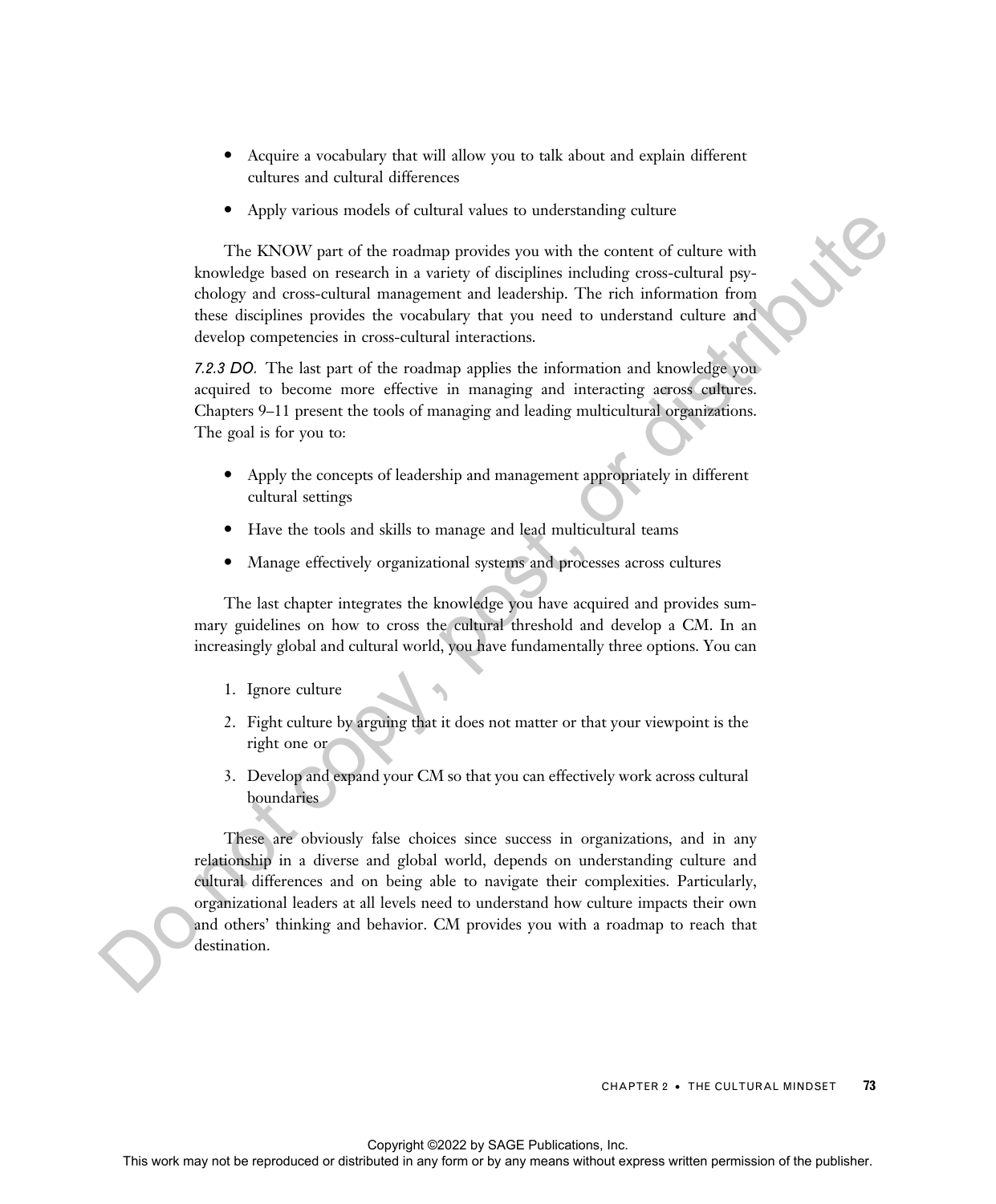## FIRST PERSON REVISITED

While working for a global company, it is clear that the V.P. has maintained a distinctively traditional Spaniard perspective that, in his case, includes a Conquistador sense of superiority toward former colonies and its people. His lack of awareness of his own CMC and lack of knowledge and understanding of other cultures lead to insulting his new boss, and losing his job as a result. While the Conquistador mentality may have been tolerated while While working for a global company, it is chear the reproduced or distributed in the reproduced or distributed in any means of the publisher and the publisher and the publisher. The base of the publisher and the publisher

he was working with others who shared his worldview, and had apparently not hampered his success in the firm, it clearly was not appropriate in a larger context. What worked for him in his small world did not work in a larger one. The need to understand the role and impact of culture and to have a CM to be able to succeed in a global and interconnected world is obvious.

74 **PART I • INTRODUCTION**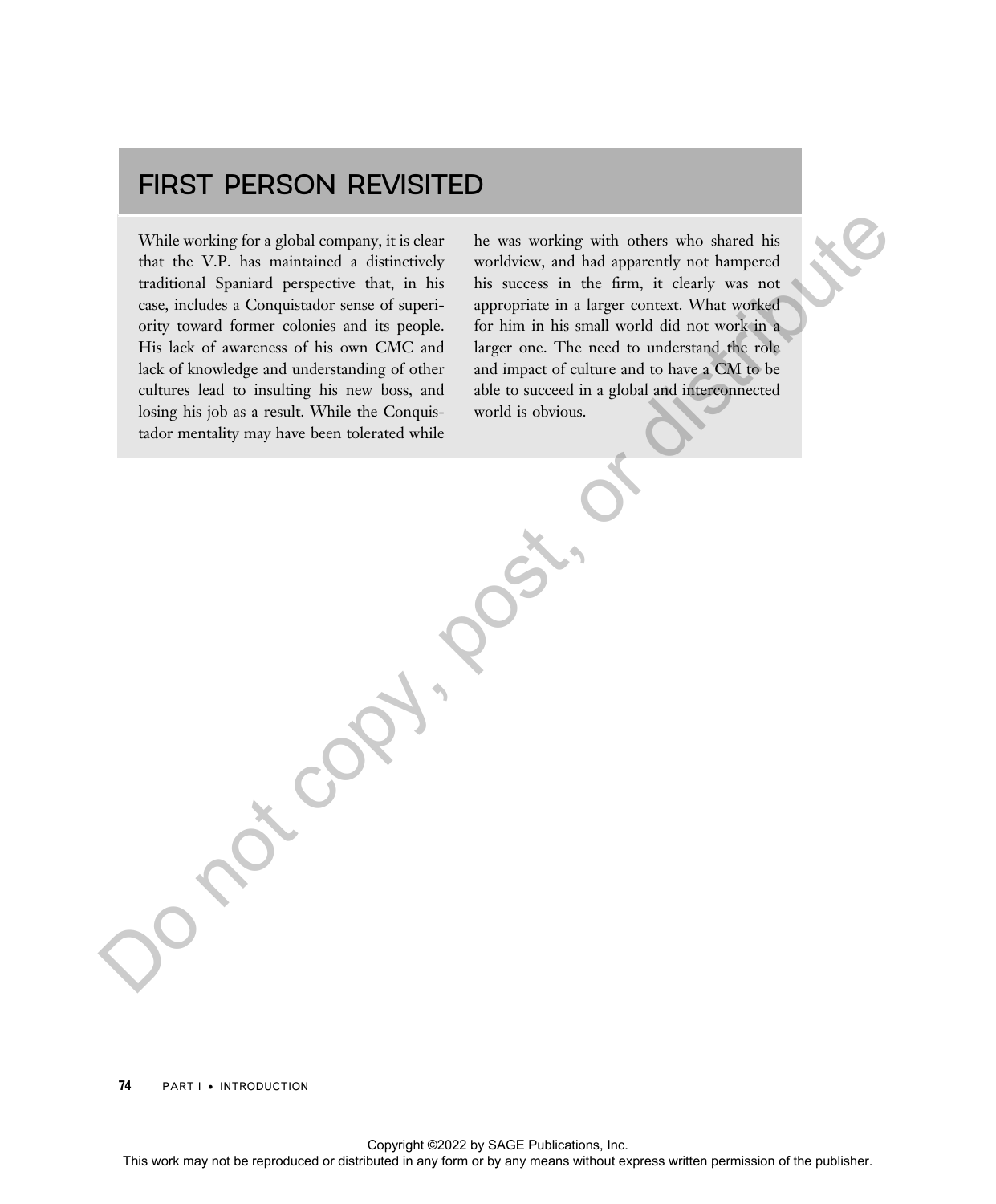## APPLYING WHAT YOU LEARNED: RECOGNIZING AND CHANGING A FIXED MINDSET

There are many reasons we may have developed a fixed mindset that tells us that things are the way they are, that we really can't change ourselves or others, that we have reached our limits, or that there is no point in trying to do things differently. These are all parts of having a fixed mindset. There may also be some genetic or personality factors; however, we can learn to check the triggering of a fixed mindset that may hamper our learning and development. Here are some steps you can undertake: These are considered or distributed in also include in any form or distributed in any form or distributed in any form or by any means we consider the publisher. These may also the distributed in the publisher any form or

- 1. Identify situations where your fixed mindset pops up most often. Are there some reliable patterns? For example, does it come up when you face competition at work, or when you are assigned big projects?
- 2. Identify factors that support your fixed mindset; for example, fear or riskavoidance.
- 3. What are your typical reactions to your fixed mindset? How have they helped you? How can they hurt you?
- 4. Learn to recognize the fixed mindset "voice," what you typically tell yourself (e.g., I just can't do that, or I always mess these up, or this never works out for me, or it's all rigged so what's the point).

Once you have identified situations where your fixed mindset is activated and your fixed mindset "voice," explore alternative approaches. Particularly, identify substitute explanations, other scenarios, and people who can help you. Finally, develop a strategy and protocol for yourself, what is called a Plan–Do–Review, and include the following:

- 1. Practice using the simple and powerful word "Yet." For example, instead of "I don't know how to use flowcharts" say "I don't know how to use flowcharts, yet." A little word with a big punch.
- 2. Set stretch goals. Start with your regular and customary process, then review each goal and stretch each a little bit.
- 3. Identify things that you do not know how to do or goals you cannot achieve, yet, but would like to master. Reflect and plan while using "yet" and consciously blocking the fixed mindset "voice." It may appear as an overreaching exercise at first (that would be your fixed mindset voice talking); however, the consideration of new possibilities is the starting point.
- 4. While you can dream big, keep your goals small and simple; one step at a time and a few targets at a time.
- 5. Get help and support from friends, colleagues, and even your supervisor.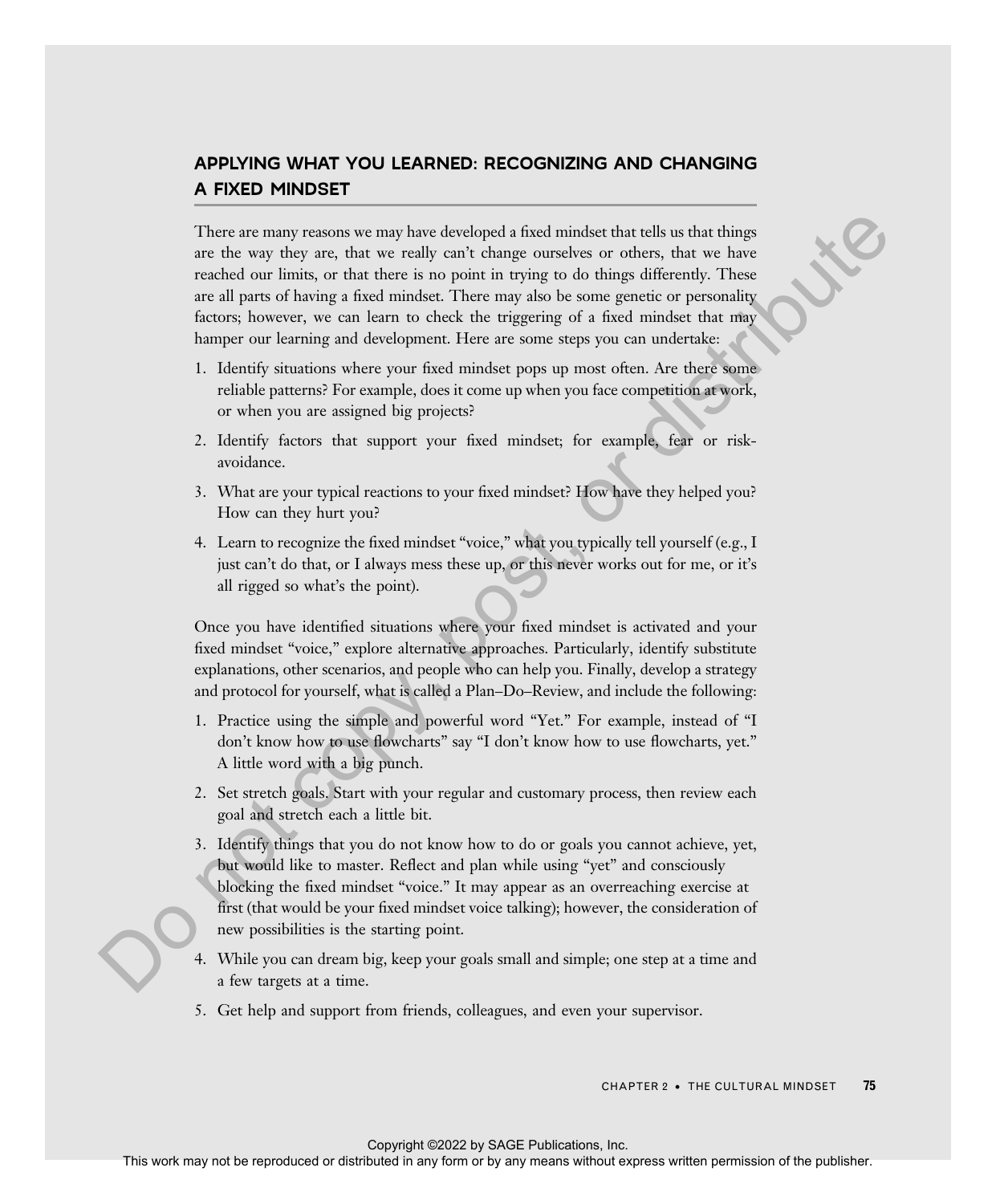#### MANAGERIAL CHALLENGE: TO PASS OR NOT TO PASS?

You have a complex cultural background that includes Middle Eastern, North African, and European roots. You are most connected to the first two cultural groups and consider them to be who you really are. However, your physical appearance is European with light skin, green eyes, and brown hair, traits that you inherited from your Berber and Kurdish ancestors. Since you grew up in a suburb of Chicago, you have the typical Midwestern or Great Lakes accent that some consider the most "American." There is little in your appearance or behavior that indicates to you being a minority; yet that is who you are and how you see yourself. You frequently encounter touchy situations where people make comments about one or another minority group in your presence. You know they would not say those things if they knew your background. You also often get comments such as "Oh wow, you're African (or Middle Eastern) really? How is that?" or "How come you are so interested in minority issues? What's the catch?" It is offensive and frustrating and yet, being part of the cultural majority has its advantages…

- 1. How would you handle this situation?
- 2. What are the consequences of each of your alternatives for you personally and organizationally?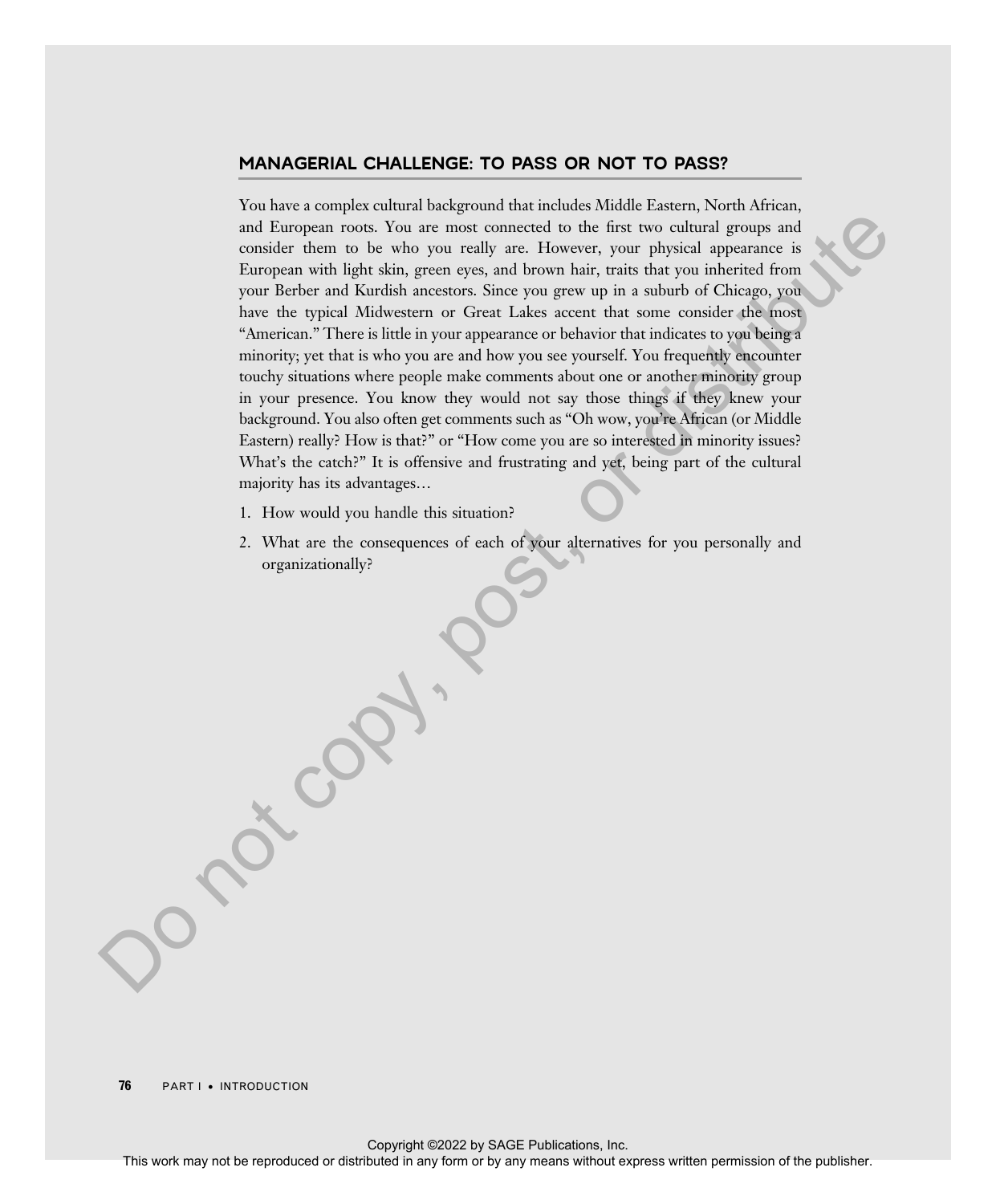#### SELF-ASSESSMENT 2.1: THE ICMI

Please visit the following site, http://usd.qualtrics.com/jfe/form/SV\_3pYOssk8k TwD6N7, and complete the ICMI—Individual Cultural Mindset Inventory. Once you complete the self-assessment, enter your score for each factor below and on the radar graph.

|                  | <b>CM Factor</b>               | <b>Score</b> |     | <b>CM Factor</b>                | <b>Score</b> |
|------------------|--------------------------------|--------------|-----|---------------------------------|--------------|
| 1.               | Cultural Self-Awareness (CSA): |              | 6.  | Plural (PI):                    |              |
| 2.               | Fixed Mindset (FM):            |              | 7.  | Meta-Cognition (MC):            |              |
| 3.               | Growth Mindset (GM):           |              | 8.  | Cultural Knowledge (CK):        |              |
| $\overline{4}$ . | Parochial (Pa):                |              | 9.  | <b>Cultural Curiosity (CC):</b> |              |
| 5.               | Ethnocentric (E):              |              | 10. | Self-Monitoring (SM):           |              |

Review your scores and consider the following questions:

- 1. What are your areas of strength?
- 2. Where can you improve?
- 3. Based on information from this chapter, what are some areas you can address?

CHAPTER 2 • THE CULTURAL MINDSET 77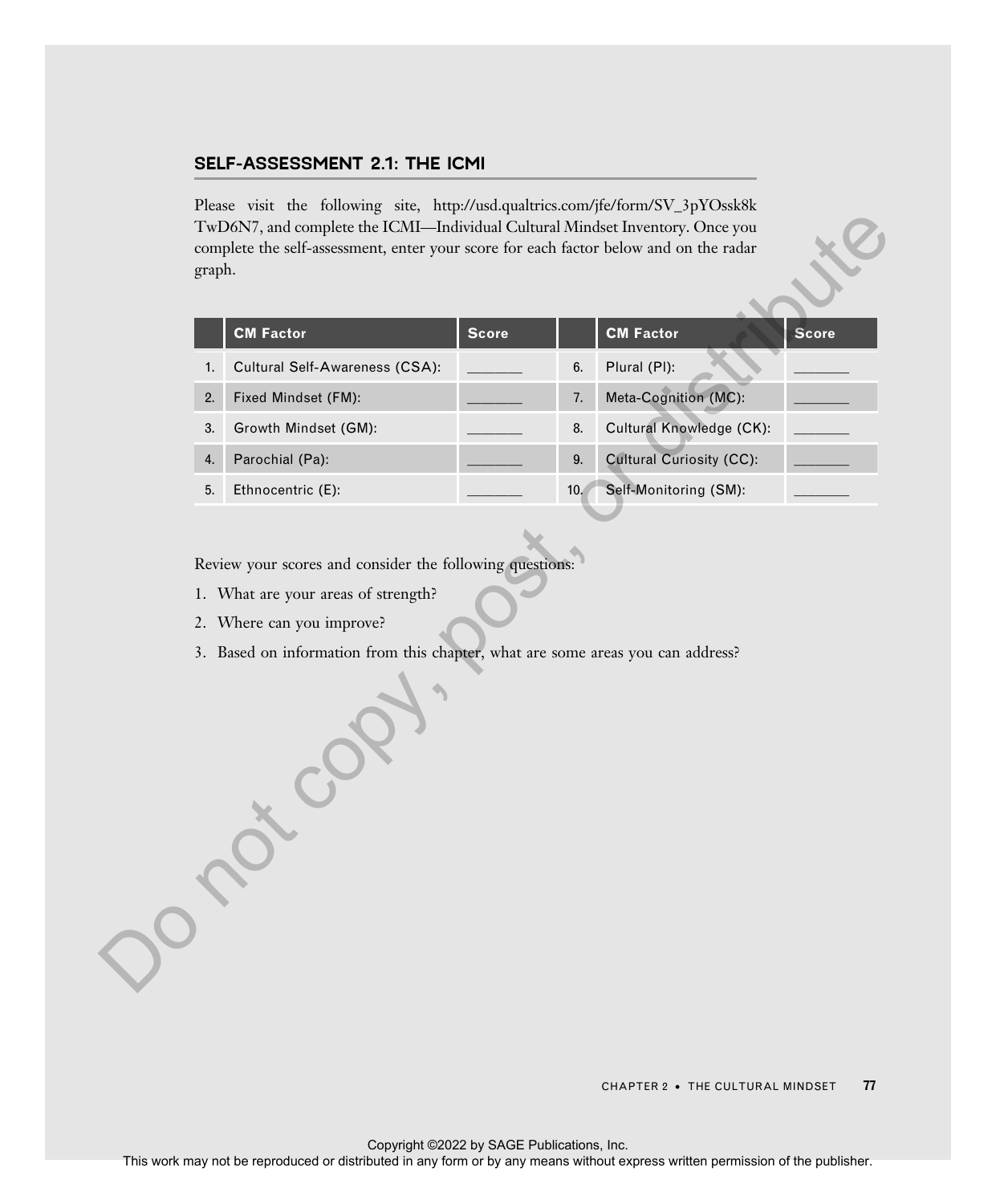

**PARTI** • INTRODUCTION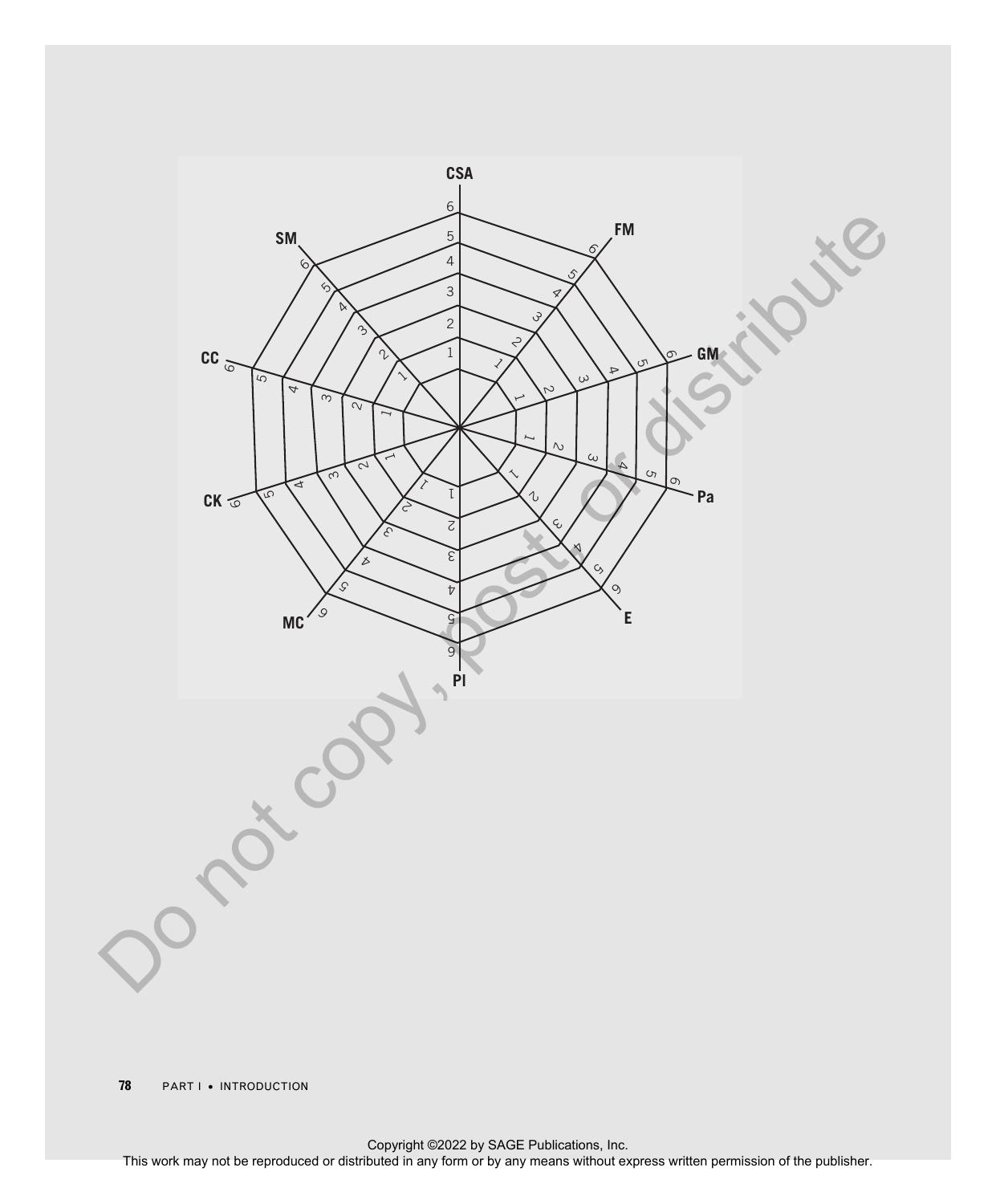## SELF-ASSESSMENT 2.2: WHAT IS YOUR CULTURAL BACKGROUND?

In Self-Assessment 1.1 from Chapter 1, you started the process of identifying various nationalities, races, and cultures that may be part of. Using the information from that self-assessment, make a list of the top five cultures that you consider to be part of your primary cultural background. You may identify only one or two or have more than 5. Keep in mind that nationality is only one level of culture: ethnicity, gender, professional background, disability, and many other group-level cultures can be part of a person's cultural identity.



1. You probably listed the cultures in order of their importance to you. If not, can you rank-order them? Which ones are more central to who you are than others? Why and how does that manifest in your thinking and behavior?

- 2. What do you think makes each culture unique?
- 3. What are some of its key teachings from your key cultures about what is important? What is right?
- 4. How did you learn these values?
- 5. How much do you agree with them? Why or why not?
- 6. How much of your behavior do you think is influenced by each culture?

CHAPTER 2 · THE CULTURAL MINDSET 79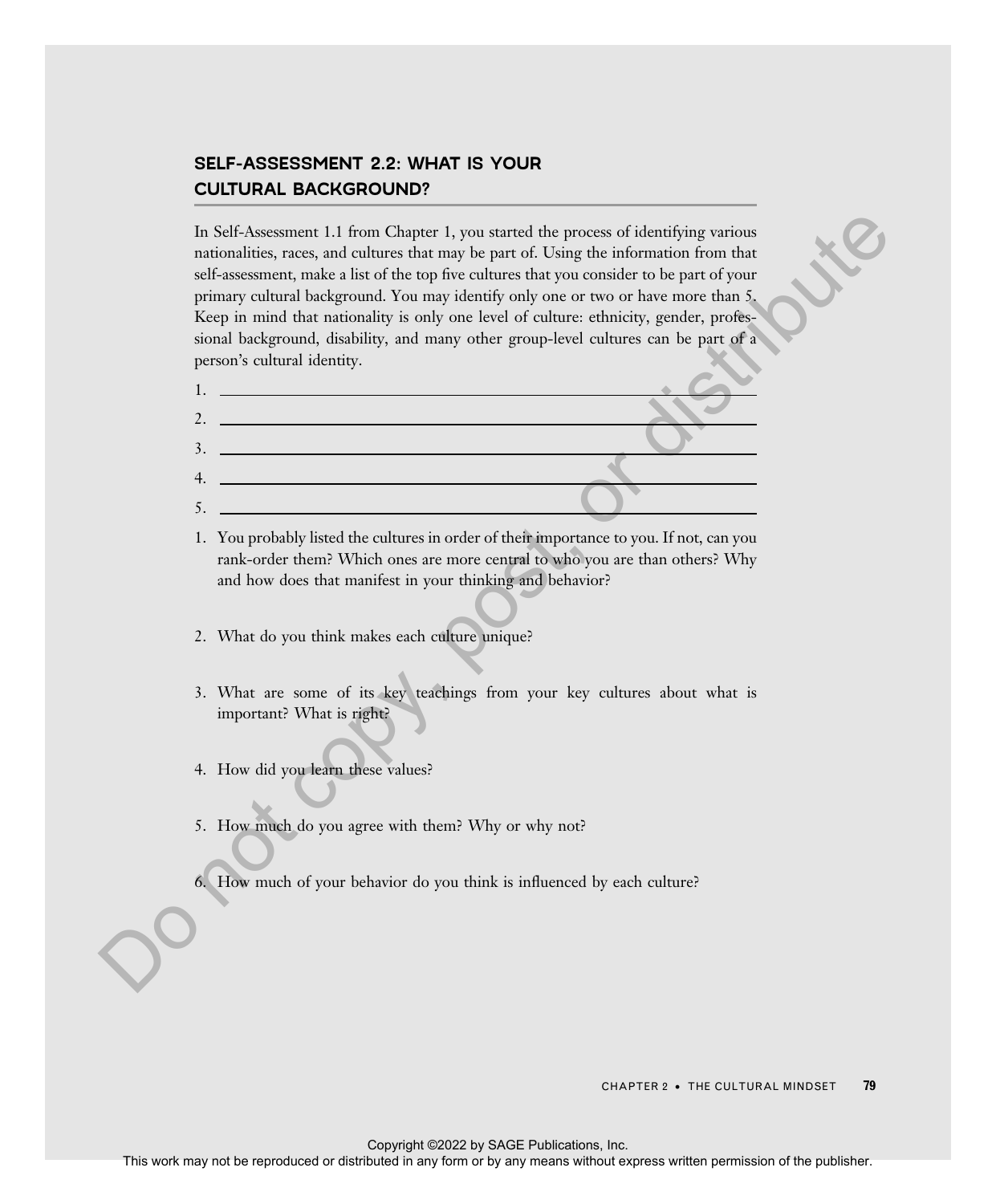#### EXERCISE 2.1: CULTURAL VALUES AND BELIEFS

**Objective:** This exercise addresses the cultural self-awareness and meta-cognition.

#### Instructions:

#### Individual Work

|    | <b>Instructions:</b>                                                                                                                                                                                 |
|----|------------------------------------------------------------------------------------------------------------------------------------------------------------------------------------------------------|
|    | Individual Work                                                                                                                                                                                      |
|    | Make a list of the five values and five beliefs that you hold dear. In making your list,<br>think about things that you have learned from your family or have valued and believed<br>in for a while. |
|    | Remember that values are defined as                                                                                                                                                                  |
|    | Long-lasting beliefs about what is important and what is right and wrong; the way<br>things should be. These could be instrumental or terminal values (how to get things<br>done and the goal).      |
|    | And beliefs are                                                                                                                                                                                      |
|    | Convictions and ideas about what is true; the way things are                                                                                                                                         |
|    | <b>Beliefs</b><br><b>Values</b><br>1.                                                                                                                                                                |
|    | 2.<br>3.<br>4.                                                                                                                                                                                       |
|    | 5.                                                                                                                                                                                                   |
|    | Consider the following questions in preparation for the next step.                                                                                                                                   |
|    | 1. How important are these values and beliefs to you?                                                                                                                                                |
|    | 2. What are the origins of each? Where do they come from?                                                                                                                                            |
|    | 3. How do they reflect in your day-to-day life and interactions with others?<br>4. To what extent have these changed over your life?                                                                 |
|    | 5. How easy or hard would it be to give up or change these values and beliefs?                                                                                                                       |
|    |                                                                                                                                                                                                      |
| 80 | PART I . INTRODUCTION                                                                                                                                                                                |
|    | Copyright @2022 by SAGE Publications, Inc.<br>This work may not be reproduced or distributed in any form or by any means without express written permission of the publisher.                        |

- 1. How important are these values and beliefs to you?
- 2. What are the origins of each? Where do they come from?
- 3. How do they reflect in your day-to-day life and interactions with others?
- 4. To what extent have these changed over your life?
- 5. How easy or hard would it be to give up or change these values and beliefs?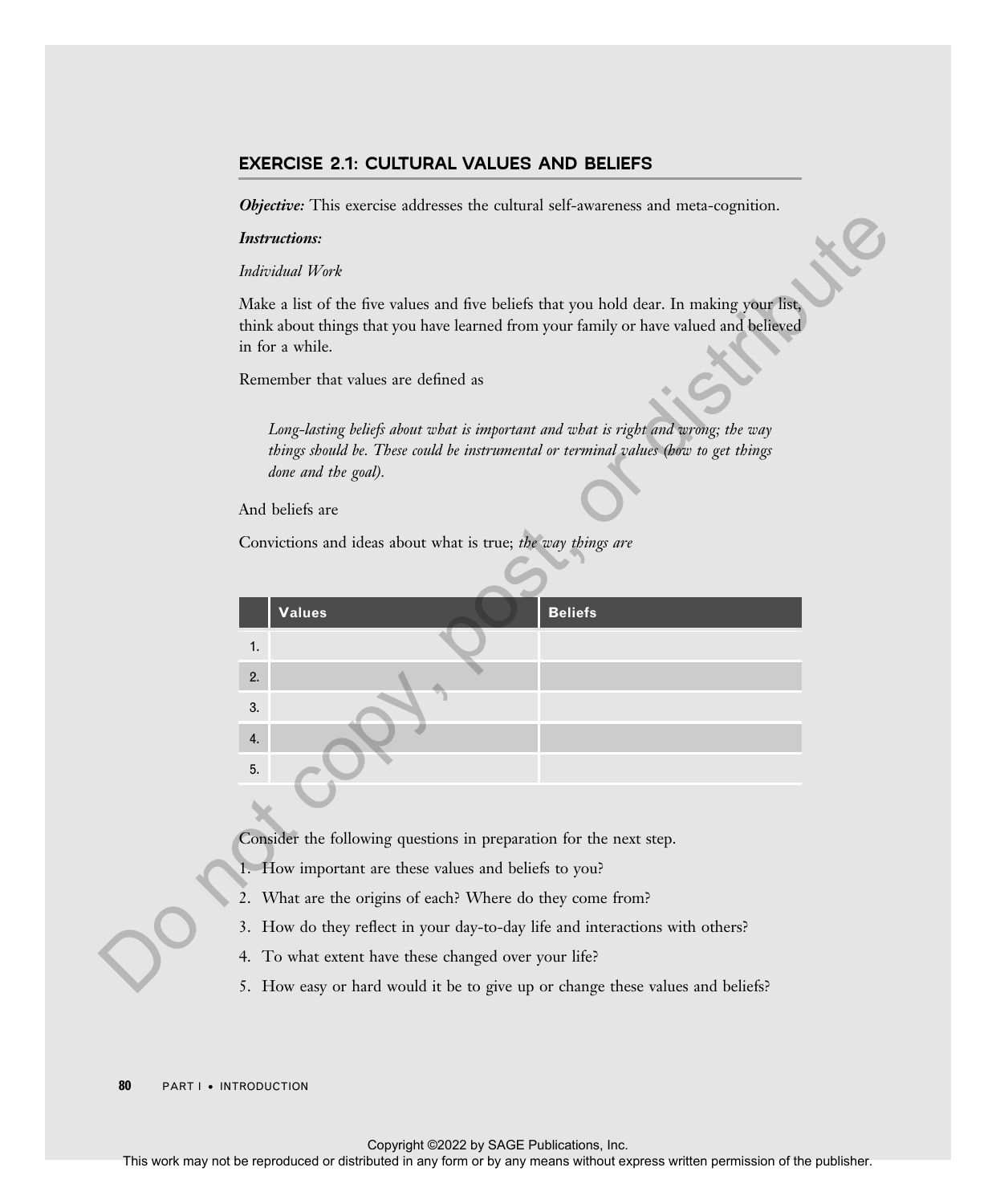#### Group Work

Get together with at least one other student and share your list and share the answers to the questions that you have prepared. In addition, discuss the following:

- 1. To what extent do the similarities and/or differences surprise you?
- 2. What do you have in common? What is the source of the commonalities?
- 3. What are differences? What is their source?
- 4. What role does culture play in your values and beliefs?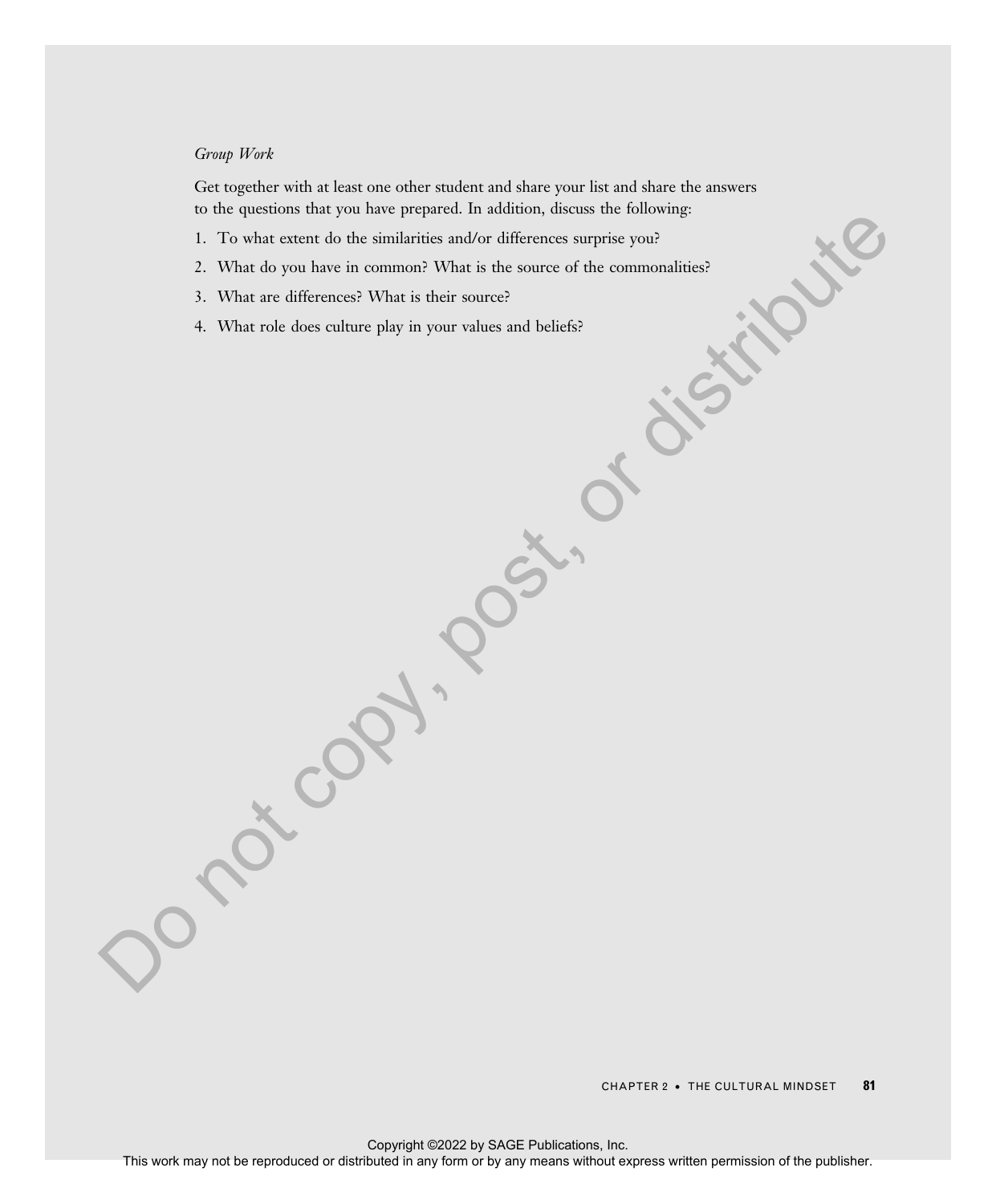#### EXERCISE 2.2: WHAT IS WHITE?

**Objective:** This exercise helps you develop your cultural self-awareness and your knowledge of cultures.

Instructions: Your instructor will share statistics, data, and readings regarding behaviors and preferences of white US Americans. After reviewing that information, in groups of 4–5 discuss the following:

- 1. What is your assessment of the information provided?
- 2. Based on the information provided and the collective knowledge in your group, what are they key elements of white US-American CMC? What are key assumptions, values, beliefs, and behaviors?
- 3. What criteria do you use to define "whiteness"? How does your group define "white"? In other words, who is part of the group in the United States and in the world?
- 4. There is a good chance the information created some discomfort for you. If so, discuss sources and reasons for the discomfort.
- 5. Discuss how taking a CM and CJI perspective can change the way this information is presented and perceived.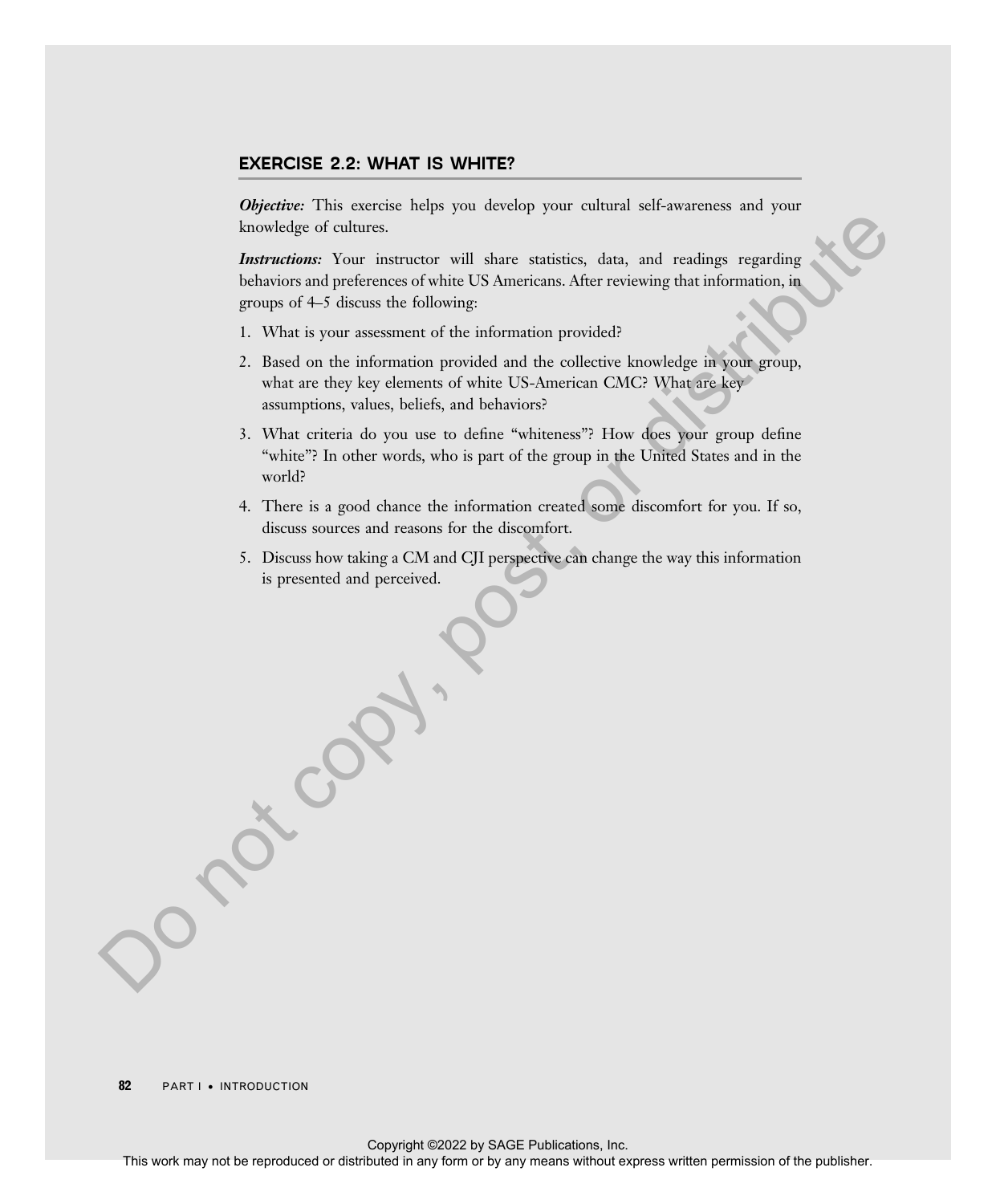#### CASE STUDY: L'ORÉAL'S BRAND OF MULTICULTURALISM

L'Oréal, the world's largest cosmetic company with sales of  $\epsilon$ 26.9 billion(\$29.9 billion) and 7.1% growth rate, is distinctly French and ubiquitously global. It was established in 1909 in France by Eugène Schueller, and it currently operates in 150 countries and employs over 86,000 people. Over the past more than 100 years, L'Oréal has built a unique portfolio of diverse and complementary brands including the French Lancôme, Cacharel and Yves Saint Laurent Beaute, US-American Maybelline, Ralph Lauren, ´ Urban Decay, and Redken, Italian Giorgio Armani, Chinese Yue Sai and Magic, Brazilian Niely, British House 99, and Japanese Shu Uemura, just to name a few of its brands (Brands, 2019). Approximately half of the company's sales are from Western Europe and North America with the rest from Asia Pacific, Latin America, Eastern Europe, and Africa-Middle East (L'Oréal in figures, 2018). The company dominates most of the markets it enters and shows every sign of continuing its growth and dominance. It seems to have a knack for being in the right place at the right time and addressing local needs with a celebrated French flair that come with being part of L'Oréal. This work may not be reproduced or distributed or distributed in two contributed or distributed or distributed or distributed in any form or by any means we can be represented to the publisher. Notice the publisher of the

Emerging markets provide companies of all sizes from every industry with unique opportunities to grow their revenue. These markets make up over half of the world population, and it is projected that the consumption of these markets will be \$62 trillion by the year  $2025$  (MIRAE Assets,  $2018$ ). Many of L'Oréal's competitors, for example, Unilever, are actively targeting these emerging market (Chandrana, 2012). With all its global presence, L'Oréal's top management team has been strongly rooted in the French culture with few outsiders and non-French at the helm. Out of the only five CEOs since its creation, only one was not French, the Welsh Lindsay Owen-Jones who was CEO from 1988 to 2006 and is widely described as being *Français dans l'âme* (French in his soul). Other non-French managers insist on mentioning their long tenure with the company and their perfect French (Hong & Doz, 2016). The top leadership notwithstanding, the firm has struck a successful balance between having some uniformity and integration of activities across markets and responsiveness to local cultures and needs.

With research and innovation being central to the L'Oréal's strategy (Hall, 2018), the company has internationalized midlevel managers and product teams who provide needed local knowledge and are at the core of its success (Remon, 2019). The firm pointedly recruits managers and executives with mixed cultural backgrounds from its local subsidiaries, other global firms, and international business schools. For example, in the Latin American hair-care group, a Lebanese–Spanish–American manager in charge of hair color and a French–Irish–Cambodian who leads hair care share an office (Hong & Doz, 2013). Others include a Hong Kong–British–French project manager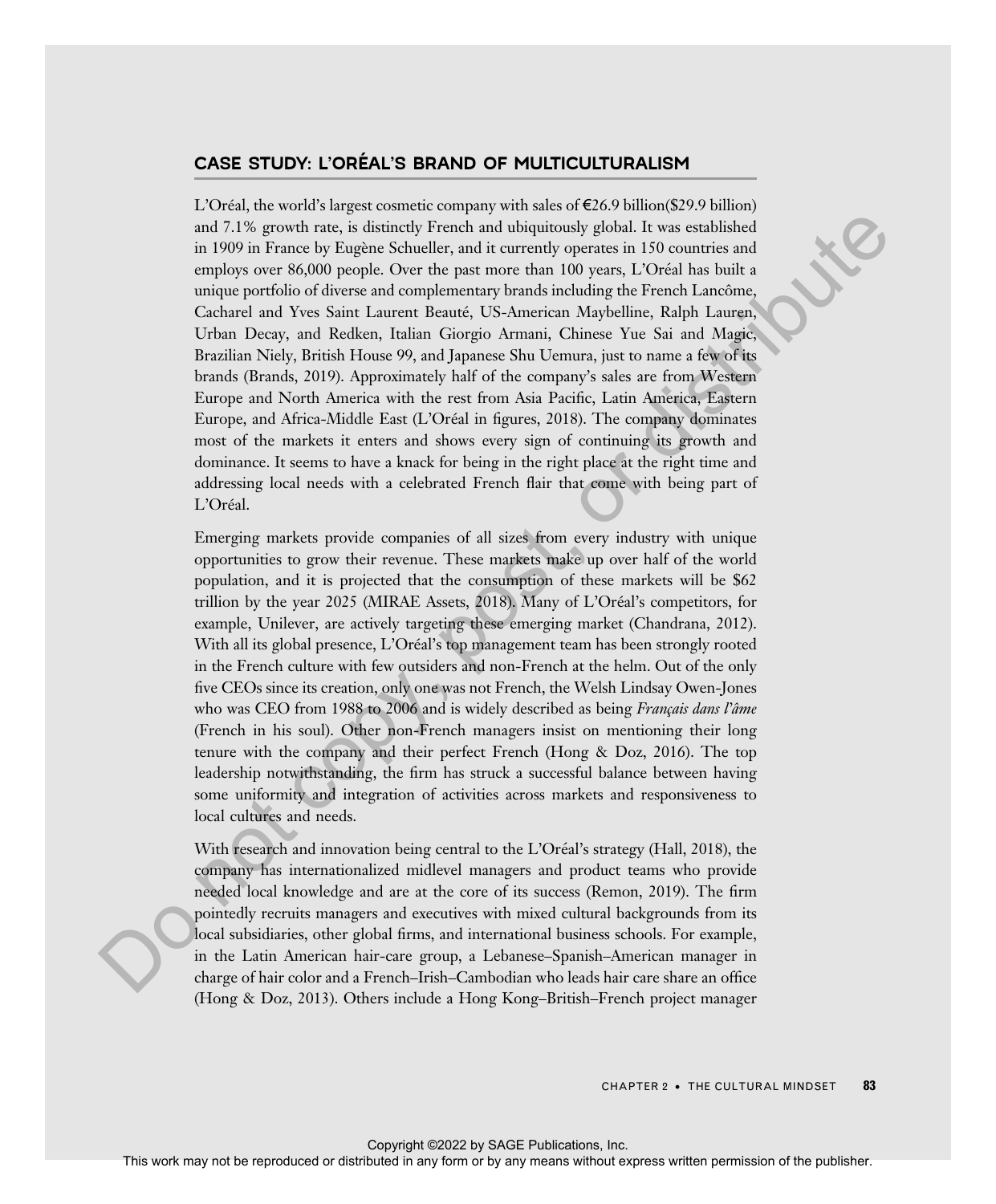and an Indian–American–French project manager (Hong & Doz, 2016). Before being deployed throughout the world, the new members undergo an intensive 12-month training and executive education in France and around the world, then spend a couple of years in L'Oréal's Paris headquarters before returning to their home regions as brand directors and managers.

The strategy of hiring employees with a mixed cultural background is hardly random. L'Oreal is well aware that these individuals see connections and relationships that their ´ unicultural colleagues may miss, can interpret complex knowledge better and be more innovative, and can form successful multicultural teams (Doz, 2013). For example, a French–Irish–Cambodian manager responsible for skin care realized that many face creams in the Asian market offer both tinted and lifting effects in the same product. However, face creams in Europe were used to provide these effects in separate products. Using his knowledge about the features of the beauty industry in two different markets, this manager and his team created a tinted cream with lifting effects for the French market and became very successful (Hong & Doz, 2013). of your in UCM Painting to the relation the relation of the relation of the relation of the relation of the relation of the relation of the publisher of the relationship in the relation of the publisher. The state of the

Mixed culture individuals and people who are called Third-Culture kids, based on having grown up in a culture that is different from that of their parents, have dealt with cultural challenges and integration of culture since childhood. Dealing with culture is part of who they are, they have always had to bridge cultural differences, so they do not have to be taught to be sensitive to them; it is who they are. One of L'Oréal's multicultural managers states:

My French boss never starts meetings on time. So whenever we have a meeting planned with him, we can get frustrated if we are not flexible. If I am running behind myself, I make sure to tell my team members in advance why I am behind and ask them for their next availabilities. Conflicts may still exist in my team, but we handle them more tolerantly. (Hong & Doz, 2016, p. 44)

L'Oreal proudly remains a characteristically French company. However, it has also ´ managed to embrace its global workforce and address the needs of its diverse markets.

### **Questions**

- Specify how L'Oréal addresses the challenges of central control and integration of local needs?
- 2. What are the benefits and disadvantages of drawing top managers from one culture?
- 3. How does L'Oréal address the global market needs?
- 4. What role does CM play at L'Oréal?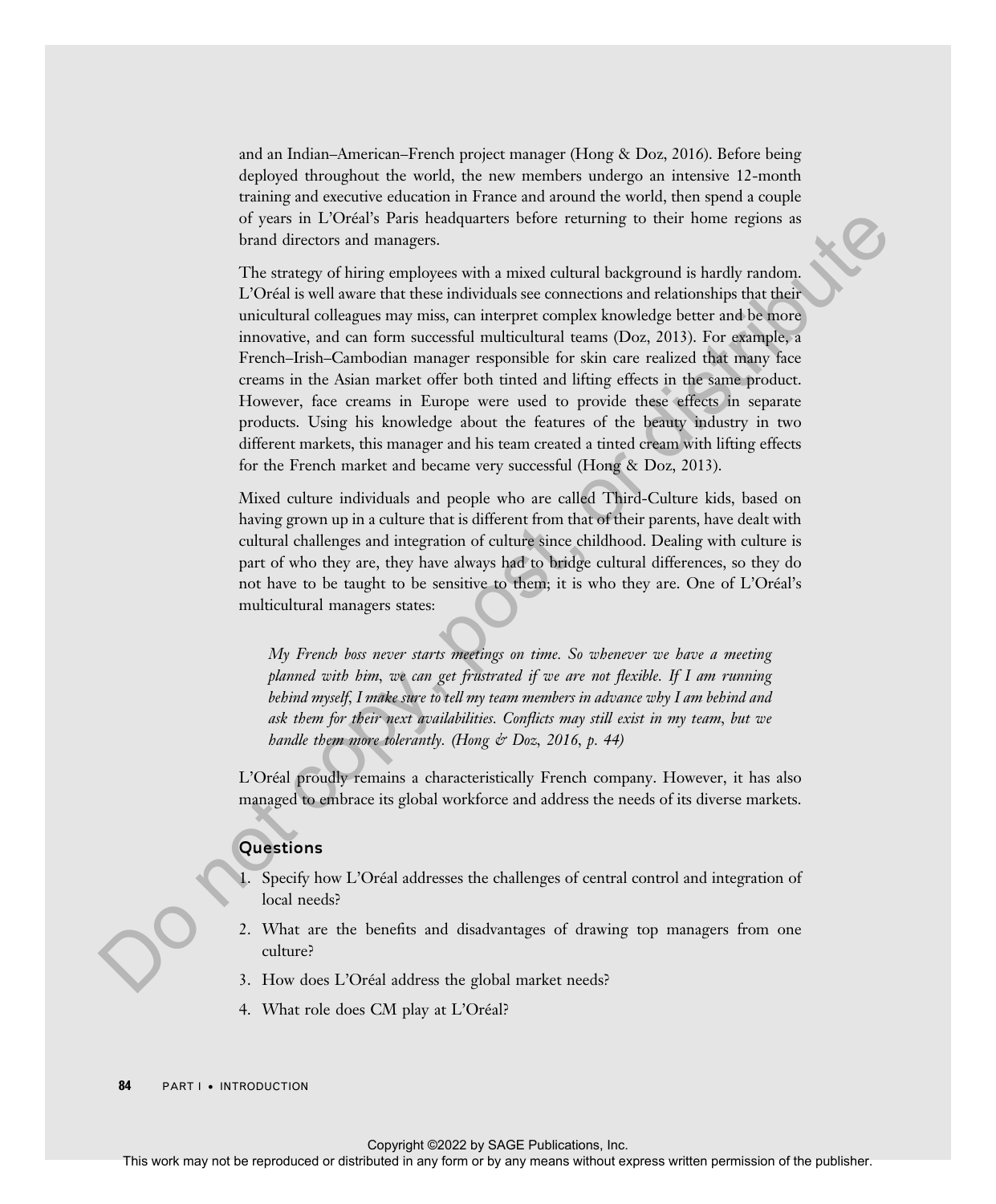#### Sources

- Brands. (2019). L'Oréal. Retrieved from https://www.loreal.com/brand. Accessed on December 17, 2019.
- Chandrana, H.  $(2012)$ . The consumer goods industry succeeding in the emerging markets. WIPRO, November. Retrieved from https://www.wipro.com/en-US/ blogs/hiral-chandrana/-the-consumer-goods-industry–succeeding-in-the-emergingmarkets/. Accessed on December 17, 2019.
- Doz, Y. (2013). The rise of multicultural managers. *Forbes*, August 1. Retrieved from https://www.forbes.com/sites/insead/2013/08/01/the-rise-of-multicultural-managers/ #1260c3d43445. Accessed on December 17, 2019.
- Emerging markets: Learn from the companies to get it right. (2018). RWS, October 9. Retrieved from https://www.rws.com/insights/rws-moravia-blog/emerging-marketslearn-from-the-companies-getting-it-right/. Accessed on December 17, 2019.
- Hall, G. (2018). L'Oréal interview: Millennial attitudes makes people-based marketing a necessity. Nielsen.com, April 3. Retrieved from https://resources.marketingeffectiveness.nielsen.com/blog/loreal-expert-interview-why-millennial-attitudesmake-people-based-marketing-a-necessity. Accessed on December 17, 2019.
- Hong, H. J., & Doz, Y. (2013). L'Oréal masters multiculturalism. Harvard Business Review, June. Retrieved from https://hbr.org/2013/06/loreal-mastersmulticulturalism. Accessed on September 7, 2020.
- Hong, H. J., & Doz, Y. L. (2016). L'Oréal masters multiculturalism. In *HBR's* 10 must read on managing across cultures (pp. 35-46). Boston, MA: Harvard Business Review Press.
- L'Oréal in figures. (2018). Annual report. Retrieved from https://www.loreal-finance. com/en/annual-report-2018/key-figures-2-2/. Accessed on December 17, 2019.
- Remon, P. (2019). How to manage cross-cultural teams effectively. HRZone, September 16. Retrieved from https://www.hrzone.com/community/blogs/peterremon/how-to-manage-cross-cultural-teams-effectively. Accessed on December 17, 2019. Conduced in COUS). The conserver model include the reproduced in the energies may not be reproduced the reproduced in any means with the publisher conserver of the publisher conserver of the publisher. The publisher conse

CHAPTER 2 · THE CULTURAL MINDSET 85